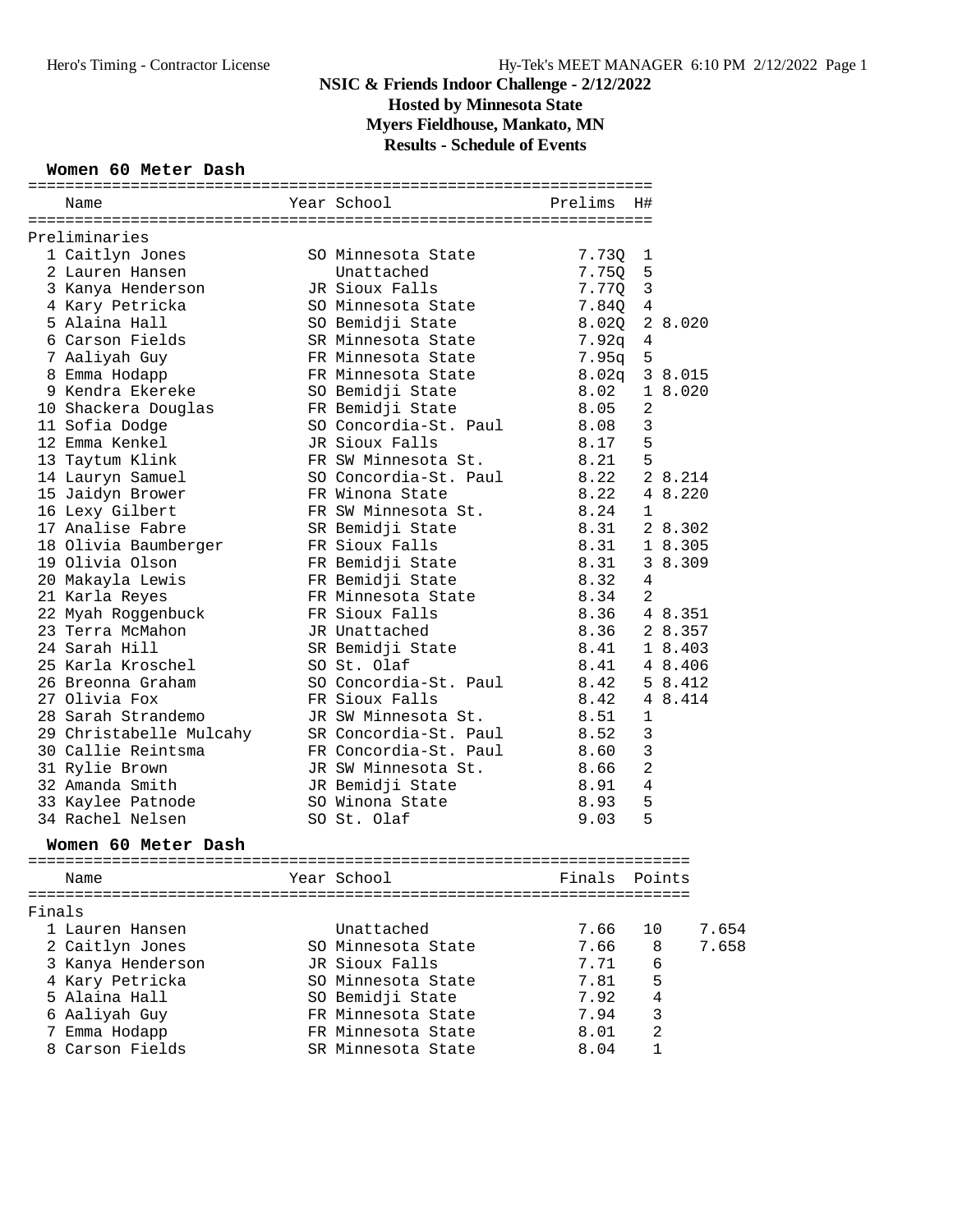# **NSIC & Friends Indoor Challenge - 2/12/2022 Hosted by Minnesota State**

**Myers Fieldhouse, Mankato, MN**

### **Results - Schedule of Events**

### **Women 200 Meter Dash**

| Name |                                                                                                                                                                                                                                                                                                                                                                                                                                                                                                                                                                                                                                                                                                                                                                                                                                                                                                                                                                                                                           | Finals                                                                                                                                                                                                                                                                                                                                                                                                                                                                                                                                                                                                                                                                                                                                                                                                                                                                                                                                                                                                                                                    |                                                                                                                                                                                                                                                                                       |                                                                                                                                                                     |                                                                                                                                                                               |
|------|---------------------------------------------------------------------------------------------------------------------------------------------------------------------------------------------------------------------------------------------------------------------------------------------------------------------------------------------------------------------------------------------------------------------------------------------------------------------------------------------------------------------------------------------------------------------------------------------------------------------------------------------------------------------------------------------------------------------------------------------------------------------------------------------------------------------------------------------------------------------------------------------------------------------------------------------------------------------------------------------------------------------------|-----------------------------------------------------------------------------------------------------------------------------------------------------------------------------------------------------------------------------------------------------------------------------------------------------------------------------------------------------------------------------------------------------------------------------------------------------------------------------------------------------------------------------------------------------------------------------------------------------------------------------------------------------------------------------------------------------------------------------------------------------------------------------------------------------------------------------------------------------------------------------------------------------------------------------------------------------------------------------------------------------------------------------------------------------------|---------------------------------------------------------------------------------------------------------------------------------------------------------------------------------------------------------------------------------------------------------------------------------------|---------------------------------------------------------------------------------------------------------------------------------------------------------------------|-------------------------------------------------------------------------------------------------------------------------------------------------------------------------------|
|      |                                                                                                                                                                                                                                                                                                                                                                                                                                                                                                                                                                                                                                                                                                                                                                                                                                                                                                                                                                                                                           |                                                                                                                                                                                                                                                                                                                                                                                                                                                                                                                                                                                                                                                                                                                                                                                                                                                                                                                                                                                                                                                           |                                                                                                                                                                                                                                                                                       |                                                                                                                                                                     |                                                                                                                                                                               |
|      |                                                                                                                                                                                                                                                                                                                                                                                                                                                                                                                                                                                                                                                                                                                                                                                                                                                                                                                                                                                                                           |                                                                                                                                                                                                                                                                                                                                                                                                                                                                                                                                                                                                                                                                                                                                                                                                                                                                                                                                                                                                                                                           |                                                                                                                                                                                                                                                                                       |                                                                                                                                                                     |                                                                                                                                                                               |
|      |                                                                                                                                                                                                                                                                                                                                                                                                                                                                                                                                                                                                                                                                                                                                                                                                                                                                                                                                                                                                                           |                                                                                                                                                                                                                                                                                                                                                                                                                                                                                                                                                                                                                                                                                                                                                                                                                                                                                                                                                                                                                                                           |                                                                                                                                                                                                                                                                                       |                                                                                                                                                                     |                                                                                                                                                                               |
|      |                                                                                                                                                                                                                                                                                                                                                                                                                                                                                                                                                                                                                                                                                                                                                                                                                                                                                                                                                                                                                           |                                                                                                                                                                                                                                                                                                                                                                                                                                                                                                                                                                                                                                                                                                                                                                                                                                                                                                                                                                                                                                                           |                                                                                                                                                                                                                                                                                       |                                                                                                                                                                     |                                                                                                                                                                               |
|      |                                                                                                                                                                                                                                                                                                                                                                                                                                                                                                                                                                                                                                                                                                                                                                                                                                                                                                                                                                                                                           |                                                                                                                                                                                                                                                                                                                                                                                                                                                                                                                                                                                                                                                                                                                                                                                                                                                                                                                                                                                                                                                           |                                                                                                                                                                                                                                                                                       |                                                                                                                                                                     |                                                                                                                                                                               |
|      |                                                                                                                                                                                                                                                                                                                                                                                                                                                                                                                                                                                                                                                                                                                                                                                                                                                                                                                                                                                                                           |                                                                                                                                                                                                                                                                                                                                                                                                                                                                                                                                                                                                                                                                                                                                                                                                                                                                                                                                                                                                                                                           |                                                                                                                                                                                                                                                                                       |                                                                                                                                                                     |                                                                                                                                                                               |
|      |                                                                                                                                                                                                                                                                                                                                                                                                                                                                                                                                                                                                                                                                                                                                                                                                                                                                                                                                                                                                                           |                                                                                                                                                                                                                                                                                                                                                                                                                                                                                                                                                                                                                                                                                                                                                                                                                                                                                                                                                                                                                                                           | 4                                                                                                                                                                                                                                                                                     |                                                                                                                                                                     |                                                                                                                                                                               |
|      |                                                                                                                                                                                                                                                                                                                                                                                                                                                                                                                                                                                                                                                                                                                                                                                                                                                                                                                                                                                                                           |                                                                                                                                                                                                                                                                                                                                                                                                                                                                                                                                                                                                                                                                                                                                                                                                                                                                                                                                                                                                                                                           |                                                                                                                                                                                                                                                                                       | $\mathbf{1}$                                                                                                                                                        |                                                                                                                                                                               |
|      |                                                                                                                                                                                                                                                                                                                                                                                                                                                                                                                                                                                                                                                                                                                                                                                                                                                                                                                                                                                                                           |                                                                                                                                                                                                                                                                                                                                                                                                                                                                                                                                                                                                                                                                                                                                                                                                                                                                                                                                                                                                                                                           |                                                                                                                                                                                                                                                                                       |                                                                                                                                                                     |                                                                                                                                                                               |
|      |                                                                                                                                                                                                                                                                                                                                                                                                                                                                                                                                                                                                                                                                                                                                                                                                                                                                                                                                                                                                                           |                                                                                                                                                                                                                                                                                                                                                                                                                                                                                                                                                                                                                                                                                                                                                                                                                                                                                                                                                                                                                                                           |                                                                                                                                                                                                                                                                                       |                                                                                                                                                                     |                                                                                                                                                                               |
|      |                                                                                                                                                                                                                                                                                                                                                                                                                                                                                                                                                                                                                                                                                                                                                                                                                                                                                                                                                                                                                           |                                                                                                                                                                                                                                                                                                                                                                                                                                                                                                                                                                                                                                                                                                                                                                                                                                                                                                                                                                                                                                                           |                                                                                                                                                                                                                                                                                       |                                                                                                                                                                     |                                                                                                                                                                               |
|      |                                                                                                                                                                                                                                                                                                                                                                                                                                                                                                                                                                                                                                                                                                                                                                                                                                                                                                                                                                                                                           |                                                                                                                                                                                                                                                                                                                                                                                                                                                                                                                                                                                                                                                                                                                                                                                                                                                                                                                                                                                                                                                           |                                                                                                                                                                                                                                                                                       |                                                                                                                                                                     | 26.781                                                                                                                                                                        |
|      |                                                                                                                                                                                                                                                                                                                                                                                                                                                                                                                                                                                                                                                                                                                                                                                                                                                                                                                                                                                                                           |                                                                                                                                                                                                                                                                                                                                                                                                                                                                                                                                                                                                                                                                                                                                                                                                                                                                                                                                                                                                                                                           |                                                                                                                                                                                                                                                                                       |                                                                                                                                                                     | 26.788                                                                                                                                                                        |
|      |                                                                                                                                                                                                                                                                                                                                                                                                                                                                                                                                                                                                                                                                                                                                                                                                                                                                                                                                                                                                                           |                                                                                                                                                                                                                                                                                                                                                                                                                                                                                                                                                                                                                                                                                                                                                                                                                                                                                                                                                                                                                                                           |                                                                                                                                                                                                                                                                                       |                                                                                                                                                                     |                                                                                                                                                                               |
|      |                                                                                                                                                                                                                                                                                                                                                                                                                                                                                                                                                                                                                                                                                                                                                                                                                                                                                                                                                                                                                           |                                                                                                                                                                                                                                                                                                                                                                                                                                                                                                                                                                                                                                                                                                                                                                                                                                                                                                                                                                                                                                                           |                                                                                                                                                                                                                                                                                       |                                                                                                                                                                     |                                                                                                                                                                               |
|      |                                                                                                                                                                                                                                                                                                                                                                                                                                                                                                                                                                                                                                                                                                                                                                                                                                                                                                                                                                                                                           |                                                                                                                                                                                                                                                                                                                                                                                                                                                                                                                                                                                                                                                                                                                                                                                                                                                                                                                                                                                                                                                           |                                                                                                                                                                                                                                                                                       |                                                                                                                                                                     |                                                                                                                                                                               |
|      |                                                                                                                                                                                                                                                                                                                                                                                                                                                                                                                                                                                                                                                                                                                                                                                                                                                                                                                                                                                                                           |                                                                                                                                                                                                                                                                                                                                                                                                                                                                                                                                                                                                                                                                                                                                                                                                                                                                                                                                                                                                                                                           |                                                                                                                                                                                                                                                                                       |                                                                                                                                                                     |                                                                                                                                                                               |
|      |                                                                                                                                                                                                                                                                                                                                                                                                                                                                                                                                                                                                                                                                                                                                                                                                                                                                                                                                                                                                                           |                                                                                                                                                                                                                                                                                                                                                                                                                                                                                                                                                                                                                                                                                                                                                                                                                                                                                                                                                                                                                                                           |                                                                                                                                                                                                                                                                                       |                                                                                                                                                                     |                                                                                                                                                                               |
|      |                                                                                                                                                                                                                                                                                                                                                                                                                                                                                                                                                                                                                                                                                                                                                                                                                                                                                                                                                                                                                           |                                                                                                                                                                                                                                                                                                                                                                                                                                                                                                                                                                                                                                                                                                                                                                                                                                                                                                                                                                                                                                                           |                                                                                                                                                                                                                                                                                       |                                                                                                                                                                     |                                                                                                                                                                               |
|      |                                                                                                                                                                                                                                                                                                                                                                                                                                                                                                                                                                                                                                                                                                                                                                                                                                                                                                                                                                                                                           | 27.67                                                                                                                                                                                                                                                                                                                                                                                                                                                                                                                                                                                                                                                                                                                                                                                                                                                                                                                                                                                                                                                     |                                                                                                                                                                                                                                                                                       |                                                                                                                                                                     |                                                                                                                                                                               |
|      |                                                                                                                                                                                                                                                                                                                                                                                                                                                                                                                                                                                                                                                                                                                                                                                                                                                                                                                                                                                                                           |                                                                                                                                                                                                                                                                                                                                                                                                                                                                                                                                                                                                                                                                                                                                                                                                                                                                                                                                                                                                                                                           |                                                                                                                                                                                                                                                                                       |                                                                                                                                                                     |                                                                                                                                                                               |
|      |                                                                                                                                                                                                                                                                                                                                                                                                                                                                                                                                                                                                                                                                                                                                                                                                                                                                                                                                                                                                                           |                                                                                                                                                                                                                                                                                                                                                                                                                                                                                                                                                                                                                                                                                                                                                                                                                                                                                                                                                                                                                                                           | 6                                                                                                                                                                                                                                                                                     |                                                                                                                                                                     |                                                                                                                                                                               |
|      |                                                                                                                                                                                                                                                                                                                                                                                                                                                                                                                                                                                                                                                                                                                                                                                                                                                                                                                                                                                                                           |                                                                                                                                                                                                                                                                                                                                                                                                                                                                                                                                                                                                                                                                                                                                                                                                                                                                                                                                                                                                                                                           | 4                                                                                                                                                                                                                                                                                     |                                                                                                                                                                     |                                                                                                                                                                               |
|      |                                                                                                                                                                                                                                                                                                                                                                                                                                                                                                                                                                                                                                                                                                                                                                                                                                                                                                                                                                                                                           |                                                                                                                                                                                                                                                                                                                                                                                                                                                                                                                                                                                                                                                                                                                                                                                                                                                                                                                                                                                                                                                           | 6                                                                                                                                                                                                                                                                                     |                                                                                                                                                                     |                                                                                                                                                                               |
|      |                                                                                                                                                                                                                                                                                                                                                                                                                                                                                                                                                                                                                                                                                                                                                                                                                                                                                                                                                                                                                           | 28.40                                                                                                                                                                                                                                                                                                                                                                                                                                                                                                                                                                                                                                                                                                                                                                                                                                                                                                                                                                                                                                                     | 7                                                                                                                                                                                                                                                                                     |                                                                                                                                                                     |                                                                                                                                                                               |
|      |                                                                                                                                                                                                                                                                                                                                                                                                                                                                                                                                                                                                                                                                                                                                                                                                                                                                                                                                                                                                                           | 28.41                                                                                                                                                                                                                                                                                                                                                                                                                                                                                                                                                                                                                                                                                                                                                                                                                                                                                                                                                                                                                                                     | 6                                                                                                                                                                                                                                                                                     |                                                                                                                                                                     |                                                                                                                                                                               |
|      |                                                                                                                                                                                                                                                                                                                                                                                                                                                                                                                                                                                                                                                                                                                                                                                                                                                                                                                                                                                                                           | 28.44                                                                                                                                                                                                                                                                                                                                                                                                                                                                                                                                                                                                                                                                                                                                                                                                                                                                                                                                                                                                                                                     | 7                                                                                                                                                                                                                                                                                     |                                                                                                                                                                     |                                                                                                                                                                               |
|      |                                                                                                                                                                                                                                                                                                                                                                                                                                                                                                                                                                                                                                                                                                                                                                                                                                                                                                                                                                                                                           | 28.57                                                                                                                                                                                                                                                                                                                                                                                                                                                                                                                                                                                                                                                                                                                                                                                                                                                                                                                                                                                                                                                     | 7                                                                                                                                                                                                                                                                                     |                                                                                                                                                                     | 28.567                                                                                                                                                                        |
|      |                                                                                                                                                                                                                                                                                                                                                                                                                                                                                                                                                                                                                                                                                                                                                                                                                                                                                                                                                                                                                           | 28.57                                                                                                                                                                                                                                                                                                                                                                                                                                                                                                                                                                                                                                                                                                                                                                                                                                                                                                                                                                                                                                                     | 8                                                                                                                                                                                                                                                                                     |                                                                                                                                                                     | 28.568                                                                                                                                                                        |
|      |                                                                                                                                                                                                                                                                                                                                                                                                                                                                                                                                                                                                                                                                                                                                                                                                                                                                                                                                                                                                                           | 28.96                                                                                                                                                                                                                                                                                                                                                                                                                                                                                                                                                                                                                                                                                                                                                                                                                                                                                                                                                                                                                                                     | 7                                                                                                                                                                                                                                                                                     |                                                                                                                                                                     |                                                                                                                                                                               |
|      |                                                                                                                                                                                                                                                                                                                                                                                                                                                                                                                                                                                                                                                                                                                                                                                                                                                                                                                                                                                                                           | 29.06                                                                                                                                                                                                                                                                                                                                                                                                                                                                                                                                                                                                                                                                                                                                                                                                                                                                                                                                                                                                                                                     | 8                                                                                                                                                                                                                                                                                     |                                                                                                                                                                     |                                                                                                                                                                               |
|      |                                                                                                                                                                                                                                                                                                                                                                                                                                                                                                                                                                                                                                                                                                                                                                                                                                                                                                                                                                                                                           | 29.36                                                                                                                                                                                                                                                                                                                                                                                                                                                                                                                                                                                                                                                                                                                                                                                                                                                                                                                                                                                                                                                     | 8                                                                                                                                                                                                                                                                                     |                                                                                                                                                                     |                                                                                                                                                                               |
|      |                                                                                                                                                                                                                                                                                                                                                                                                                                                                                                                                                                                                                                                                                                                                                                                                                                                                                                                                                                                                                           | 29.46                                                                                                                                                                                                                                                                                                                                                                                                                                                                                                                                                                                                                                                                                                                                                                                                                                                                                                                                                                                                                                                     | 8                                                                                                                                                                                                                                                                                     |                                                                                                                                                                     |                                                                                                                                                                               |
|      |                                                                                                                                                                                                                                                                                                                                                                                                                                                                                                                                                                                                                                                                                                                                                                                                                                                                                                                                                                                                                           | 29.52                                                                                                                                                                                                                                                                                                                                                                                                                                                                                                                                                                                                                                                                                                                                                                                                                                                                                                                                                                                                                                                     | 7                                                                                                                                                                                                                                                                                     |                                                                                                                                                                     |                                                                                                                                                                               |
|      |                                                                                                                                                                                                                                                                                                                                                                                                                                                                                                                                                                                                                                                                                                                                                                                                                                                                                                                                                                                                                           | 29.62                                                                                                                                                                                                                                                                                                                                                                                                                                                                                                                                                                                                                                                                                                                                                                                                                                                                                                                                                                                                                                                     | 8                                                                                                                                                                                                                                                                                     |                                                                                                                                                                     |                                                                                                                                                                               |
|      |                                                                                                                                                                                                                                                                                                                                                                                                                                                                                                                                                                                                                                                                                                                                                                                                                                                                                                                                                                                                                           |                                                                                                                                                                                                                                                                                                                                                                                                                                                                                                                                                                                                                                                                                                                                                                                                                                                                                                                                                                                                                                                           |                                                                                                                                                                                                                                                                                       |                                                                                                                                                                     |                                                                                                                                                                               |
|      |                                                                                                                                                                                                                                                                                                                                                                                                                                                                                                                                                                                                                                                                                                                                                                                                                                                                                                                                                                                                                           |                                                                                                                                                                                                                                                                                                                                                                                                                                                                                                                                                                                                                                                                                                                                                                                                                                                                                                                                                                                                                                                           |                                                                                                                                                                                                                                                                                       |                                                                                                                                                                     |                                                                                                                                                                               |
| Name |                                                                                                                                                                                                                                                                                                                                                                                                                                                                                                                                                                                                                                                                                                                                                                                                                                                                                                                                                                                                                           | Finals                                                                                                                                                                                                                                                                                                                                                                                                                                                                                                                                                                                                                                                                                                                                                                                                                                                                                                                                                                                                                                                    |                                                                                                                                                                                                                                                                                       |                                                                                                                                                                     |                                                                                                                                                                               |
|      |                                                                                                                                                                                                                                                                                                                                                                                                                                                                                                                                                                                                                                                                                                                                                                                                                                                                                                                                                                                                                           |                                                                                                                                                                                                                                                                                                                                                                                                                                                                                                                                                                                                                                                                                                                                                                                                                                                                                                                                                                                                                                                           |                                                                                                                                                                                                                                                                                       |                                                                                                                                                                     |                                                                                                                                                                               |
|      |                                                                                                                                                                                                                                                                                                                                                                                                                                                                                                                                                                                                                                                                                                                                                                                                                                                                                                                                                                                                                           |                                                                                                                                                                                                                                                                                                                                                                                                                                                                                                                                                                                                                                                                                                                                                                                                                                                                                                                                                                                                                                                           |                                                                                                                                                                                                                                                                                       |                                                                                                                                                                     |                                                                                                                                                                               |
|      |                                                                                                                                                                                                                                                                                                                                                                                                                                                                                                                                                                                                                                                                                                                                                                                                                                                                                                                                                                                                                           |                                                                                                                                                                                                                                                                                                                                                                                                                                                                                                                                                                                                                                                                                                                                                                                                                                                                                                                                                                                                                                                           |                                                                                                                                                                                                                                                                                       |                                                                                                                                                                     |                                                                                                                                                                               |
|      |                                                                                                                                                                                                                                                                                                                                                                                                                                                                                                                                                                                                                                                                                                                                                                                                                                                                                                                                                                                                                           |                                                                                                                                                                                                                                                                                                                                                                                                                                                                                                                                                                                                                                                                                                                                                                                                                                                                                                                                                                                                                                                           |                                                                                                                                                                                                                                                                                       |                                                                                                                                                                     |                                                                                                                                                                               |
|      |                                                                                                                                                                                                                                                                                                                                                                                                                                                                                                                                                                                                                                                                                                                                                                                                                                                                                                                                                                                                                           |                                                                                                                                                                                                                                                                                                                                                                                                                                                                                                                                                                                                                                                                                                                                                                                                                                                                                                                                                                                                                                                           |                                                                                                                                                                                                                                                                                       |                                                                                                                                                                     |                                                                                                                                                                               |
|      |                                                                                                                                                                                                                                                                                                                                                                                                                                                                                                                                                                                                                                                                                                                                                                                                                                                                                                                                                                                                                           |                                                                                                                                                                                                                                                                                                                                                                                                                                                                                                                                                                                                                                                                                                                                                                                                                                                                                                                                                                                                                                                           |                                                                                                                                                                                                                                                                                       |                                                                                                                                                                     |                                                                                                                                                                               |
|      |                                                                                                                                                                                                                                                                                                                                                                                                                                                                                                                                                                                                                                                                                                                                                                                                                                                                                                                                                                                                                           |                                                                                                                                                                                                                                                                                                                                                                                                                                                                                                                                                                                                                                                                                                                                                                                                                                                                                                                                                                                                                                                           |                                                                                                                                                                                                                                                                                       |                                                                                                                                                                     |                                                                                                                                                                               |
|      |                                                                                                                                                                                                                                                                                                                                                                                                                                                                                                                                                                                                                                                                                                                                                                                                                                                                                                                                                                                                                           | 59.86                                                                                                                                                                                                                                                                                                                                                                                                                                                                                                                                                                                                                                                                                                                                                                                                                                                                                                                                                                                                                                                     | $\mathbf 1$                                                                                                                                                                                                                                                                           |                                                                                                                                                                     |                                                                                                                                                                               |
|      |                                                                                                                                                                                                                                                                                                                                                                                                                                                                                                                                                                                                                                                                                                                                                                                                                                                                                                                                                                                                                           |                                                                                                                                                                                                                                                                                                                                                                                                                                                                                                                                                                                                                                                                                                                                                                                                                                                                                                                                                                                                                                                           |                                                                                                                                                                                                                                                                                       |                                                                                                                                                                     |                                                                                                                                                                               |
|      |                                                                                                                                                                                                                                                                                                                                                                                                                                                                                                                                                                                                                                                                                                                                                                                                                                                                                                                                                                                                                           | 1:00.84                                                                                                                                                                                                                                                                                                                                                                                                                                                                                                                                                                                                                                                                                                                                                                                                                                                                                                                                                                                                                                                   | 3                                                                                                                                                                                                                                                                                     |                                                                                                                                                                     |                                                                                                                                                                               |
|      |                                                                                                                                                                                                                                                                                                                                                                                                                                                                                                                                                                                                                                                                                                                                                                                                                                                                                                                                                                                                                           | 1:00.85                                                                                                                                                                                                                                                                                                                                                                                                                                                                                                                                                                                                                                                                                                                                                                                                                                                                                                                                                                                                                                                   | 3                                                                                                                                                                                                                                                                                     |                                                                                                                                                                     |                                                                                                                                                                               |
|      |                                                                                                                                                                                                                                                                                                                                                                                                                                                                                                                                                                                                                                                                                                                                                                                                                                                                                                                                                                                                                           | 1:01.44                                                                                                                                                                                                                                                                                                                                                                                                                                                                                                                                                                                                                                                                                                                                                                                                                                                                                                                                                                                                                                                   | 4                                                                                                                                                                                                                                                                                     |                                                                                                                                                                     |                                                                                                                                                                               |
|      |                                                                                                                                                                                                                                                                                                                                                                                                                                                                                                                                                                                                                                                                                                                                                                                                                                                                                                                                                                                                                           |                                                                                                                                                                                                                                                                                                                                                                                                                                                                                                                                                                                                                                                                                                                                                                                                                                                                                                                                                                                                                                                           | 4                                                                                                                                                                                                                                                                                     |                                                                                                                                                                     |                                                                                                                                                                               |
|      | 1 Makayla Jackson<br>2 Lauren Hansen<br>3 Carson Fields<br>4 Caitlyn Jones<br>5 Aaliyah Guy<br>6 Kendra Ekereke<br>7 Emma Borowicz<br>8 Rachel Myers<br>9 Kynnedi Malone<br>10 Lauryn Samuel<br>11 Alaina Hall<br>12 Amaiya Barnes<br>13 Cassidy Lackovic<br>14 Jadyn Bennett<br>15 Ashlie Lockington<br>16 Shackera Douglas<br>17 Taytum Klink<br>18 Makayla Lewis<br>19 Shelby Romig<br>20 Myah Roggenbuck<br>21 Makaylin Christenson<br>22 Dynia Lewis<br>23 Rachel Jaworski<br>24 Lexy Gilbert<br>25 Olivia Fox<br>26 Teresa Pettitt-Kenney<br>27 Clare Collins<br>28 Breonna Graham<br>29 Samantha Sunnarborg<br>30 MaryGrace Hinkle<br>31 Amanda Smith<br>32 Kaaryna Smidel<br>33 Zoe Stone<br>34 Jordan Hughes<br>35 Jasmine Mlejnek<br>Women 400 Meter Dash<br>1 Sherona Stewart<br>2 Mackenzie Woodard<br>3 Emma Borowicz<br>4 Dyashia Colvin<br>5 Brooklyn Brouse<br>6 Emma Kenkel<br>7 Sierra Clifford<br>8 Cece Lewis<br>9 Sydney Jackson<br>10 Janice Cole<br>11 Cassidy Lackovic<br>12 Makaylin Christenson | Year School<br>SO Minnesota State<br>Unattached<br>SR Minnesota State<br>SO Minnesota State<br>FR Minnesota State<br>SO Bemidji State<br>FR Minnesota State<br>FR Bemidji State<br>FR Minnesota State<br>SO Concordia-St. Paul<br>SO Bemidji State<br>FR Minnesota State<br>JR St. Cloud State<br>FR Winona State<br>SO Winona State<br>FR Bemidji State<br>FR SW Minnesota St.<br>FR Bemidji State<br>FR St. Cloud State<br>FR Sioux Falls<br>FR St. Cloud State<br>FR Bemidji State<br>FR Minnesota State<br>FR SW Minnesota St.<br>FR Sioux Falls<br>JR St. Olaf<br>JR St. Olaf<br>SO Concordia-St. Paul<br>SO Minnesota State<br>FR SW Minnesota St.<br>JR Bemidji State<br>FR SW Minnesota St.<br>JR Minnesota State<br>FR Sioux Falls<br>SO Minnesota State<br>Year School<br>SR Minnesota State<br>SR Minnesota State<br>FR Minnesota State<br>JR Minnesota State<br>FR St. Cloud State<br>JR Sioux Falls<br>FR SW Minnesota St.<br>SO Concordia-St. Paul<br>FR Concordia-St. Paul<br>JR Bemidji State<br>JR St. Cloud State<br>FR St. Cloud State | 24.98<br>25.56<br>25.73<br>25.93<br>26.15<br>26.25<br>26.27<br>26.36<br>26.72<br>26.74<br>26.78<br>26.79<br>26.79<br>26.96<br>27.10<br>27.17<br>27.22<br>27.28<br>27.64<br>27.75<br>27.88<br>27.94<br>28.02<br>58.61<br>59.01<br>59.44<br>59.60<br>59.66<br>59.72<br>59.94<br>1:01.60 | $\mathbf{1}$<br>$\mathbf{1}$<br>1<br>1<br>2<br>3<br>4<br>3<br>3<br>2<br>2<br>2<br>5<br>3<br>4<br>5<br>4<br>6<br>5<br>5<br>1<br>$\mathbf 1$<br>2<br>1<br>4<br>2<br>2 | H# Points<br>10<br>8<br>6<br>5<br>$\overline{4}$<br>$\mathbf{3}$<br>$\overline{a}$<br>H# Points<br>10<br>8<br>6<br>5<br>$\overline{4}$<br>3<br>$\overline{2}$<br>$\mathbf{1}$ |

==========================================================================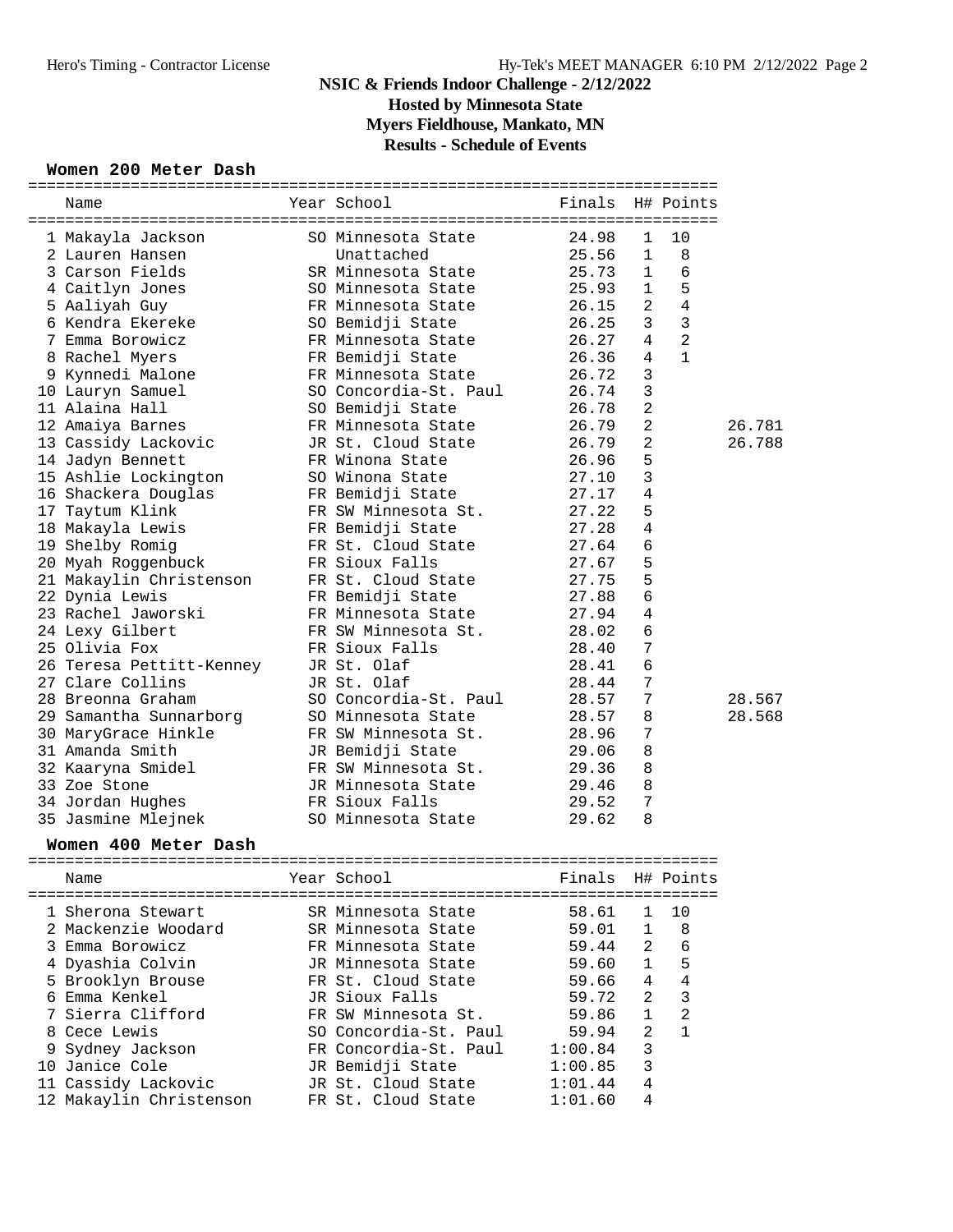### **NSIC & Friends Indoor Challenge - 2/12/2022 Hosted by Minnesota State Myers Fieldhouse, Mankato, MN Results - Schedule of Events**

#### **....Women 400 Meter Dash**

| 13 Rachel Jaworski   | FR Minnesota State    | 1:01.90    | 3              |
|----------------------|-----------------------|------------|----------------|
| 14 Akela White       | FR Minnesota State    | 1:02.02    | 3              |
| 15 Kylee Becker      | FR Winona State       | 1:02.04    | 5              |
| 16 Skyler Tillery    | FR Bemidji State      | 1:02.54    | 5              |
| 17 Karla Kroschel    | SO St. Olaf           | 1:02.67    | 5              |
| 18 Lainey Lipschultz | FR Winona State       | 1:02.83    | 5              |
| 19 Jadyn Bennett     | FR Winona State       | 1:03.11    | $\overline{4}$ |
| 20 Makenna Bares     | FR Minnesota State    | 1:04.66    | $\overline{4}$ |
| 21 Riki Poore        | SO St. Olaf           | 1:06.44    | - 6            |
| 22 Jaidyn Brower     | FR Winona State       | 1:06.74    | 6              |
| 23 Kaaryna Smidel    | FR SW Minnesota St.   | 1:06.87    | 5              |
| 24 Courtney Mensah   | FR Concordia-St. Paul | 1:07.21    | 6              |
| 25 Makayla Lewis     | FR Bemidji State      | 1:07.80    | 6              |
| 26 Nijie Nauden      | SO SW Minnesota St.   | 1:12.57    | 6              |
| -- Amber Wells       | JR SW Minnesota St.   | <b>DNF</b> | 6              |

#### **Women 600 Meter Run**

========================================================================== Name The Year School Team Points H# Points ========================================================================== 1 Maryse Mbenoun SR Bemidji State 1:39.53 1 10 2 Cassidy O'Meara SO Sioux Falls 1:40.56 1 8 3 Emily Beckmann JR Minnesota State 1:41.27 1 6 4 Brycelyn Hanson FR SW Minnesota St. 1:42.90 1 5 5 Emma Breitsprecher FR Winona State 1:43.07 1 4 6 Arika Robinson JR Concordia-St. Paul 1:43.80 2 3 7 Destiny Mattingly FR Concordia-St. Paul 1:44.74 1 2 8 Riley Mauzer JR St. Olaf 1:44.96 1 1 9 Marianna Guerra-Reese FR St. Cloud State 1:45.26 2 10 Caitlyn Regan JR SW Minnesota St. 1:46.80 1 11 Allie Butte FR St. Cloud State 1:48.62 2 12 Gianna Bedford FR Concordia-St. Paul 1:51.84 2 13 Moira Hazel SR Concordia-St. Paul 2:05.35 2

#### **Women 800 Meter Run**

| Name                  | Year School           | Finals H# Points |                |    |
|-----------------------|-----------------------|------------------|----------------|----|
|                       | SO Winona State       | 2:16.16          | $\mathbf{1}$   | 10 |
| 1 Kaylee Beyer        |                       |                  |                |    |
| 2 Marissa Ellenbecker | FR Minnesota State    | 2:21.83          | $\mathbf{1}$   | 8  |
| 3 Makayla Bishop      | FR Minnesota State    | 2:22.94          | 1              | 6  |
| 4 Clara Welhouse      | JR St. Cloud State    | 2:23.67          | $\mathbf{1}$   | 5  |
| 5 Abby Syverson       | SO Bemidji State      | 2:24.46          | $\mathbf{1}$   | 4  |
| 6 Gracie Bucher       | FR Sioux Falls        | 2:26.90          | $\mathbf{1}$   | 3  |
| 7 Isabella D'Burke    | SO Concordia-St. Paul | 2:27.55          | $\overline{2}$ | 2  |
| 8 Sophie Abernethy    | FR St. Olaf           | 2:27.94          | $\mathbf{1}$   |    |
| 9 Lauren Sertich      | FR St. Cloud State    | 2:28.90          | $\mathbf{1}$   |    |
| 10 Jaid Perry         | SO Concordia-St. Paul | 2:29.41          |                |    |
| 11 Madelyn Skjeveland | FR Minnesota State    | 2:29.98          | 2              |    |
| 12 Zoey Mills         | SO Bemidji State      | 2:30.48          | 2              |    |
| 13 Lily Johnson       | JR Bemidji State      | 2:34.66          | $\mathfrak{D}$ |    |
| 14 Marcella Sierra    | FR Sioux Falls        | 2:39.81          | 2              |    |
| 15 Hannah Ebert       | SR Sioux Falls        | 2:43.17          | $\mathfrak{D}$ |    |
| 16 Meagan Blare       | FR Sioux Falls        | 2:49.39          | 2              |    |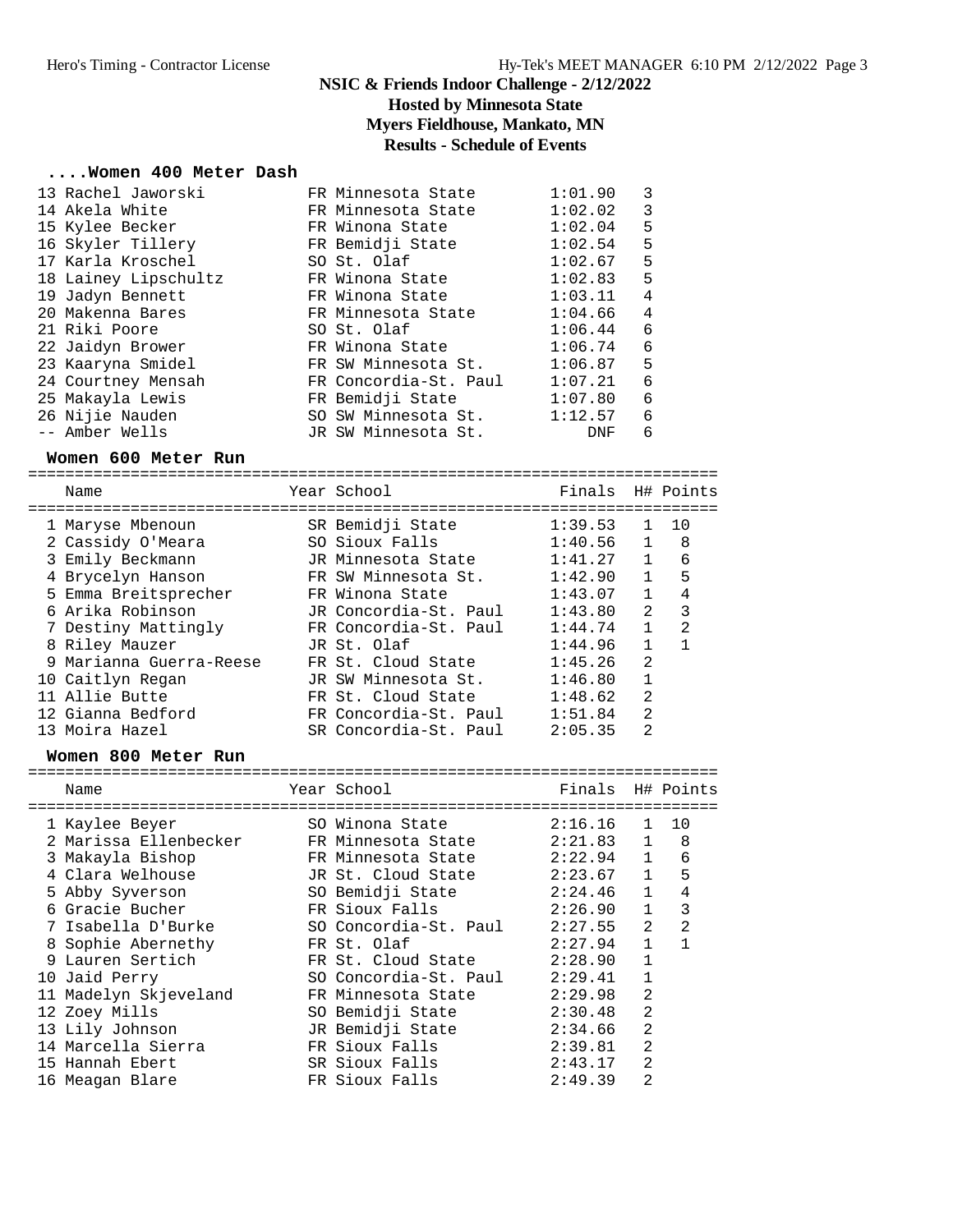**Hosted by Minnesota State**

**Myers Fieldhouse, Mankato, MN**

# **Results - Schedule of Events**

**....Women 800 Meter Run**

| 17 Jordyn Williams      | FR Sioux Falls             | 2:53.42  | 2                              |
|-------------------------|----------------------------|----------|--------------------------------|
| Women 1000 Meter Run    |                            |          |                                |
| Name                    | Year School                | Finals   | Points                         |
| 1 Ryne Prigge           | SR Bemidji State           | 3:04.50  | 10                             |
| 2 Tianna Voigt          | JR Sioux Falls             | 3:05.99  | 8                              |
| 3 Annika Aho            | SO Sioux Falls             | 3:08.25  | 6                              |
| 4 Skylar Bragg          | SO Minnesota State         | 3:09.99  | 5                              |
| 5 Sophia Taarud         | FR Winona State            | 3:11.74  | 4                              |
| 6 Josephine Lentz       | FR SW Minnesota St.        | 3:22.96  | 3                              |
| 7 Sam Kaye              | JR Winona State            | 3:29.46  | $\overline{2}$                 |
| Women 1 Mile Run        |                            |          |                                |
| Name                    | Year School                |          | Finals H# Points               |
| 1 Ellen Mickelson       | SR St. Olaf                | 4:59.76  | 10<br>1                        |
| 2 Amanda Montplaisir    | JR Minnesota State         | 5:01.94  | 8<br>1                         |
| 3 MaKenna Thurston      | SO Minnesota State         | 5:10.73  | 1<br>6                         |
| 4 Khot Juac             | FR Sioux Falls             | 5:17.57  | 5<br>$\mathbf{1}$              |
| 5 Skylar Bragg          | SO Minnesota State         | 5:22.74  | $\sqrt{4}$<br>$\mathbf{1}$     |
| 6 Mary Goodwin          | SO Bemidji State           | 5:23.64  | $\mathbf{1}$<br>3              |
| 7 Sylvia Hansen         | FR Winona State            | 5:30.03  | $\overline{2}$<br>$\mathbf{1}$ |
| 8 Josephine Boyd        | FR Sioux Falls             | 5:36.24  | 2<br>$\mathbf{1}$              |
| 9 Alyssa Rauk           | SO Minnesota State         | 5:41.40  | $\mathbf{1}$                   |
| 10 Andrea Fromelt       | JR Winona State            | 5:43.05  | $\overline{2}$                 |
| 11 Moriah Bullerman     | FR Sioux Falls             | 5:48.58  | $\overline{2}$                 |
| 12 Ella Kolb            | FR Sioux Falls             | 5:49.57  | $\overline{a}$                 |
| 13 Carol Miller         | SO Bemidji State           | 5:50.20  | $\overline{2}$                 |
| 14 Katie Miller         | JR Winona State            | 5:53.30  | 2                              |
| 15 Ashley Muenzenberger | FR Winona State            | 6:03.04  | 2                              |
| 16 Madeline Bruessel    | FR Minnesota State         | 6:05.61  | 2                              |
| 17 Emma Ward            | FR Minnesota State         | 6:06.68  | $\overline{2}$                 |
| 18 Abby Schotter        | SR SW Minnesota St.        | 6:32.82  | 2                              |
| Women 3000 Meter Run    |                            |          |                                |
| Name                    | Year School                | Finals   | Points                         |
| 1 McKenna Taylor        | FR Winona State            | 10:37.14 | 10                             |
| 2 Rachel Hoffman        | SO Winona State 10:56.22 8 |          |                                |
| 3 Ashlin Younq          | FR Minnesota State         | 11:05.30 | 6                              |
| 4 Carly Vandenhouten    | JR Winona State            | 11:34.02 | 5                              |
| 5 Zoe Plechaty          | JR St. Olaf                | 11:40.19 | $\,4$                          |
| 6 Sophie Gossard        | JR St. Olaf                | 11:43.60 | 3                              |
| 7 Chloe Kusser          | SO St. Olaf                | 12:09.74 | 2                              |
| 8 Cate Gleason          | FR St. Olaf                | 12:17.45 | 1                              |
| 9 Delaney Butler        | JR Concordia-St. Paul      | 13:27.18 |                                |
| 10 Emma Giger           | FR Concordia-St. Paul      | 15:06.45 |                                |
|                         |                            |          |                                |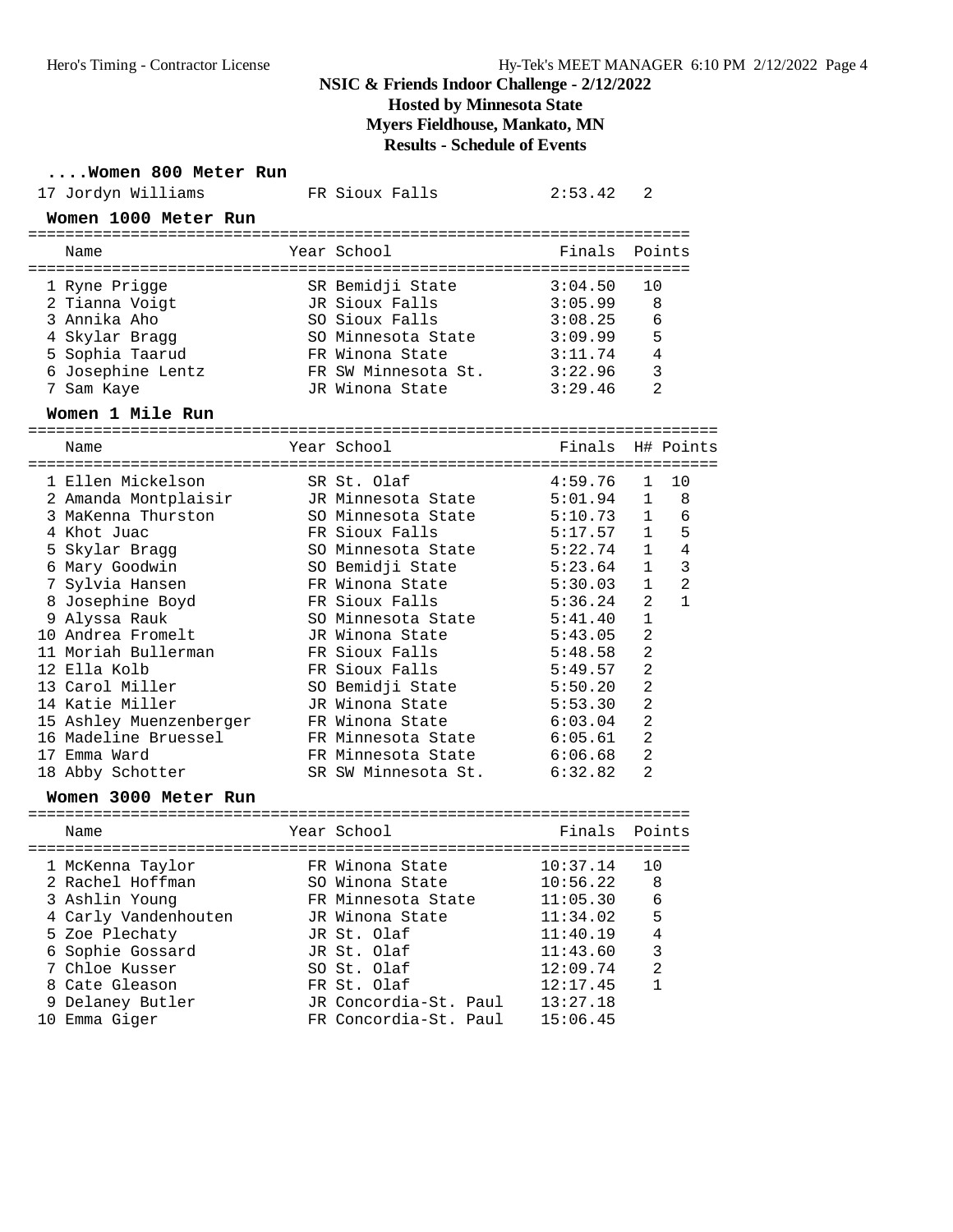# **NSIC & Friends Indoor Challenge - 2/12/2022 Hosted by Minnesota State Myers Fieldhouse, Mankato, MN**

# **Results - Schedule of Events**

### **Women 5000 Meter Run**

| Year School<br>Finals Points<br>Name<br>1 Sofia Carlson<br>FR St. Olaf<br>17:58.25<br>10<br>2 Alison Bode<br>FR St. Olaf<br>18:03.47<br>8<br>3 Greta Freed<br>FR St. Cloud State<br>19:41.61<br>6<br>5<br>4 Nicole Kelley<br>SO Winona State<br>19:59.81<br>$\overline{4}$<br>5 Gracia Larsen-Schmidt<br>FR St. Olaf<br>20:00.64<br>3<br>6 Maggie Anderson<br>FR Minnesota State<br>20:05.60<br>FR St. Cloud State<br>2<br>7 Cambrie Kowal<br>20:43.34<br>8 Erica Conrad<br>FR St. Cloud State<br>1<br>21:05.37<br>9 Avery Sivonen<br>SO Concordia-St. Paul 21:36.72<br>FR Concordia-St. Paul<br>10 Tess Houglum<br>22:13.26<br>Women 60 Meter Hurdles<br>Year School<br>Prelims<br>H#<br>Name<br>Preliminaries<br>1 Denisha Cartwright<br>SO Minnesota State<br>8.52Q<br>1<br>2 Christabelle Mulcahy<br>SR Concordia-St. Paul<br>8.91Q<br>2<br>3 Isatu Shirek<br>SO SW Minnesota St.<br>8.950 3<br>$\overline{c}$<br>4 Xana Leum<br>SO Winona State<br>8.97q<br>5 Kynnedi Malone<br>FR Minnesota State<br>$\mathbf 1$<br>9.02q<br>6 Lyric Brennen<br>$\mathbf{1}$<br>FR Minnesota State<br>9.13q<br>$\mathbf{3}$<br>7 Emily Swanson<br>FR Sioux Falls<br>9.20q<br>$\mathbf{3}$<br>8 Shelby Romig<br>FR St. Cloud State<br>9.26q<br>3<br>9 Hanna Reichenberger<br>9.37<br>FR Winona State<br>3<br>10 Kylee Becker<br>FR Winona State<br>9.48<br>$\overline{2}$<br>11 Dynia Lewis<br>FR Bemidji State<br>9.67<br>$\mathbf{1}$<br>12 Moira Hazel<br>SR Concordia-St. Paul<br>9.70<br>$\overline{a}$<br>FR St. Cloud State<br>9.71<br>13 Brooklyn Brouse<br>$\mathbf{3}$<br>14 Isadora Mickelson<br>SO SW Minnesota St.<br>9.84<br>$\overline{a}$<br>15 Jasmine Mlejnek<br>SO Minnesota State<br>10.10<br>16 Sierra Stanton<br>FR Sioux Falls<br>10.12<br>SO Minnesota State<br>17 Samantha Sunnarborg<br>10.12<br>18 Emily Curtice<br>3<br>SO Bemidji State<br>10.15<br>SO St. Olaf<br>19 Riki Poore<br>10.33<br>1<br>20 Natalie Fultz<br>SO Bemidji State<br>1<br>10.50<br>3<br>FR Concordia-St. Paul<br>10.60<br>21 Courtney Mensah<br>Women 60 Meter Hurdles<br>Year School<br>Finals<br>Points<br>Name<br>Finals<br>1 Denisha Cartwright<br>SO Minnesota State<br>8.49<br>10<br>2 Christabelle Mulcahy<br>SR Concordia-St. Paul<br>8.84<br>8<br>3 Isatu Shirek<br>SO SW Minnesota St.<br>6<br>8.93<br>5<br>4 Kynnedi Malone<br>FR Minnesota State<br>8.97<br>4<br>5 Xana Leum<br>SO Winona State<br>8.98<br>3<br>6 Emily Swanson<br>FR Sioux Falls<br>9.21<br>2<br>FR St. Cloud State<br>Shelby Romig<br>9.22<br>8 Lyric Brennen<br>1<br>FR Minnesota State<br>9.30 |  |  |  |
|-----------------------------------------------------------------------------------------------------------------------------------------------------------------------------------------------------------------------------------------------------------------------------------------------------------------------------------------------------------------------------------------------------------------------------------------------------------------------------------------------------------------------------------------------------------------------------------------------------------------------------------------------------------------------------------------------------------------------------------------------------------------------------------------------------------------------------------------------------------------------------------------------------------------------------------------------------------------------------------------------------------------------------------------------------------------------------------------------------------------------------------------------------------------------------------------------------------------------------------------------------------------------------------------------------------------------------------------------------------------------------------------------------------------------------------------------------------------------------------------------------------------------------------------------------------------------------------------------------------------------------------------------------------------------------------------------------------------------------------------------------------------------------------------------------------------------------------------------------------------------------------------------------------------------------------------------------------------------------------------------------------------------------------------------------------------------------------------------------------------------------------------------------------------------------------------------------------------------------------------------------------------------------------------------------------------------------------------------------------------------------------------------------------------------------------------------------------------------------------------------------------------------------------------------------------------------|--|--|--|
|                                                                                                                                                                                                                                                                                                                                                                                                                                                                                                                                                                                                                                                                                                                                                                                                                                                                                                                                                                                                                                                                                                                                                                                                                                                                                                                                                                                                                                                                                                                                                                                                                                                                                                                                                                                                                                                                                                                                                                                                                                                                                                                                                                                                                                                                                                                                                                                                                                                                                                                                                                       |  |  |  |
|                                                                                                                                                                                                                                                                                                                                                                                                                                                                                                                                                                                                                                                                                                                                                                                                                                                                                                                                                                                                                                                                                                                                                                                                                                                                                                                                                                                                                                                                                                                                                                                                                                                                                                                                                                                                                                                                                                                                                                                                                                                                                                                                                                                                                                                                                                                                                                                                                                                                                                                                                                       |  |  |  |
| 2 10.112<br>2 10.115                                                                                                                                                                                                                                                                                                                                                                                                                                                                                                                                                                                                                                                                                                                                                                                                                                                                                                                                                                                                                                                                                                                                                                                                                                                                                                                                                                                                                                                                                                                                                                                                                                                                                                                                                                                                                                                                                                                                                                                                                                                                                                                                                                                                                                                                                                                                                                                                                                                                                                                                                  |  |  |  |
|                                                                                                                                                                                                                                                                                                                                                                                                                                                                                                                                                                                                                                                                                                                                                                                                                                                                                                                                                                                                                                                                                                                                                                                                                                                                                                                                                                                                                                                                                                                                                                                                                                                                                                                                                                                                                                                                                                                                                                                                                                                                                                                                                                                                                                                                                                                                                                                                                                                                                                                                                                       |  |  |  |
|                                                                                                                                                                                                                                                                                                                                                                                                                                                                                                                                                                                                                                                                                                                                                                                                                                                                                                                                                                                                                                                                                                                                                                                                                                                                                                                                                                                                                                                                                                                                                                                                                                                                                                                                                                                                                                                                                                                                                                                                                                                                                                                                                                                                                                                                                                                                                                                                                                                                                                                                                                       |  |  |  |
|                                                                                                                                                                                                                                                                                                                                                                                                                                                                                                                                                                                                                                                                                                                                                                                                                                                                                                                                                                                                                                                                                                                                                                                                                                                                                                                                                                                                                                                                                                                                                                                                                                                                                                                                                                                                                                                                                                                                                                                                                                                                                                                                                                                                                                                                                                                                                                                                                                                                                                                                                                       |  |  |  |
|                                                                                                                                                                                                                                                                                                                                                                                                                                                                                                                                                                                                                                                                                                                                                                                                                                                                                                                                                                                                                                                                                                                                                                                                                                                                                                                                                                                                                                                                                                                                                                                                                                                                                                                                                                                                                                                                                                                                                                                                                                                                                                                                                                                                                                                                                                                                                                                                                                                                                                                                                                       |  |  |  |
|                                                                                                                                                                                                                                                                                                                                                                                                                                                                                                                                                                                                                                                                                                                                                                                                                                                                                                                                                                                                                                                                                                                                                                                                                                                                                                                                                                                                                                                                                                                                                                                                                                                                                                                                                                                                                                                                                                                                                                                                                                                                                                                                                                                                                                                                                                                                                                                                                                                                                                                                                                       |  |  |  |
|                                                                                                                                                                                                                                                                                                                                                                                                                                                                                                                                                                                                                                                                                                                                                                                                                                                                                                                                                                                                                                                                                                                                                                                                                                                                                                                                                                                                                                                                                                                                                                                                                                                                                                                                                                                                                                                                                                                                                                                                                                                                                                                                                                                                                                                                                                                                                                                                                                                                                                                                                                       |  |  |  |
|                                                                                                                                                                                                                                                                                                                                                                                                                                                                                                                                                                                                                                                                                                                                                                                                                                                                                                                                                                                                                                                                                                                                                                                                                                                                                                                                                                                                                                                                                                                                                                                                                                                                                                                                                                                                                                                                                                                                                                                                                                                                                                                                                                                                                                                                                                                                                                                                                                                                                                                                                                       |  |  |  |
|                                                                                                                                                                                                                                                                                                                                                                                                                                                                                                                                                                                                                                                                                                                                                                                                                                                                                                                                                                                                                                                                                                                                                                                                                                                                                                                                                                                                                                                                                                                                                                                                                                                                                                                                                                                                                                                                                                                                                                                                                                                                                                                                                                                                                                                                                                                                                                                                                                                                                                                                                                       |  |  |  |
|                                                                                                                                                                                                                                                                                                                                                                                                                                                                                                                                                                                                                                                                                                                                                                                                                                                                                                                                                                                                                                                                                                                                                                                                                                                                                                                                                                                                                                                                                                                                                                                                                                                                                                                                                                                                                                                                                                                                                                                                                                                                                                                                                                                                                                                                                                                                                                                                                                                                                                                                                                       |  |  |  |
|                                                                                                                                                                                                                                                                                                                                                                                                                                                                                                                                                                                                                                                                                                                                                                                                                                                                                                                                                                                                                                                                                                                                                                                                                                                                                                                                                                                                                                                                                                                                                                                                                                                                                                                                                                                                                                                                                                                                                                                                                                                                                                                                                                                                                                                                                                                                                                                                                                                                                                                                                                       |  |  |  |
|                                                                                                                                                                                                                                                                                                                                                                                                                                                                                                                                                                                                                                                                                                                                                                                                                                                                                                                                                                                                                                                                                                                                                                                                                                                                                                                                                                                                                                                                                                                                                                                                                                                                                                                                                                                                                                                                                                                                                                                                                                                                                                                                                                                                                                                                                                                                                                                                                                                                                                                                                                       |  |  |  |
|                                                                                                                                                                                                                                                                                                                                                                                                                                                                                                                                                                                                                                                                                                                                                                                                                                                                                                                                                                                                                                                                                                                                                                                                                                                                                                                                                                                                                                                                                                                                                                                                                                                                                                                                                                                                                                                                                                                                                                                                                                                                                                                                                                                                                                                                                                                                                                                                                                                                                                                                                                       |  |  |  |
|                                                                                                                                                                                                                                                                                                                                                                                                                                                                                                                                                                                                                                                                                                                                                                                                                                                                                                                                                                                                                                                                                                                                                                                                                                                                                                                                                                                                                                                                                                                                                                                                                                                                                                                                                                                                                                                                                                                                                                                                                                                                                                                                                                                                                                                                                                                                                                                                                                                                                                                                                                       |  |  |  |
|                                                                                                                                                                                                                                                                                                                                                                                                                                                                                                                                                                                                                                                                                                                                                                                                                                                                                                                                                                                                                                                                                                                                                                                                                                                                                                                                                                                                                                                                                                                                                                                                                                                                                                                                                                                                                                                                                                                                                                                                                                                                                                                                                                                                                                                                                                                                                                                                                                                                                                                                                                       |  |  |  |
|                                                                                                                                                                                                                                                                                                                                                                                                                                                                                                                                                                                                                                                                                                                                                                                                                                                                                                                                                                                                                                                                                                                                                                                                                                                                                                                                                                                                                                                                                                                                                                                                                                                                                                                                                                                                                                                                                                                                                                                                                                                                                                                                                                                                                                                                                                                                                                                                                                                                                                                                                                       |  |  |  |
|                                                                                                                                                                                                                                                                                                                                                                                                                                                                                                                                                                                                                                                                                                                                                                                                                                                                                                                                                                                                                                                                                                                                                                                                                                                                                                                                                                                                                                                                                                                                                                                                                                                                                                                                                                                                                                                                                                                                                                                                                                                                                                                                                                                                                                                                                                                                                                                                                                                                                                                                                                       |  |  |  |
|                                                                                                                                                                                                                                                                                                                                                                                                                                                                                                                                                                                                                                                                                                                                                                                                                                                                                                                                                                                                                                                                                                                                                                                                                                                                                                                                                                                                                                                                                                                                                                                                                                                                                                                                                                                                                                                                                                                                                                                                                                                                                                                                                                                                                                                                                                                                                                                                                                                                                                                                                                       |  |  |  |
|                                                                                                                                                                                                                                                                                                                                                                                                                                                                                                                                                                                                                                                                                                                                                                                                                                                                                                                                                                                                                                                                                                                                                                                                                                                                                                                                                                                                                                                                                                                                                                                                                                                                                                                                                                                                                                                                                                                                                                                                                                                                                                                                                                                                                                                                                                                                                                                                                                                                                                                                                                       |  |  |  |
|                                                                                                                                                                                                                                                                                                                                                                                                                                                                                                                                                                                                                                                                                                                                                                                                                                                                                                                                                                                                                                                                                                                                                                                                                                                                                                                                                                                                                                                                                                                                                                                                                                                                                                                                                                                                                                                                                                                                                                                                                                                                                                                                                                                                                                                                                                                                                                                                                                                                                                                                                                       |  |  |  |
|                                                                                                                                                                                                                                                                                                                                                                                                                                                                                                                                                                                                                                                                                                                                                                                                                                                                                                                                                                                                                                                                                                                                                                                                                                                                                                                                                                                                                                                                                                                                                                                                                                                                                                                                                                                                                                                                                                                                                                                                                                                                                                                                                                                                                                                                                                                                                                                                                                                                                                                                                                       |  |  |  |
|                                                                                                                                                                                                                                                                                                                                                                                                                                                                                                                                                                                                                                                                                                                                                                                                                                                                                                                                                                                                                                                                                                                                                                                                                                                                                                                                                                                                                                                                                                                                                                                                                                                                                                                                                                                                                                                                                                                                                                                                                                                                                                                                                                                                                                                                                                                                                                                                                                                                                                                                                                       |  |  |  |
|                                                                                                                                                                                                                                                                                                                                                                                                                                                                                                                                                                                                                                                                                                                                                                                                                                                                                                                                                                                                                                                                                                                                                                                                                                                                                                                                                                                                                                                                                                                                                                                                                                                                                                                                                                                                                                                                                                                                                                                                                                                                                                                                                                                                                                                                                                                                                                                                                                                                                                                                                                       |  |  |  |
|                                                                                                                                                                                                                                                                                                                                                                                                                                                                                                                                                                                                                                                                                                                                                                                                                                                                                                                                                                                                                                                                                                                                                                                                                                                                                                                                                                                                                                                                                                                                                                                                                                                                                                                                                                                                                                                                                                                                                                                                                                                                                                                                                                                                                                                                                                                                                                                                                                                                                                                                                                       |  |  |  |
|                                                                                                                                                                                                                                                                                                                                                                                                                                                                                                                                                                                                                                                                                                                                                                                                                                                                                                                                                                                                                                                                                                                                                                                                                                                                                                                                                                                                                                                                                                                                                                                                                                                                                                                                                                                                                                                                                                                                                                                                                                                                                                                                                                                                                                                                                                                                                                                                                                                                                                                                                                       |  |  |  |
|                                                                                                                                                                                                                                                                                                                                                                                                                                                                                                                                                                                                                                                                                                                                                                                                                                                                                                                                                                                                                                                                                                                                                                                                                                                                                                                                                                                                                                                                                                                                                                                                                                                                                                                                                                                                                                                                                                                                                                                                                                                                                                                                                                                                                                                                                                                                                                                                                                                                                                                                                                       |  |  |  |
|                                                                                                                                                                                                                                                                                                                                                                                                                                                                                                                                                                                                                                                                                                                                                                                                                                                                                                                                                                                                                                                                                                                                                                                                                                                                                                                                                                                                                                                                                                                                                                                                                                                                                                                                                                                                                                                                                                                                                                                                                                                                                                                                                                                                                                                                                                                                                                                                                                                                                                                                                                       |  |  |  |
|                                                                                                                                                                                                                                                                                                                                                                                                                                                                                                                                                                                                                                                                                                                                                                                                                                                                                                                                                                                                                                                                                                                                                                                                                                                                                                                                                                                                                                                                                                                                                                                                                                                                                                                                                                                                                                                                                                                                                                                                                                                                                                                                                                                                                                                                                                                                                                                                                                                                                                                                                                       |  |  |  |
|                                                                                                                                                                                                                                                                                                                                                                                                                                                                                                                                                                                                                                                                                                                                                                                                                                                                                                                                                                                                                                                                                                                                                                                                                                                                                                                                                                                                                                                                                                                                                                                                                                                                                                                                                                                                                                                                                                                                                                                                                                                                                                                                                                                                                                                                                                                                                                                                                                                                                                                                                                       |  |  |  |
|                                                                                                                                                                                                                                                                                                                                                                                                                                                                                                                                                                                                                                                                                                                                                                                                                                                                                                                                                                                                                                                                                                                                                                                                                                                                                                                                                                                                                                                                                                                                                                                                                                                                                                                                                                                                                                                                                                                                                                                                                                                                                                                                                                                                                                                                                                                                                                                                                                                                                                                                                                       |  |  |  |
|                                                                                                                                                                                                                                                                                                                                                                                                                                                                                                                                                                                                                                                                                                                                                                                                                                                                                                                                                                                                                                                                                                                                                                                                                                                                                                                                                                                                                                                                                                                                                                                                                                                                                                                                                                                                                                                                                                                                                                                                                                                                                                                                                                                                                                                                                                                                                                                                                                                                                                                                                                       |  |  |  |
|                                                                                                                                                                                                                                                                                                                                                                                                                                                                                                                                                                                                                                                                                                                                                                                                                                                                                                                                                                                                                                                                                                                                                                                                                                                                                                                                                                                                                                                                                                                                                                                                                                                                                                                                                                                                                                                                                                                                                                                                                                                                                                                                                                                                                                                                                                                                                                                                                                                                                                                                                                       |  |  |  |
|                                                                                                                                                                                                                                                                                                                                                                                                                                                                                                                                                                                                                                                                                                                                                                                                                                                                                                                                                                                                                                                                                                                                                                                                                                                                                                                                                                                                                                                                                                                                                                                                                                                                                                                                                                                                                                                                                                                                                                                                                                                                                                                                                                                                                                                                                                                                                                                                                                                                                                                                                                       |  |  |  |
|                                                                                                                                                                                                                                                                                                                                                                                                                                                                                                                                                                                                                                                                                                                                                                                                                                                                                                                                                                                                                                                                                                                                                                                                                                                                                                                                                                                                                                                                                                                                                                                                                                                                                                                                                                                                                                                                                                                                                                                                                                                                                                                                                                                                                                                                                                                                                                                                                                                                                                                                                                       |  |  |  |
|                                                                                                                                                                                                                                                                                                                                                                                                                                                                                                                                                                                                                                                                                                                                                                                                                                                                                                                                                                                                                                                                                                                                                                                                                                                                                                                                                                                                                                                                                                                                                                                                                                                                                                                                                                                                                                                                                                                                                                                                                                                                                                                                                                                                                                                                                                                                                                                                                                                                                                                                                                       |  |  |  |
|                                                                                                                                                                                                                                                                                                                                                                                                                                                                                                                                                                                                                                                                                                                                                                                                                                                                                                                                                                                                                                                                                                                                                                                                                                                                                                                                                                                                                                                                                                                                                                                                                                                                                                                                                                                                                                                                                                                                                                                                                                                                                                                                                                                                                                                                                                                                                                                                                                                                                                                                                                       |  |  |  |
|                                                                                                                                                                                                                                                                                                                                                                                                                                                                                                                                                                                                                                                                                                                                                                                                                                                                                                                                                                                                                                                                                                                                                                                                                                                                                                                                                                                                                                                                                                                                                                                                                                                                                                                                                                                                                                                                                                                                                                                                                                                                                                                                                                                                                                                                                                                                                                                                                                                                                                                                                                       |  |  |  |
|                                                                                                                                                                                                                                                                                                                                                                                                                                                                                                                                                                                                                                                                                                                                                                                                                                                                                                                                                                                                                                                                                                                                                                                                                                                                                                                                                                                                                                                                                                                                                                                                                                                                                                                                                                                                                                                                                                                                                                                                                                                                                                                                                                                                                                                                                                                                                                                                                                                                                                                                                                       |  |  |  |
|                                                                                                                                                                                                                                                                                                                                                                                                                                                                                                                                                                                                                                                                                                                                                                                                                                                                                                                                                                                                                                                                                                                                                                                                                                                                                                                                                                                                                                                                                                                                                                                                                                                                                                                                                                                                                                                                                                                                                                                                                                                                                                                                                                                                                                                                                                                                                                                                                                                                                                                                                                       |  |  |  |
|                                                                                                                                                                                                                                                                                                                                                                                                                                                                                                                                                                                                                                                                                                                                                                                                                                                                                                                                                                                                                                                                                                                                                                                                                                                                                                                                                                                                                                                                                                                                                                                                                                                                                                                                                                                                                                                                                                                                                                                                                                                                                                                                                                                                                                                                                                                                                                                                                                                                                                                                                                       |  |  |  |
|                                                                                                                                                                                                                                                                                                                                                                                                                                                                                                                                                                                                                                                                                                                                                                                                                                                                                                                                                                                                                                                                                                                                                                                                                                                                                                                                                                                                                                                                                                                                                                                                                                                                                                                                                                                                                                                                                                                                                                                                                                                                                                                                                                                                                                                                                                                                                                                                                                                                                                                                                                       |  |  |  |
|                                                                                                                                                                                                                                                                                                                                                                                                                                                                                                                                                                                                                                                                                                                                                                                                                                                                                                                                                                                                                                                                                                                                                                                                                                                                                                                                                                                                                                                                                                                                                                                                                                                                                                                                                                                                                                                                                                                                                                                                                                                                                                                                                                                                                                                                                                                                                                                                                                                                                                                                                                       |  |  |  |
|                                                                                                                                                                                                                                                                                                                                                                                                                                                                                                                                                                                                                                                                                                                                                                                                                                                                                                                                                                                                                                                                                                                                                                                                                                                                                                                                                                                                                                                                                                                                                                                                                                                                                                                                                                                                                                                                                                                                                                                                                                                                                                                                                                                                                                                                                                                                                                                                                                                                                                                                                                       |  |  |  |
|                                                                                                                                                                                                                                                                                                                                                                                                                                                                                                                                                                                                                                                                                                                                                                                                                                                                                                                                                                                                                                                                                                                                                                                                                                                                                                                                                                                                                                                                                                                                                                                                                                                                                                                                                                                                                                                                                                                                                                                                                                                                                                                                                                                                                                                                                                                                                                                                                                                                                                                                                                       |  |  |  |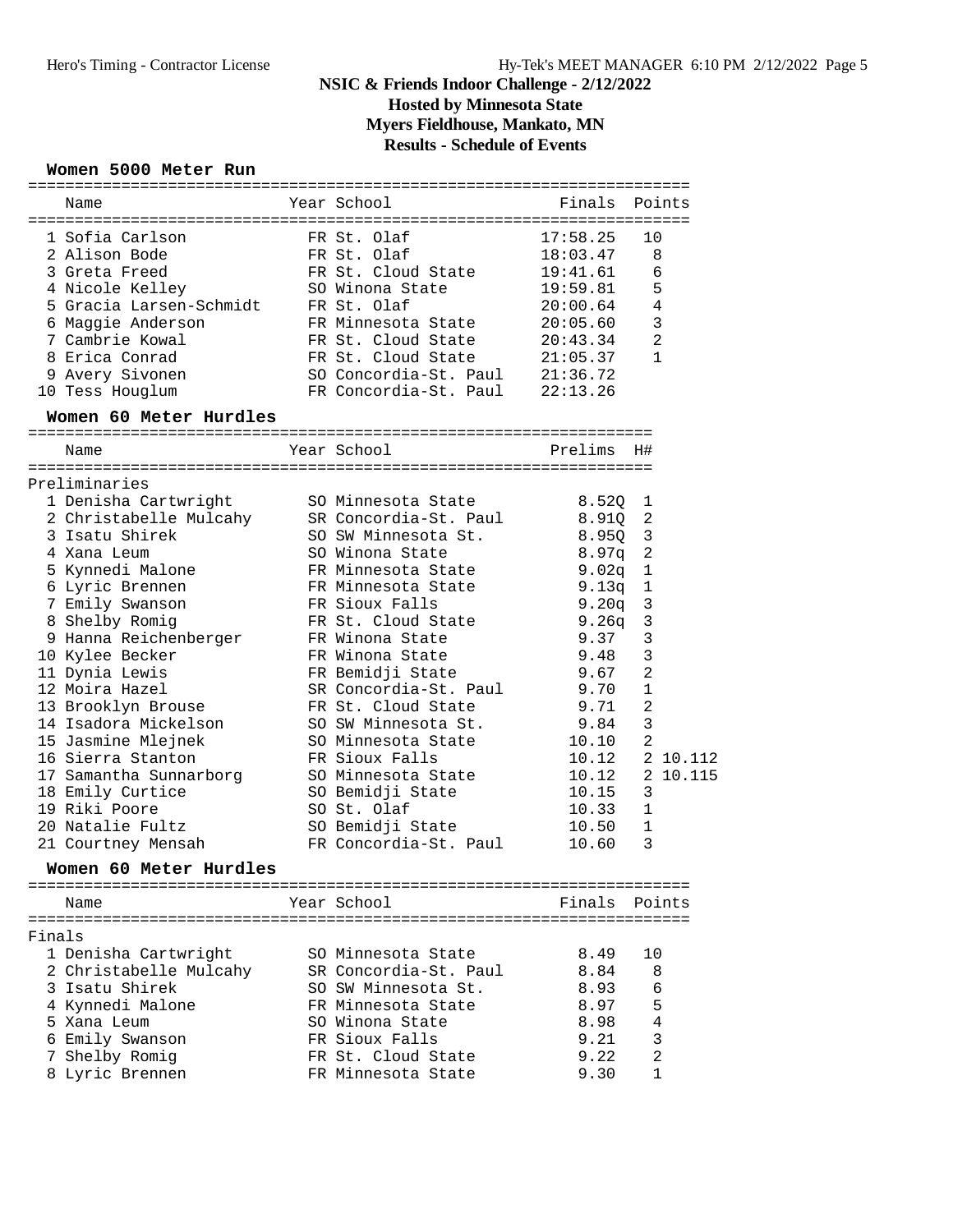# **NSIC & Friends Indoor Challenge - 2/12/2022 Hosted by Minnesota State Myers Fieldhouse, Mankato, MN**

**Results - Schedule of Events**

### **Women 4x400 Meter Relay**

|  | School                       |  | Finals H# Points<br>====================== |                |              |  |  |  |
|--|------------------------------|--|--------------------------------------------|----------------|--------------|--|--|--|
|  | 1 Winona State 'A'           |  | 3:47.47                                    |                | $1 \quad 10$ |  |  |  |
|  | 1) Kendall Zeman JR          |  | 2) Maddy Pietz JR                          |                |              |  |  |  |
|  | 3) Brooklyn Schyvinck JR     |  | 4) Shereen Vallabouy JR                    |                |              |  |  |  |
|  | 2 Minnesota State 'A'        |  | 3:49.59                                    | $\mathbf{1}$   | 8            |  |  |  |
|  | 1) Rose Gaye JR              |  | 2) Denisha Cartwright SO                   |                |              |  |  |  |
|  | 3) Rose Cramer SO            |  | 4) Sherona Stewart SR                      |                |              |  |  |  |
|  | 3 Bemidji State 'A'          |  | 3:59.32                                    | $\mathbf{1}$   | 6            |  |  |  |
|  | 1) Rachel Myers FR           |  | 2) Janice Cole JR                          |                |              |  |  |  |
|  | 3) Skyler Tillery FR         |  | 4) Maryse Mbenoun SR                       |                |              |  |  |  |
|  | 4 SW Minnesota St. 'A'       |  | 4:07.41                                    | $\mathbf{1}$   | 5            |  |  |  |
|  | 1) Sierra Clifford FR        |  | 2) Leah Tietjens FR                        |                |              |  |  |  |
|  | 3) Brycelyn Hanson FR        |  | 4) Isatu Shirek SO                         |                |              |  |  |  |
|  | 5 Concordia-St. Paul<br>' A' |  | 4:08.40                                    | $\mathbf{1}$   | 4            |  |  |  |
|  | 1) Cece Lewis SO             |  | 2) Christabelle Mulcahy SR                 |                |              |  |  |  |
|  | 3) Sydney Jackson FR         |  | 4) Jaid Perry SO                           |                |              |  |  |  |
|  | 6 Sioux Falls 'A'            |  | 4:10.71                                    | 2              | 3            |  |  |  |
|  | 1) Emily Swanson FR          |  | 2) Olivia Baumberger FR                    |                |              |  |  |  |
|  | 3) Emma Kenkel JR            |  | 4) Holly Mayers JR                         |                |              |  |  |  |
|  | 7 Sioux Falls 'B'            |  | 4:13.50                                    | $\mathfrak{D}$ | 2            |  |  |  |
|  | 1) Annika Aho SO             |  | 2) Cassidy O'Meara SO                      |                |              |  |  |  |
|  | 3) Gracie Bucher FR          |  | 4) Tianna Voigt JR                         |                |              |  |  |  |
|  | 8 Bemidji State 'B'          |  | 4:15.77                                    | 2              | $\mathbf{1}$ |  |  |  |
|  | 1) Ryne Prigge SR            |  | 2) Mary Goodwin SO                         |                |              |  |  |  |
|  | 3) Lily Johnson JR           |  | 4) Zoey Mills SO                           |                |              |  |  |  |
|  | 9 St. Cloud State 'A'        |  | 4:21.14                                    | $\mathfrak{D}$ |              |  |  |  |
|  | 1) Clara Welhouse JR         |  | 2) Marianna Guerra-Reese FR                |                |              |  |  |  |
|  | 3) Allie Butte FR            |  | 4) Lauren Sertich FR                       |                |              |  |  |  |
|  |                              |  |                                            |                |              |  |  |  |

### **Women High Jump**

| Name                                                                             | Year School                                                                                                                               | Finals            |                | Points       |
|----------------------------------------------------------------------------------|-------------------------------------------------------------------------------------------------------------------------------------------|-------------------|----------------|--------------|
|                                                                                  | 1 Arika Robinson           JR Concordia-St. Paul       1.69m<br>1.34 1.39 1.44 1.49 1.54 1.59 1.64 1.69 1.72 1.75<br>$\Omega$<br>XXX<br>∩ |                   | $5 - 06.50 10$ |              |
| 2 Zoe Stone<br>1.34 1.39 1.44 1.49 1.54 1.59 1.64 1.69 1.72<br>$\Omega$          | JR Minnesota State<br>$\Omega$<br>$\Omega$<br>XXO<br>xxx                                                                                  | 1.69m             | $5 - 06.50$    | $\mathsf{R}$ |
| 3 Emily Swanson TR Sioux Falls<br>1.34 1.39 1.44 1.49 1.54 1.59 1.64 1.69<br>XO. | $\Omega$<br>XO<br>XO.<br>xxx                                                                                                              | 1.64m             | $5 - 04.50$    | 6            |
| 4 Teya Langston SR Minnesota State<br>1.34 1.39 1.44 1.49 1.54 1.59 1.64 1.69    | XO.<br>XX O<br>xxx                                                                                                                        | $1.64m$ $5-04.50$ |                | 5            |
| 5 Taylor Elliott SR Minnesota State<br>1.34 1.39 1.44 1.49 1.54 1.59 1.64        | XXX                                                                                                                                       | 1.59m             | $5 - 02.50$    | 4            |
| 1.34 1.39 1.44 1.49 1.54 1.59 1.64<br>XO.                                        | XXX<br>∩                                                                                                                                  |                   | $5 - 02.50$    | 3            |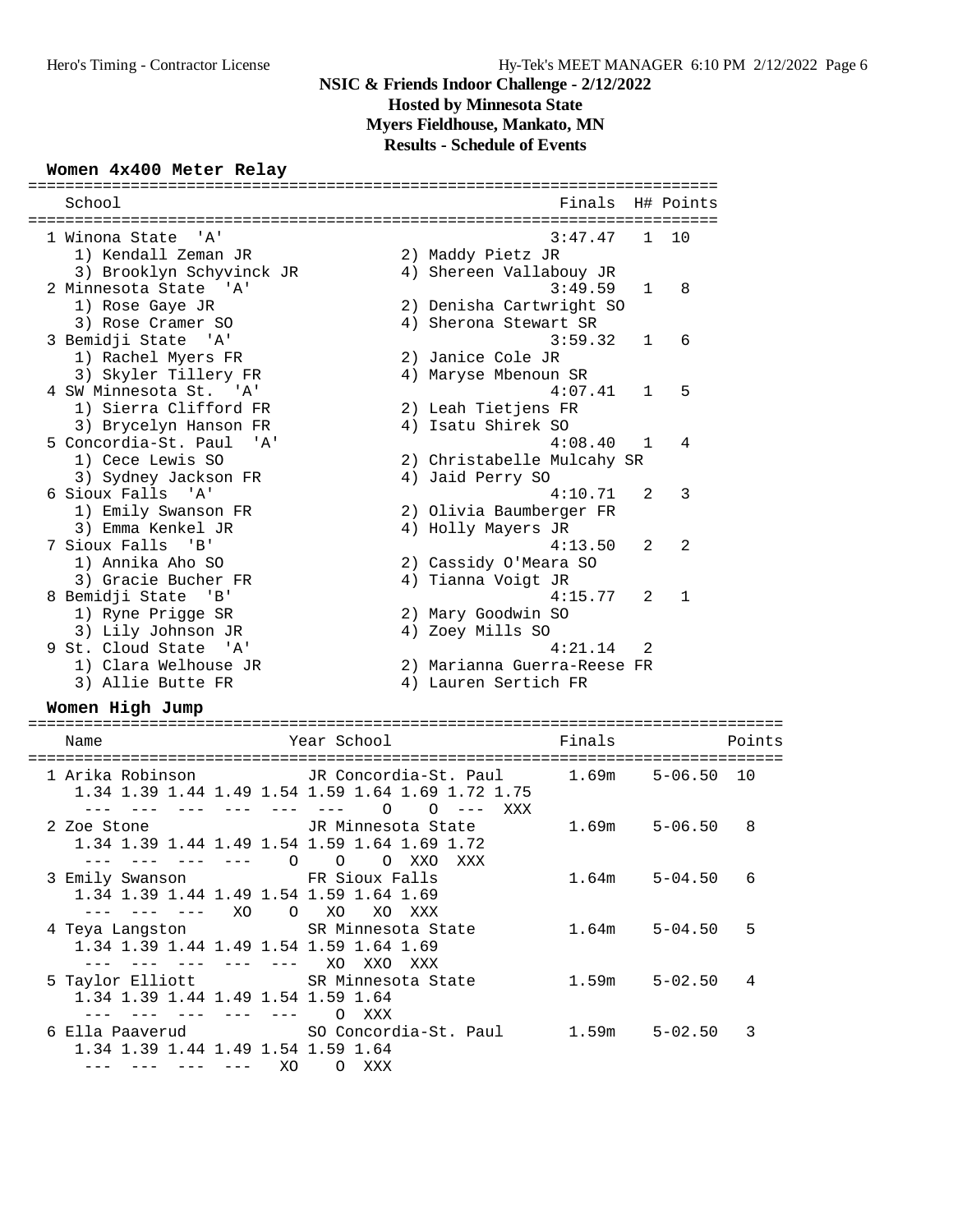**Hosted by Minnesota State**

**Myers Fieldhouse, Mankato, MN**

# **Results - Schedule of Events**

# **....Women High Jump**

| 1.34 1.39 1.44 1.49 1.54 1.59 1.64                                                                                                  | 7 Ashley Cridlebaugh FR Minnesota State                  | 1.59m             | $5 - 02.50$ | 2    |
|-------------------------------------------------------------------------------------------------------------------------------------|----------------------------------------------------------|-------------------|-------------|------|
| --- --- 0 0 0 XO XXX<br>8 Madison Rizner <a> JR Winona State</a>                                                                    |                                                          | 1.59m             | $5 - 02.50$ | 0.50 |
| 1.34 1.39 1.44 1.49 1.54 1.59 1.64<br>--- --- --- 0 0 XXO XXX                                                                       |                                                          |                   |             |      |
| 1.34 1.39 1.44 1.49 1.54 1.59 1.64                                                                                                  | 8 Olivia Solis 6 FR Minnesota State                      | 1.59m             | $5 - 02.50$ | 0.50 |
| --- --- --- 0 0 XXO XXX<br>10 Kaylee Olson SO Winona State                                                                          |                                                          | 1.59m             | $5 - 02.50$ |      |
| 1.34 1.39 1.44 1.49 1.54 1.59 1.64<br>--- --- --- XO O XXO XXX                                                                      |                                                          |                   |             |      |
| 1.34 1.39 1.44 1.49 1.54 1.59<br>$---$ XXO<br>O O O XXX                                                                             | 11 Sophie Tietz               FR Minnesota State         | 1.54m             | $5 - 00.50$ |      |
| 12 Julia Rowles 60 St. Cloud State<br>1.34 1.39 1.44 1.49 1.54 1.59<br>--- --- --- 0 XO XXX                                         |                                                          | 1.54m             | $5 - 00.50$ |      |
| 1.34 1.39 1.44 1.49 1.54 1.59                                                                                                       | 13 Samantha Sunnarborg<br>SO Minnesota State             | 1.54m             | $5 - 00.50$ |      |
| --- --- --- XXO XXO XXX<br>1.34 1.39 1.44 1.49 1.54<br>$--- \hspace{1.2cm}--- \hspace{1.2cm} 0 \hspace{1.2cm} 0 \hspace{1.2cm} XXX$ | 14 Toryn Richards               FR Minnesota State       | $1.49m$ $4-10.50$ |             |      |
| 15 Leah Tietjens<br>1.34 1.39 1.44 1.49 1.54<br>O O O XO XXX                                                                        | FR SW Minnesota St.                                      | $1.49m$ $4-10.50$ |             |      |
| 1.34 1.39 1.44 1.49 1.54<br>--- 0 0 XXO XXX                                                                                         | 16 Lauren Preiner                     FR Minnesota State | $1.49m$ $4-10.50$ |             |      |
| 17 Avery Bartunek 6 FR Sioux Falls<br>1.34 1.39 1.44 1.49<br>$---$ 0 0 XXX                                                          |                                                          | $1.44m$ $4-08.75$ |             |      |
| 17 Rainbow Stands<br>1.34 1.39 1.44 1.49<br>$--- 0 0  XXX$                                                                          | FR SW Minnesota St.                                      | $1.44m$ $4-08.75$ |             |      |
| 17 Brooklyn Brouse<br>1.34 1.39 1.44 1.49<br>$---$ 0 0 XXX                                                                          | FR St. Cloud State                                       | $1.44m$ $4-08.75$ |             |      |
| 20 Stella Anderson<br>1.34 1.39 1.44 1.49<br>XO XXX<br>O                                                                            | FR SW Minnesota St.                                      | $1.44m$ $4-08.75$ |             |      |
| 20 Teresa Pettitt-Kenney<br>1.34 1.39 1.44 1.49<br>O<br>XO<br>XXX<br>$---$                                                          | JR St. Olaf                                              | 1.44m             | $4 - 08.75$ |      |
| 22 Jasmine Mlejnek<br>1.34 1.39 1.44 1.49<br>$\qquad \qquad - -$<br>O XXO<br>XXX                                                    | SO Minnesota State                                       | 1.44m             | $4 - 08.75$ |      |
| -- Abbi Webb<br>1.34 1.39 1.44 1.49<br>--- --- XXX<br>$---$                                                                         | FR Sioux Falls                                           | NH                |             |      |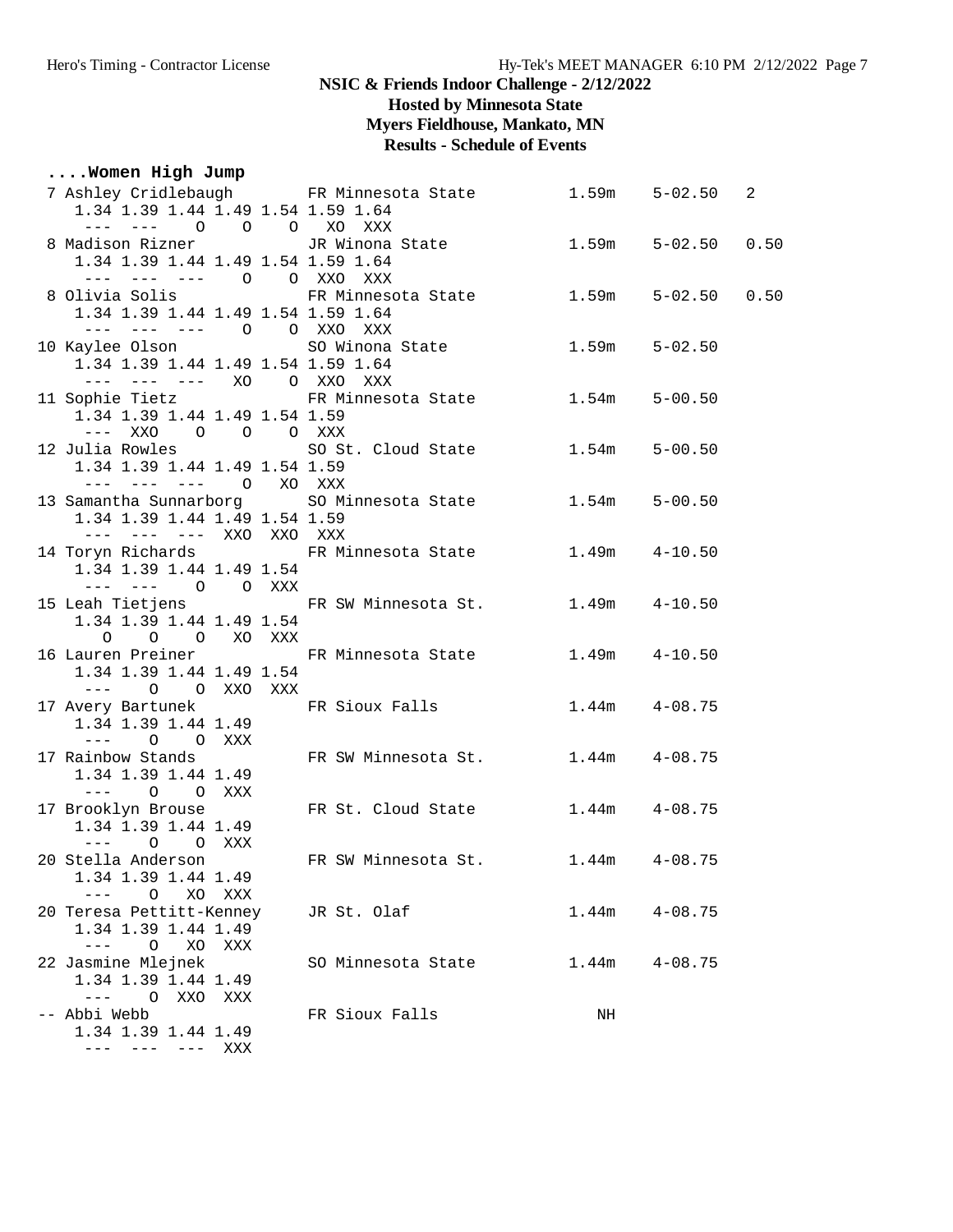**Hosted by Minnesota State**

**Myers Fieldhouse, Mankato, MN**

# **Results - Schedule of Events**

#### **Women Pole Vault**

| Name                                                                                                                                                                                                                                                                                                                                                                                                                                                                  |        | Year School Finals                                                                                                             |       |                    | Points       |
|-----------------------------------------------------------------------------------------------------------------------------------------------------------------------------------------------------------------------------------------------------------------------------------------------------------------------------------------------------------------------------------------------------------------------------------------------------------------------|--------|--------------------------------------------------------------------------------------------------------------------------------|-------|--------------------|--------------|
|                                                                                                                                                                                                                                                                                                                                                                                                                                                                       |        | 1 Christine Dennison JR Minnesota State 3.69m 12-01.25 10<br>2.49 2.64 2.79 2.94 3.09 3.24 3.39 3.54 3.69 3.79                 |       |                    |              |
|                                                                                                                                                                                                                                                                                                                                                                                                                                                                       |        | --- --- --- --- --- --- --- 0 0 XXX<br>2 Paige Hickson FR Minnesota State<br>2.49 2.64 2.79 2.94 3.09 3.24 3.39 3.54 3.69 3.79 |       | $3.69m$ $12-01.25$ | 8            |
| $--- ---- ---- ---- ---- 0$<br>2.49 2.64 2.79 2.94 3.09 3.24 3.39 3.54                                                                                                                                                                                                                                                                                                                                                                                                |        | XO<br>O XXX<br>3 Paige Bauer The State State State State                                                                       |       | $3.39m$ $11-01.50$ | 6            |
| --- --- --- --- --- --- 0 XXX<br>2.49 2.64 2.79 2.94 3.09 3.24 3.39 3.54                                                                                                                                                                                                                                                                                                                                                                                              |        | 4 Sofia Dodge SO Concordia-St. Paul 3.39m 11-01.50                                                                             |       |                    | 5            |
| --- --- --- --- 0 0 XO XXX<br>2.49 2.64 2.79 2.94 3.09 3.24 3.39 3.54                                                                                                                                                                                                                                                                                                                                                                                                 |        | 5 Anastasia Klein             JR Bemidji State                                                                                 |       | $3.39m$ $11-01.50$ | 4            |
| --- --- 0 0 0 XXO XXO XXX<br>2.49 2.64 2.79 2.94 3.09 3.24 3.39                                                                                                                                                                                                                                                                                                                                                                                                       |        | 6 Shealyn Tom FR SW Minnesota St. 3.24m 10-07.50                                                                               |       |                    | 3            |
| --- --- --- XO O O XXX<br>7 Micah Zaemisch<br>2.49 2.64 2.79 2.94 3.09 3.24 3.39                                                                                                                                                                                                                                                                                                                                                                                      |        | FR Minnesota State 3.24m 10-07.50                                                                                              |       |                    | 2            |
| --- --- --- --- XXO O XXX<br>8 Teresa Pettitt-Kenney JR St. Olaf<br>2.49 2.64 2.79 2.94 3.09 3.24 3.39                                                                                                                                                                                                                                                                                                                                                                |        |                                                                                                                                |       | $3.24m$ $10-07.50$ | $\mathbf{1}$ |
| --- --- --- XO XXO XXO XXX<br>2.49 2.64 2.79 2.94 3.09 3.24                                                                                                                                                                                                                                                                                                                                                                                                           |        | 9 Toryn Richards 6 6 FR Minnesota State                                                                                        | 3.09m | $10 - 01.50$       |              |
| --- --- --- --- O XXX<br>2.49 2.64 2.79 2.94 3.09 3.24                                                                                                                                                                                                                                                                                                                                                                                                                |        | 9 Addie Schipper TR Minnesota State                                                                                            |       | $3.09m$ $10-01.50$ |              |
| --- --- --- --- O XXX<br>2.49 2.64 2.79 2.94 3.09 3.24                                                                                                                                                                                                                                                                                                                                                                                                                |        | 11 Madyson Johnstone FR Minnesota State 3.09m                                                                                  |       | $10 - 01.50$       |              |
| --- --- --- 0 XO XXX<br>11 Logan Kuskie<br>2.49 2.64 2.79 2.94 3.09 3.24                                                                                                                                                                                                                                                                                                                                                                                              |        | FR Minnesota State 3.09m                                                                                                       |       | $10 - 01.50$       |              |
| --- --- --- 0 XO XXX<br>13 McKenna Comstock FR Sioux Falls<br>2.49 2.64 2.79 2.94 3.09 3.24                                                                                                                                                                                                                                                                                                                                                                           |        |                                                                                                                                | 3.09m | $10 - 01.50$       |              |
| ––– XO O<br>14 Olivia Olson<br>2.49 2.64 2.79 2.94 3.09                                                                                                                                                                                                                                                                                                                                                                                                               |        | XO XXX<br>FR Bemidji State                                                                                                     | 2.94m | $9 - 07.75$        |              |
| $0\qquad 0\qquad 0$<br>15 Callie Reintsma<br>2.49 2.64 2.79 2.94                                                                                                                                                                                                                                                                                                                                                                                                      | XO XXX | FR Concordia-St. Paul                                                                                                          | 2.79m | $9 - 01.75$        |              |
| $---$<br>O O XXX<br>16 Makenna Glanzer<br>2.49 2.64 2.79 2.94                                                                                                                                                                                                                                                                                                                                                                                                         |        | FR SW Minnesota St.                                                                                                            | 2.79m | $9 - 01.75$        |              |
| $\frac{1}{2} \frac{1}{2} \frac{1}{2} \frac{1}{2} \frac{1}{2} \frac{1}{2} \frac{1}{2} \frac{1}{2} \frac{1}{2} \frac{1}{2} \frac{1}{2} \frac{1}{2} \frac{1}{2} \frac{1}{2} \frac{1}{2} \frac{1}{2} \frac{1}{2} \frac{1}{2} \frac{1}{2} \frac{1}{2} \frac{1}{2} \frac{1}{2} \frac{1}{2} \frac{1}{2} \frac{1}{2} \frac{1}{2} \frac{1}{2} \frac{1}{2} \frac{1}{2} \frac{1}{2} \frac{1}{2} \frac{$<br>XO<br>O XXX<br>17 Greta Snaza<br>2.49 2.64 2.79 2.94<br>--- 0 XXO XXX |        | FR Sioux Falls                                                                                                                 | 2.79m | $9 - 01.75$        |              |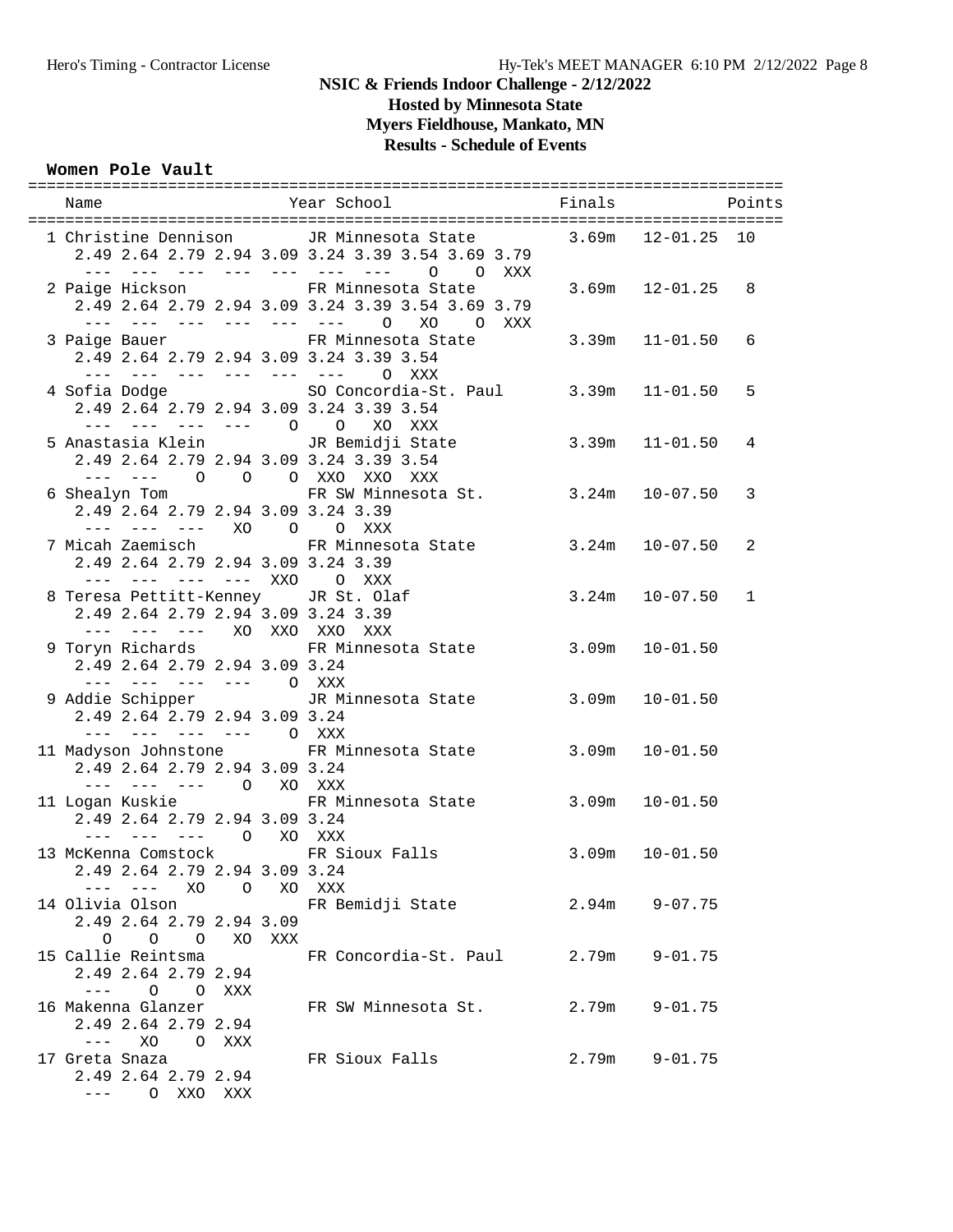# **NSIC & Friends Indoor Challenge - 2/12/2022 Hosted by Minnesota State Myers Fieldhouse, Mankato, MN Results - Schedule of Events**

### **....Women Pole Vault**

| -- Jessie Haman<br>2.49<br>XXX                               | FR SW Minnesota St. | NΗ |
|--------------------------------------------------------------|---------------------|----|
| -- Nedoh Gyi<br>2.49<br>XXX                                  | FR SW Minnesota St. | ΝH |
| -- MaryGrace Hinkle<br>2.49<br>XXX                           | FR SW Minnesota St. | ΝH |
| -- Megan Judge<br>2.49 2.64 2.79<br>XXX<br>$\qquad \qquad -$ | SO Bemidji State    | ΝH |
| -- MaKenzie Adams<br>2.49                                    | FR Sioux Falls      | ΝH |

### **Women Long Jump**

XXX

| Name                                                                 | Year School <b>Example 1</b> Finals Final H# Points      |       |                      |   |                |
|----------------------------------------------------------------------|----------------------------------------------------------|-------|----------------------|---|----------------|
| 5.60m 5.62m FOUL 5.53m 5.12m 5.27m                                   | 1 Mariah Williams SO Minnesota State 5.62m 18-05.25 3 10 |       |                      |   |                |
| 5.50m 5.49m 5.56m 5.49m 5.40m 5.38m                                  | 2 Molly Kahl FR Minnesota State 5.56m                    |       | $18 - 03.00$ 3       |   | 8              |
| 5.41m 5.47m 5.46m 5.51m FOUL FOUL                                    | 3 Parker Buske SO St. Cloud State 5.51m                  |       | $18 - 01.00$ 3       |   | 6              |
| 4 Ashlie Lockington<br>FOUL 5.42m 5.38m 5.32m FOUL 5.36m             | SO Winona State 5.42m                                    |       | $17 - 09.50$ 3       |   | 5              |
| 5 Zoe Stone<br>5.16m 5.40m FOUL FOUL 4.91m 5.15m                     | JR Minnesota State 5.40m                                 |       | $17 - 08.75$ 3       |   | $\overline{4}$ |
| 6 Jaci Newman<br>5.34m  4.93m  5.13m  FOUL  5.17m  FOUL              | FR Minnesota State 5.34m 17-06.25 3                      |       |                      |   | $\overline{3}$ |
| 7 Paige Bauer<br>4.91m 5.30m 5.26m 5.01m 4.50m 4.52m                 | FR Minnesota State 5.30m                                 |       | $17 - 04.75$ 2       |   | 2              |
| 8 Kaylee Olson SO Winona State<br>FOUL 5.15m 5.15m 5.27m 5.21m 5.28m |                                                          | 5.28m | $17 - 04.00$ 3       |   | $\mathbf{1}$   |
| 5.16m FOUL FOUL FOUL FOUL FOUL                                       | 9 Olivia Baumberger FR Sioux Falls                       | 5.16m | $16 - 11.25$         | 2 |                |
| 10 Abbi Webb<br>5.12m FOUL FOUL                                      | FR Sioux Falls                                           |       | $5.12m$ $16-09.75$   | 2 |                |
| 11 Alaina Hall<br>4.95m 5.07m FOUL                                   | SO Bemidji State                                         | 5.07m | 16-07.75             | 2 |                |
| 5.00m  4.76m  4.78m                                                  | 12 Jasmine Mlejnek 60 SO Minnesota State                 | 5.00m | $16 - 05.00$         | 2 |                |
| 4.73m  4.98m  4.96m                                                  | 13 Samantha Sunnarborg 50 Minnesota State                | 4.98m | $16 - 04.25$ 1       |   |                |
|                                                                      |                                                          |       | 16-02.25             | 2 |                |
| 15 Emily Swanson Manuel FR Sioux Falls<br>4.86m  4.92m  4.90m        |                                                          | 4.92m | $16 - 01.75$         | 2 |                |
| 16 Terra McMahon<br>4.79m  4.77m  4.91m                              | JR Unattached                                            |       | $4.91m$ $16-01.50$ 3 |   |                |
| FOUL 4.73m 4.70m                                                     | 17 Isadora Mickelson 50 SW Minnesota St. 4.73m 15-06.25  |       |                      | 1 |                |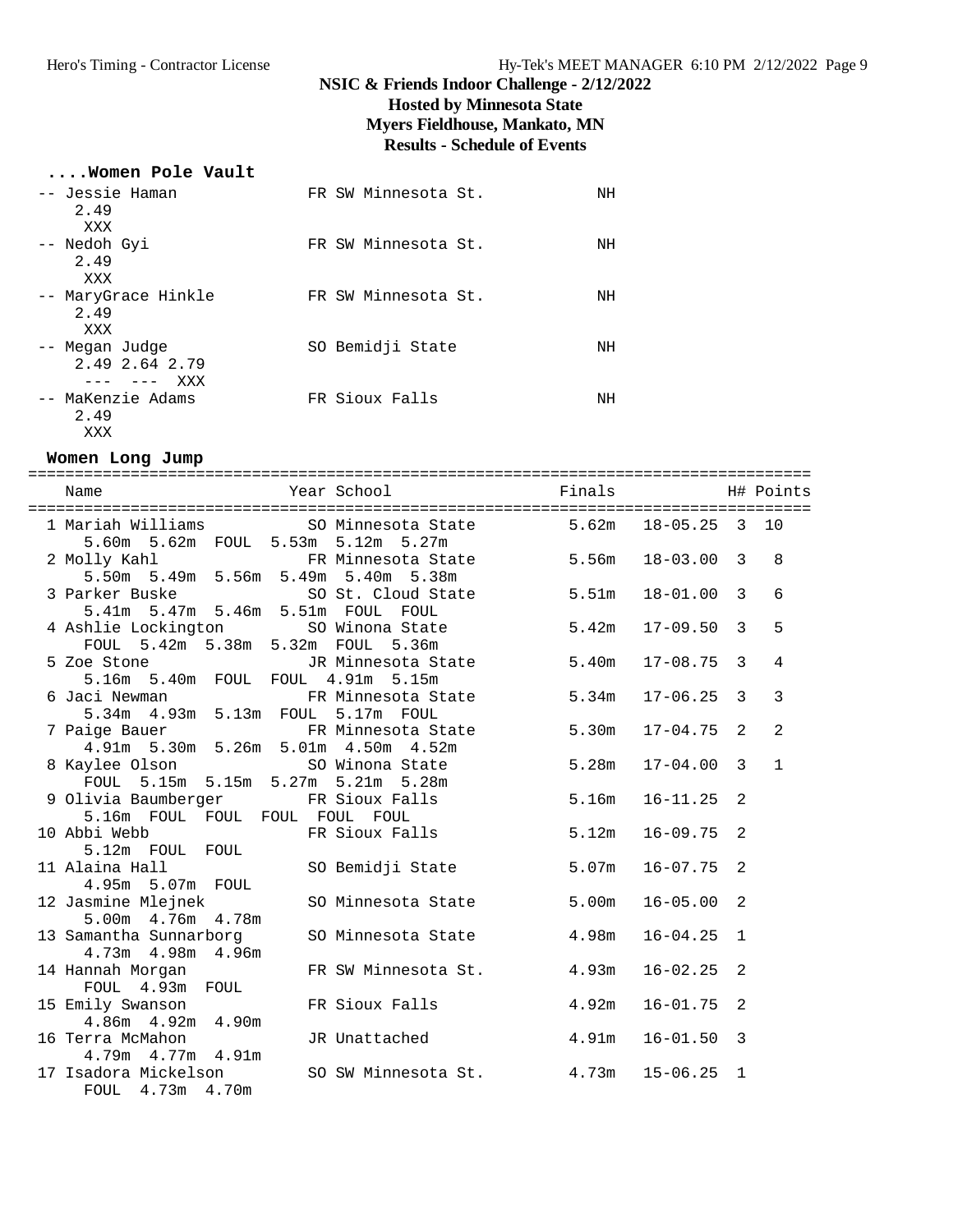**Hosted by Minnesota State**

**Myers Fieldhouse, Mankato, MN**

# **Results - Schedule of Events**

# **....Women Long Jump**

| 18 Kasey Parish         | SO St. Cloud State    |       | $4.70m$ $15-05.00$ 1 |   |
|-------------------------|-----------------------|-------|----------------------|---|
| $4.57m$ $4.45m$ $4.70m$ |                       |       |                      |   |
| 19 Makayla Keffeler     | FR Sioux Falls        |       | $4.66m$ $15-03.50$ 1 |   |
| FOUL 4.66m 4.52m        |                       |       |                      |   |
| 20 Natalie Fultz        | SO Bemidji State      |       | $4.59m$ $15-00.75$ 1 |   |
| 4.55m FOUL 4.59m        |                       |       |                      |   |
| 21 Shelby Romig         | FR St. Cloud State    |       | $4.50m$ $14-09.25$ 2 |   |
| FOUL 4.50m FOUL         |                       |       |                      |   |
| 22 Tierney Robinson     | FR South Dakota Mines | 4.48m | $14 - 08.50$ 1       |   |
| $4.48m$ $4.35m$ $4.37m$ |                       |       |                      |   |
| 23 Olivia Fox           | FR Sioux Falls        | 4.48m | $14 - 08.50$ 1       |   |
| $4.48m$ $4.20m$ $4.21m$ |                       |       |                      |   |
| -- Julia Rowles         | SO St. Cloud State    | FOUL  |                      | 2 |
| FOUL FOUL FOUL          |                       |       |                      |   |

### **Women Triple Jump**

| ==========================                                                                              |                       |                |              |
|---------------------------------------------------------------------------------------------------------|-----------------------|----------------|--------------|
| Name                                                                                                    |                       |                |              |
| 1 Stella Neophytou FR Minnesota State 11.98m 39-03.75 2 10<br>11.94m 11.86m 11.84m 11.60m 11.80m 11.98m |                       |                |              |
| 2 Maya Taylor SR St. Cloud State<br>FOUL 11.62m FOUL 11.29m 11.45m 11.33m                               | $11.62m$ $38-01.50$ 2 |                | $\mathsf{R}$ |
| 3 Analise Fabre 58 SR Bemidji State 11.36m 37-03.25 2<br>FOUL 11.20m 11.36m 10.75m 11.20m 11.12m        |                       |                | 6            |
| FOUL FOUL 11.30m 10.66m 11.10m 10.95m                                                                   | $11.30m$ $37-01.00$ 2 |                | 5            |
| 5 Madison Rizner             JR Winona State<br>11.29m FOUL FOUL 11.04m 11.26m FOUL                     | 11.29m                | $37 - 00.50$ 2 | 4            |
| 6 Hanna Reichenberger FR Winona State 11.18m<br>11.11m  10.65m  11.18m  10.39m  10.28m  10.85m          |                       | $36 - 08.25$ 2 | 3            |
| 7 Molly Kahl XX R Minnesota State<br>10.62m  10.86m  10.96m  11.01m  FOUL  10.96m                       | $11.01m$ $36-01.50$ 1 |                | 2            |
| 8 Kaylee Patnode SO Winona State 10.77m 35-04.00 2<br>FOUL 10.32m 10.63m 10.68m 10.77m FOUL             |                       |                | $\mathbf{1}$ |
| 9 Vera Rust                   FR South Dakota Mines<br>10.07m FOUL 10.68m 10.33m 10.02m FOUL            | $10.68m$ $35-00.50$ 1 |                |              |
| 10 Jaci Newman               FR Minnesota State<br>10.40m  10.45m  10.55m                               | $10.55m$ $34-07.50$ 1 |                |              |
| 11 Avery Bartunek FR Sioux Falls<br>10.16m  10.18m  10.10m                                              | 10.18m                | $33 - 04.75$ 1 |              |
| 12 Makayla Keffeler             FR Sioux Falls<br>$9.71m$ $9.21m$ $10.07m$                              | $10.07m$ 33-00.50 1   |                |              |
| 13 Sierra Stanton FR Sioux Falls 9.37m 30-09.00 1<br>FOUL 9.37m FOUL                                    |                       |                |              |
| $Woman$ $Shot$ $D11$ +                                                                                  |                       |                |              |

### **Women Shot Put**

| Name           | Year School                                                                 | Finals |                          | H# Points |
|----------------|-----------------------------------------------------------------------------|--------|--------------------------|-----------|
| 1 Katie Taylor | SR Minnesota State<br>14.62m 14.35m FOUL FOUL FOUL FOUL                     |        | $14.62m$ $47-11.75$ 3 10 |           |
| 2 Brea Perron  | SR Minnesota State<br>$13.62m$ $13.63m$ $14.09m$ $13.68m$ $13.80m$ $14.17m$ | 14.17m | 46-06.00 3 8             |           |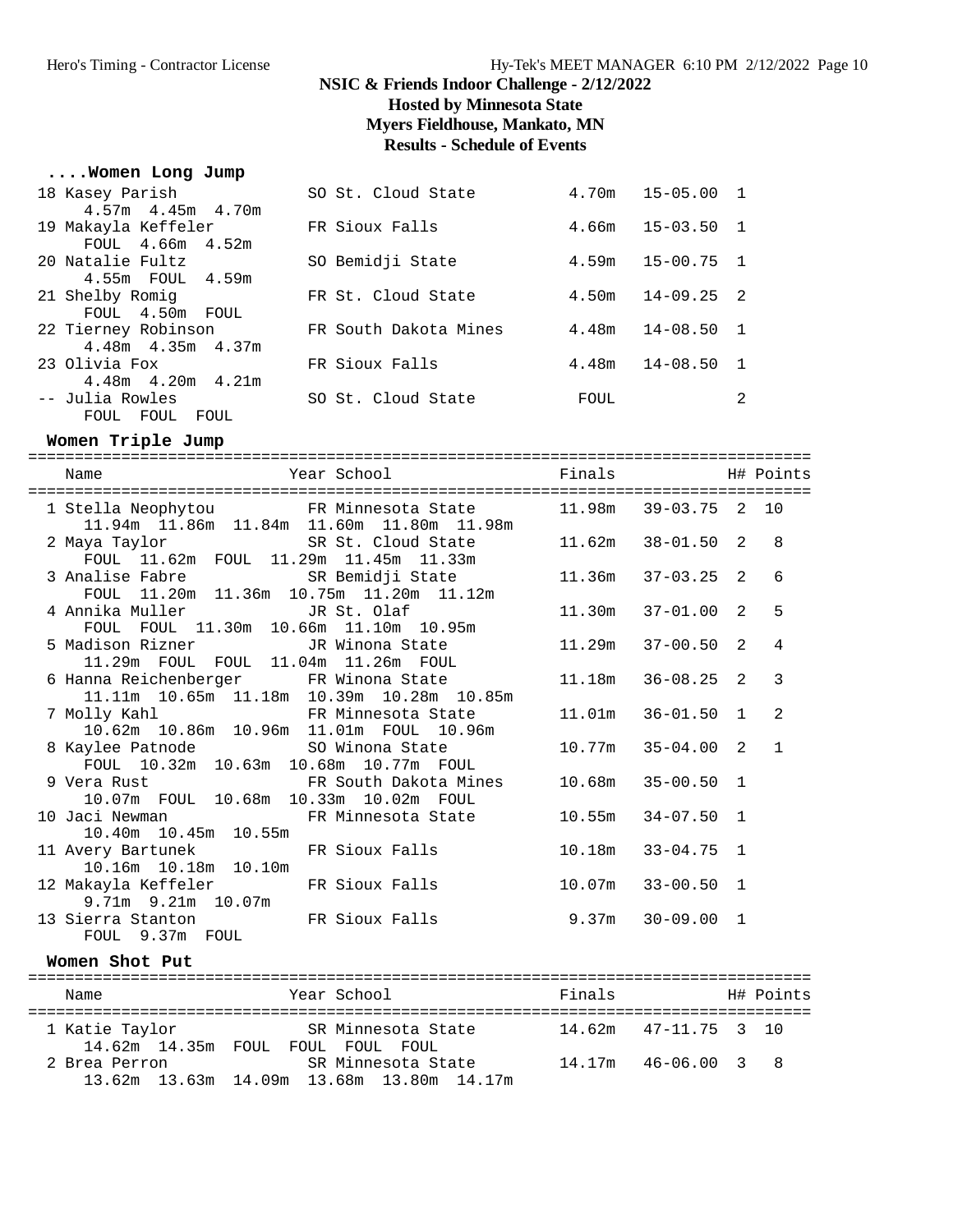**Hosted by Minnesota State**

**Myers Fieldhouse, Mankato, MN**

### **Results - Schedule of Events**

### **....Women Shot Put**

| 3 Abbi Stafslien-Dumale SO Minnesota State<br>12.47m FOUL 13.15m FOUL FOUL FOUL |                       | 13.15m | $43 - 01.75$ 3        |                | 6              |
|---------------------------------------------------------------------------------|-----------------------|--------|-----------------------|----------------|----------------|
| 4 Kayla VanOsdel 6 FR Sioux Falls                                               |                       | 12.92m | $42 - 04.75$          | $\overline{3}$ | 5              |
| FOUL FOUL 12.92m 12.33m FOUL FOUL                                               |                       |        |                       |                |                |
| 5 Tierra Doss<br>12.74m FOUL 12.42m FOUL FOUL FOUL                              | JR Bemidji State      | 12.74m | $41 - 09.75$          | 3              | $\overline{4}$ |
|                                                                                 |                       | 12.69m | $41 - 07.75$          | $\overline{2}$ | $\mathbf{3}$   |
|                                                                                 |                       |        |                       |                |                |
|                                                                                 | SO South Dakota Mines | 12.65m | 41-06.00              | $\overline{2}$ | 2              |
| 7 Jenna Sayler 50 South Dakota Mines<br>11.89m 12.17m 12.65m 12.09m FOUL 11.95m |                       |        |                       |                |                |
| 8 Dacoda Zimmerman                                                              | JR St. Cloud State    | 12.53m | $41 - 01.50$          | $\overline{2}$ | $\mathbf{1}$   |
| 12.10m  12.53m  11.76m  12.00m  12.48m  12.03m                                  |                       |        |                       |                |                |
| 9 Macy McClure                                                                  | JR South Dakota Mines | 12.39m | $40 - 07.75$          | 2              |                |
| 11.45m  11.30m  12.39m  FOUL  FOUL  11.84m                                      |                       |        |                       |                |                |
| 10 Kaitlyn Schroeder                                                            | SO Minnesota State    | 12.33m | $40 - 05.50$          | $\mathbf{3}$   |                |
| FOUL FOUL 12.33m                                                                |                       |        |                       |                |                |
| 11 Jaycie Stubbs                                                                | SO South Dakota Mines | 12.30m | $40 - 04.25$          | $\overline{a}$ |                |
| 11.73m  12.30m  12.04m                                                          |                       |        |                       |                |                |
| 12 Kamry Lindsey                                                                | FR Sioux Falls        | 12.24m | $40 - 02.00$          | 3              |                |
| 12.24m FOUL 11.02m                                                              |                       |        |                       |                |                |
| 13 Madeline Fretag                                                              | SO Minnesota State    | 12.19m | $40 - 00.00$          | 2              |                |
| 11.66m  12.19m  FOUL                                                            |                       |        |                       |                |                |
| 14 Sam Hedtke                                                                   | SO St. Olaf           | 12.01m | $39 - 05.00$          | 2              |                |
| 11.19m  11.33m  12.01m                                                          |                       |        |                       |                |                |
| 15 Libby Beck                                                                   | SO Minnesota State    | 11.89m | $39 - 00.25$          | 2              |                |
| 11.20m  11.89m  11.53m                                                          |                       |        |                       |                |                |
| 16 Nadia Sanford                                                                | FR SW Minnesota St.   | 11.46m | $37 - 07.25$          | $\overline{3}$ |                |
| 11.46m  11.25m  FOUL<br>17 Olivia Jurrens                                       | JR South Dakota Mines | 11.22m | $36 - 09.75$          | 1              |                |
| 11.22m FOUL 10.04m                                                              |                       |        |                       |                |                |
| 18 Amanda Cooley                                                                | FR South Dakota Mines | 11.10m | $36 - 05.00$          | 1              |                |
| 10.90m  11.10m  10.97m                                                          |                       |        |                       |                |                |
| 19 Morgan Robinson                                                              | FR Minnesota State    | 10.55m | $34 - 07.50$          | $\mathbf{1}$   |                |
| FOUL 10.48m 10.55m                                                              |                       |        |                       |                |                |
| 20 Kate Battaforyen                                                             | SO SW Minnesota St.   | 10.55m | $34 - 07.50$          | 2              |                |
| FOUL 10.55m FOUL                                                                |                       |        |                       |                |                |
| 21 Alea Al-Juhari                                                               | JR St. Olaf           | 10.49m | $34 - 05.00$          | $\mathbf 1$    |                |
| 10.49m  10.44m  10.39m                                                          |                       |        |                       |                |                |
| 22 Moira Hazel                                                                  | SR Concordia-St. Paul | 10.38m | $34 - 00.75$          | 1              |                |
| 10.38m FOUL FOUL                                                                |                       |        |                       |                |                |
|                                                                                 |                       |        | $10.34m$ $33-11.25$ 1 |                |                |
| 10.28m  10.20m  10.34m                                                          |                       |        |                       |                |                |
| 24 Mikenna Pattrin                                                              | FR Bemidji State      | 10.07m | $33 - 00.50$          | 1              |                |
| $9.57m$ 9.97m<br>10.07m                                                         |                       |        |                       |                |                |
| 25 Sarah Jeppesen                                                               | FR Concordia-St. Paul | 9.96m  | $32 - 08.25$          | 1              |                |
| 9.96m 9.78m<br>FOUL                                                             |                       |        |                       |                |                |
| 26 Jenna Morris                                                                 | FR Concordia-St. Paul | 9.14m  | $30 - 00.00$          | 1              |                |
| 8.98m 9.14m 9.12m                                                               |                       |        |                       |                |                |
| Women Weight Throw                                                              |                       |        |                       |                |                |

==================================================================================== Name The Year School The Finals H# Points ====================================================================================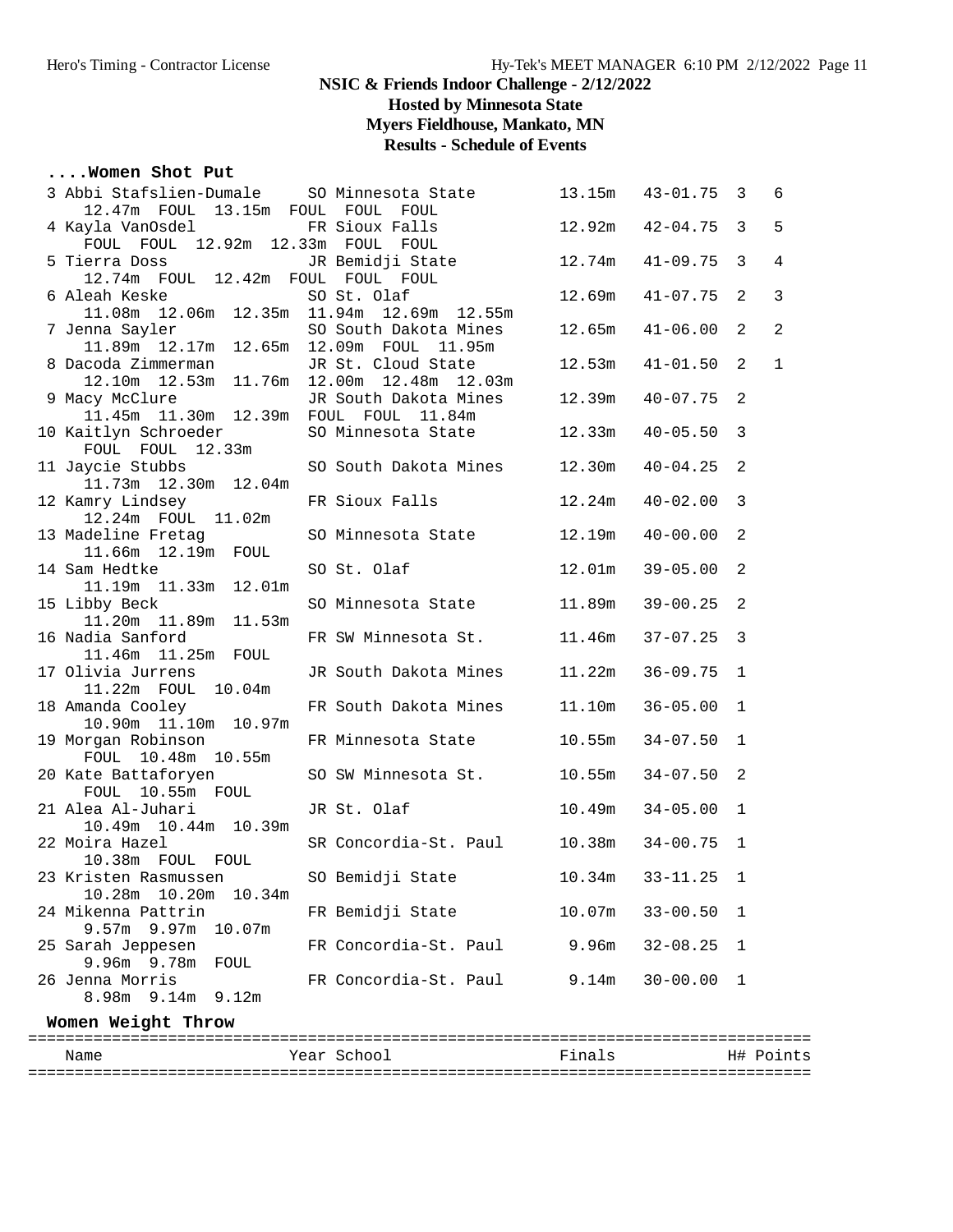**Hosted by Minnesota State**

**Myers Fieldhouse, Mankato, MN**

**Results - Schedule of Events**

### **....Women Weight Throw**

| 1 Katie Taylor                                          | SR Minnesota State                        | 19.17m | $62 - 10.75$ | 3              | 10             |
|---------------------------------------------------------|-------------------------------------------|--------|--------------|----------------|----------------|
| 17.64m  19.17m  FOUL  17.68m  FOUL  17.56m              |                                           |        |              |                |                |
| 2 Emma Hertz                                            | SR Sioux Falls                            | 18.82m | $61 - 09.00$ | 3              | 8              |
| 17.01m  18.82m  18.62m  FOUL  FOUL  FOUL                |                                           |        |              |                |                |
| 3 Kaylee Jensen                                         | SR Minnesota State                        | 18.44m | $60 - 06.00$ | 3              | 6              |
|                                                         | 17.47m 17.73m 18.01m 17.60m 18.12m 18.44m |        |              |                |                |
| 4 Brea Perron                                           | SR Minnesota State                        | 18.32m | $60 - 01.25$ | 3              | 5              |
| 17.39m  17.40m  17.91m  FOUL  18.32m  FOUL              |                                           |        |              |                |                |
| 5 Macy McClure                                          | JR South Dakota Mines                     | 16.42m | $53 - 10.50$ | 3              | $\overline{4}$ |
| 14.89m  15.85m  16.42m  15.77m  FOUL  FOUL              |                                           |        |              |                |                |
| 6 Tia Donlan<br>14.97m 16.08m 14.86m 15.78m FOUL 15.69m | SR Concordia-St. Paul                     | 16.08m | $52 - 09.25$ | $\overline{3}$ | 3              |
| 7 Jenna Sayler                                          | SO South Dakota Mines                     | 15.91m | $52 - 02.50$ | $\overline{3}$ | $\overline{a}$ |
| 15.62m 15.91m FOUL FOUL 15.21m FOUL                     |                                           |        |              |                |                |
| 8 Madeline Fretag                                       | SO Minnesota State                        | 15.39m | $50 - 06.00$ | 3              | $\mathbf{1}$   |
| 15.33m  14.67m  14.87m  15.39m  FOUL  FOUL              |                                           |        |              |                |                |
| 9 Morgan Hughes                                         | SO SW Minnesota St.                       | 15.26m | $50 - 00.75$ | -2             |                |
| 15.26m  14.78m  13.27m  13.46m  13.43m  FOUL            |                                           |        |              |                |                |
| 10 Kaitlyn Schroeder                                    | SO Minnesota State                        | 15.26m | $50 - 00.75$ | 2              |                |
| 15.26m  13.81m  FOUL  FOUL  14.60m  14.23m              |                                           |        |              |                |                |
| 11 Madison Glynn                                        | FR Minnesota State                        | 15.22m | $49 - 11.25$ | 3              |                |
| 15.22m FOUL FOUL                                        |                                           |        |              |                |                |
| 12 Libby Beck                                           | SO Minnesota State                        | 14.93m | 48-11.75     | $\overline{2}$ |                |
| 14.16m  14.93m  14.37m                                  |                                           |        |              |                |                |
| 13 Nadia Sanford                                        | FR SW Minnesota St.                       | 14.73m | $48 - 04.00$ | $\overline{2}$ |                |
| FOUL 14.73m FOUL                                        |                                           |        |              |                |                |
| 14 Dacoda Zimmerman                                     | JR St. Cloud State                        | 13.84m | $45 - 05.00$ | 2              |                |
| 13.84m FOUL 13.04m                                      |                                           |        |              |                |                |
| 15 Mikenna Pattrin<br>FOUL 12.74m 13.82m                | FR Bemidji State                          | 13.82m | $45 - 04.25$ | 2              |                |
| 16 Abbi Stafslien-Dumale                                | SO Minnesota State                        | 13.81m | $45 - 03.75$ | $\overline{3}$ |                |
| FOUL FOUL 13.81m                                        |                                           |        |              |                |                |
| 17 Kamry Lindsey                                        | FR Sioux Falls                            | 13.77m | $45 - 02.25$ | 2              |                |
| FOUL FOUL 13.77m                                        |                                           |        |              |                |                |
| 18 Ally Welch                                           | SR Sioux Falls                            | 13.60m | $44 - 07.50$ | -2             |                |
| 12.77m  12.72m  13.60m                                  |                                           |        |              |                |                |
| 19 MacKenzie Bengtson                                   | JR Sioux Falls                            | 13.58m | $44 - 06.75$ | $\overline{3}$ |                |
| 12.50m  13.45m  13.58m                                  |                                           |        |              |                |                |
| 20 Abbie Van Ruler                                      | FR South Dakota Mines                     | 13.22m | $43 - 04.50$ | 2              |                |
| 12.83m  13.22m  12.93m                                  |                                           |        |              |                |                |
| 21 Olivia Jurrens                                       | JR South Dakota Mines                     | 13.15m | $43 - 01.75$ | 1              |                |
| 12.22m<br>13.15m<br>12.47m                              |                                           |        |              |                |                |
| 22 Kayla VanOsdel<br>12.26m<br>13.00m                   | FR Sioux Falls                            | 13.00m | $42 - 08.00$ | 1              |                |
| 12.28m<br>23 Rafaela Rafajlovska                        | JR Bemidji State                          | 12.77m | $41 - 10.75$ | 2              |                |
| 12.77m<br>FOUL<br>12.67m                                |                                           |        |              |                |                |
| 24 Jaycie Stubbs                                        | SO South Dakota Mines                     | 12.49m | $40 - 11.75$ | 1              |                |
| FOUL FOUL 12.49m                                        |                                           |        |              |                |                |
| 25 Morgan Robinson                                      | FR Minnesota State                        | 12.24m | $40 - 02.00$ | 1              |                |
| FOUL 12.24m FOUL                                        |                                           |        |              |                |                |
| 26 Sarah Jeppesen                                       | FR Concordia-St. Paul                     | 12.06m | $39 - 07.00$ | 1              |                |
| 10.64m<br>11.74m<br>12.06m                              |                                           |        |              |                |                |
| 27 Jenna Morris                                         | FR Concordia-St. Paul                     | 11.95m | $39 - 02.50$ | 1              |                |
| FOUL 11.25m<br>11.95m                                   |                                           |        |              |                |                |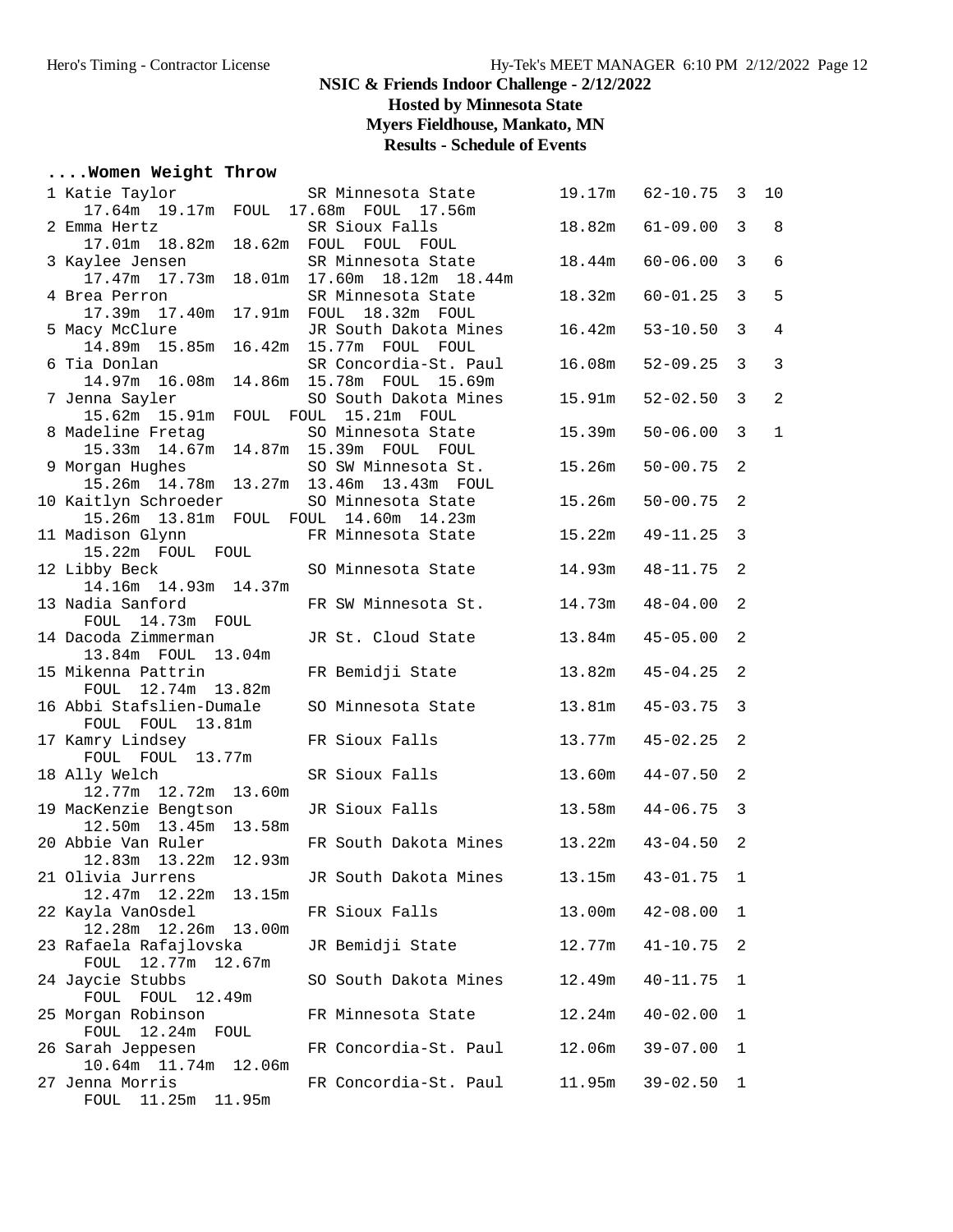### Hero's Timing - Contractor License Hy-Tek's MEET MANAGER 6:10 PM 2/12/2022 Page 13

### **NSIC & Friends Indoor Challenge - 2/12/2022**

**Hosted by Minnesota State**

**Myers Fieldhouse, Mankato, MN**

# **Results - Schedule of Events**

### **....Women Weight Throw**

| 28 Kristen Rasmussen                    | SO Bemidji State      | $11.74m$ $38-06.25$ 1 |  |
|-----------------------------------------|-----------------------|-----------------------|--|
| FOUL 11.74m FOUL                        |                       | $11.58m$ $38-00.00$ 1 |  |
| 29 Tierney Robinson<br>FOUL FOUL 11.58m | FR South Dakota Mines |                       |  |
| 30 Amanda Cooley                        | FR South Dakota Mines | $11.52m$ $37-09.50$ 1 |  |
| FOUL 10.46m 11.52m                      |                       |                       |  |
| 31 Aleah Keske                          | SO St. Olaf           | $10.36m$ $34-00.00$ 1 |  |
| FOUL FOUL 10.36m                        |                       |                       |  |

#### **Men 60 Meter Dash**

|        | Name               | Year School           | Prelims           | H#             |         |
|--------|--------------------|-----------------------|-------------------|----------------|---------|
|        |                    |                       |                   |                |         |
|        | Preliminaries      |                       |                   |                |         |
|        | 1 Daniel Attoh     | FR Minnesota State    | 6.96Q             | 1              |         |
|        | 2 Nicholas Sharma  | SO Minnesota State    | 6.99Q             | 2              |         |
|        | 3 Hudson Jean      | FR Concordia-St. Paul | 7.110             | 3              |         |
|        | 4 Thomas Dietel    | FR Concordia-St. Paul | 7.06q             |                | 1 7.059 |
|        | 5 Joe Donahue      | FR Sioux Falls        | 7.06q             |                | 2 7.060 |
|        | 6 Kenry Atubel     | JR Minnesota State    | 7.10 <sub>q</sub> | $\mathbf 1$    |         |
|        | 7 Tyler Makela     | Unattached            | 7.26q             | $\mathbf{1}$   |         |
|        | 8 Jon Shaner       | Unattached            | 7.28q             |                | 3 7.272 |
|        | 9 Xavier Blackwell | SO Sioux Falls        | 7.28              |                | 3 7.273 |
|        | 10 Derrick Akers   | Unattached            | 7.28              |                | 2 7.275 |
|        | 11 Nate Segura     | SO Concordia-St. Paul | 7.35              | 2              |         |
|        | 12 Jackson Klocow  | FR Concordia-St. Paul | 7.39              | $\mathbf{1}$   |         |
|        | 13 Dylan Arnold    | FR St. Olaf           | 7.41              | $\overline{2}$ |         |
|        | 14 Isaiah Koran    | SR Concordia-St. Paul | 7.48              | 3              |         |
|        | 15 Josh Charlton   | FR St. Olaf           | 7.59              |                | 1 7.582 |
|        | 16 Ouinn Walker    | FR Minnesota State    | 7.59              |                | 2 7.584 |
|        | 17 Jack Clark      | FR SW Minnesota St.   | 7.66              | 1              |         |
|        | 18 Julian Cumps    | FR St. Olaf           | 7.85              | 3              |         |
|        | 19 Sam Rikkers     | FR St. Olaf           | 7.91              | 3              |         |
|        | Men 60 Meter Dash  |                       |                   |                |         |
|        | Name               | Year School           | Finals            |                | Points  |
| Finals |                    |                       |                   |                |         |
|        | 1 Nicholas Sharma  | SO Minnesota State    | 6.91              | 10             |         |
|        | 2 Daniel Attoh     | FR Minnesota State    | 6.92              | 8              |         |
|        | 3 Thomas Dietel    | FR Concordia-St. Paul | 7.00              | 6              |         |
|        | 4 Hudson Jean      | FR Concordia-St. Paul | 7.04              | 5              |         |
|        | 5 Joe Donahue      | FR Sioux Falls        | 7.08              | 4              |         |
|        | 6 Kenry Atubel     | JR Minnesota State    | 7.10              | 3              |         |
|        | 7 Tyler Makela     | Unattached            | 7.19              | $\overline{a}$ |         |

#### **Men 200 Meter Dash**

| Name                                               | Year School                                                    | Finals H# Points                 |     |
|----------------------------------------------------|----------------------------------------------------------------|----------------------------------|-----|
| 1 Kenry Atubel<br>2 Josue Bokoyo<br>3 Steven Marks | JR Minnesota State<br>JR Minnesota State<br>FR Minnesota State | 22.29 1 10<br>22.63<br>22.68 1 6 | 2 8 |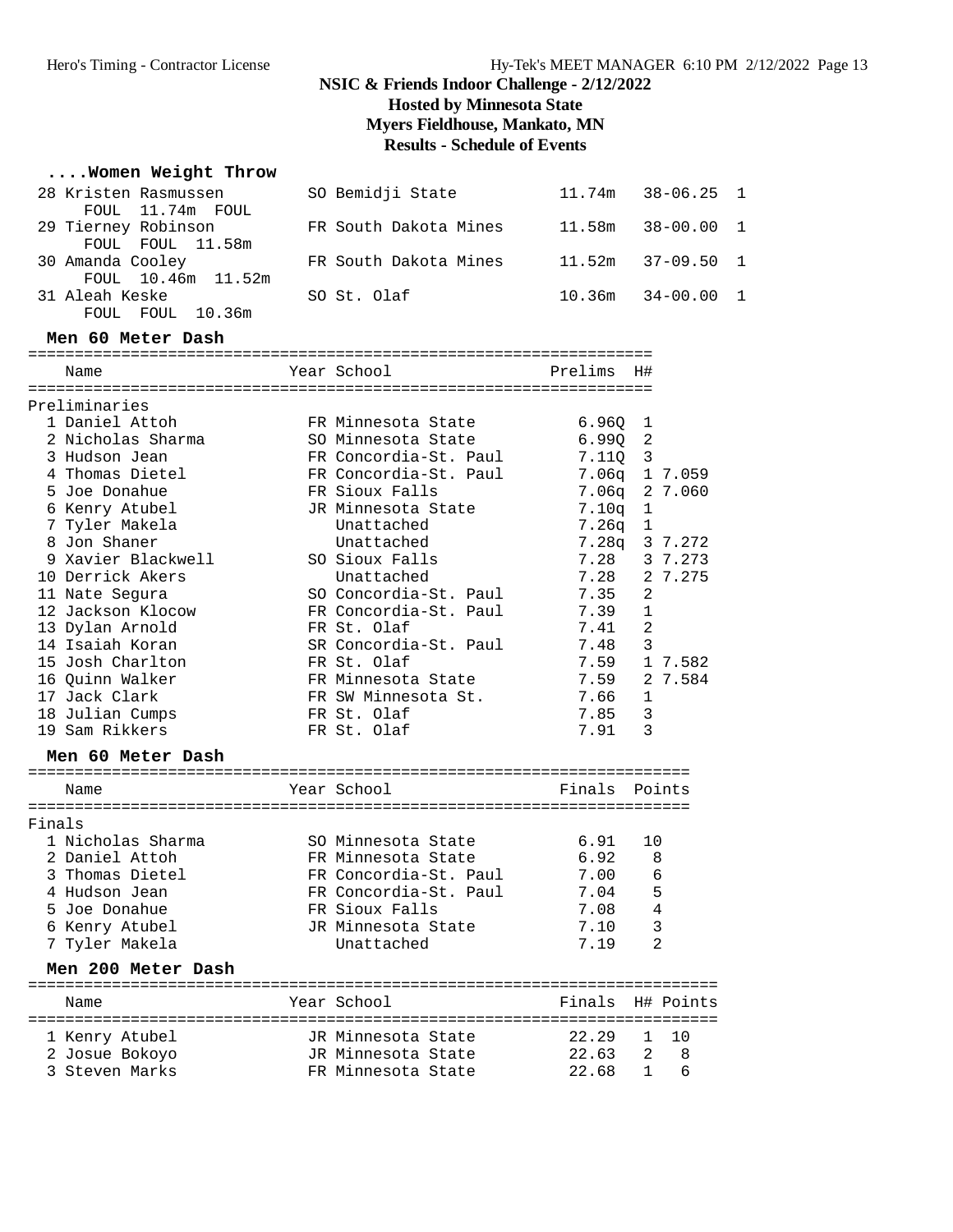### **NSIC & Friends Indoor Challenge - 2/12/2022 Hosted by Minnesota State Myers Fieldhouse, Mankato, MN Results - Schedule of Events**

#### **....Men 200 Meter Dash**

|  | 4 Thomas Dietel     | FR Concordia-St. Paul | 22.83 | 2            | 5 |
|--|---------------------|-----------------------|-------|--------------|---|
|  | 5 Nicholas Sharma   | SO Minnesota State    | 22.87 | 2            | 4 |
|  | 6 Abel Christiansen | SO Minnesota State    | 22.90 | 3            | 3 |
|  | 7 Eddie Blackwell   | FR Minnesota State    | 22.96 | $\mathbf{1}$ | 2 |
|  | 8 Joe Donahue       | FR Sioux Falls        | 22.97 | 2            |   |
|  | 9 Xavier Blackwell  | SO Sioux Falls        | 23.19 | 3            |   |
|  | 10 Tyler Denes      | FR Minnesota State    | 23.82 | 4            |   |
|  | 11 Nate Segura      | SO Concordia-St. Paul | 24.03 | 3            |   |
|  | 12 Ouinn Walker     | FR Minnesota State    | 24.04 | 3            |   |
|  | 13 Denver Decker    | SO Sioux Falls        | 24.12 | 5            |   |
|  | 14 Jayden Slaba     | SR Sioux Falls        | 24.13 | 5            |   |
|  | 15 Devin McNearny   | FR St. Olaf           | 24.35 | 4            |   |
|  | 16 Danny Nichols    | SO St. Olaf           | 24.55 | 4            |   |
|  | 17 Robert Rauh      | JR Sioux Falls        | 24.70 | 4            |   |
|  | 18 Tom Cao          | FR Concordia-St. Paul | 25.44 | 5            |   |
|  |                     |                       |       |              |   |

#### **Men 400 Meter Dash**

========================================================================== Name The Year School The Finals H# Points ========================================================================== 1 Max DePrenger SO Minnesota State 50.22 1 10 2 Carter Nesvold SO Minnesota State 50.39 2 8 3 Drew Lewison JR Minnesota State 50.50 1 6 4 Josh Phelps SR Minnesota State 50.57 1 5 5 Taaron Rudzitis FR Concordia-St. Paul 51.40 4 4 6 Adam Namyst JR South Dakota Mines 51.96 3 3 7 Josh Sims FR Concordia-St. Paul 52.33 2 2 8 Denver Decker SO Sioux Falls 52.35 2 1 9 Ethan Pitlick FR South Dakota Mines 52.80 3 10 Caden Kokes FR South Dakota Mines 52.89 3 11 Thomas Massa FR South Dakota Mines 53.45 5 12 Max Schmitt **FR** SW Minnesota St. 53.51 5 13 Jayden Slaba SR Sioux Falls 54.10 4 14 Quinn Walker FR Minnesota State 54.25 2 15 Tyler Smith FR SW Minnesota St. 54.47 5 16 Landon Wenderski FR Sioux Falls 54.95 5 17 Robert Rauh JR Sioux Falls 55.31 5

#### **Men 600 Meter Run**

| Name                                                                                                                                                     | Year School                                                                                                                                                            | Finals H# Points                                                                     |                                                                                                                            |                                                                                          |
|----------------------------------------------------------------------------------------------------------------------------------------------------------|------------------------------------------------------------------------------------------------------------------------------------------------------------------------|--------------------------------------------------------------------------------------|----------------------------------------------------------------------------------------------------------------------------|------------------------------------------------------------------------------------------|
| 1 JeremiAH Revere<br>2 Gustavo Orendain<br>3 Cullen Feist<br>4 Nicholas Muller<br>5 Patrick Jenkins<br>6 Payton Peterson<br>7 Aweys Maalim<br>8 DJ Smith | JR Minnesota State<br>Unattached<br>FR Concordia-St. Paul<br>FR Sioux Falls<br>FR SW Minnesota St.<br>FR Concordia-St. Paul<br>SO Sioux Falls<br>FR Concordia-St. Paul | 1:25.90<br>1:26.45<br>1:27.21<br>1:29.29<br>1:29.60<br>1:32.36<br>1:34.80<br>1:35.01 | $\mathbf{1}$<br>$\mathbf{1}$<br>$\overline{1}$<br>$\mathbf{1}$<br>$\mathbf{1}$<br>$2^{\circ}$<br>$2^{1}$<br>$\mathfrak{D}$ | $\overline{10}$<br>- 8<br>- 6<br>- 5<br>$\overline{4}$<br>$\mathbf{3}$<br>$\overline{2}$ |
|                                                                                                                                                          |                                                                                                                                                                        |                                                                                      |                                                                                                                            |                                                                                          |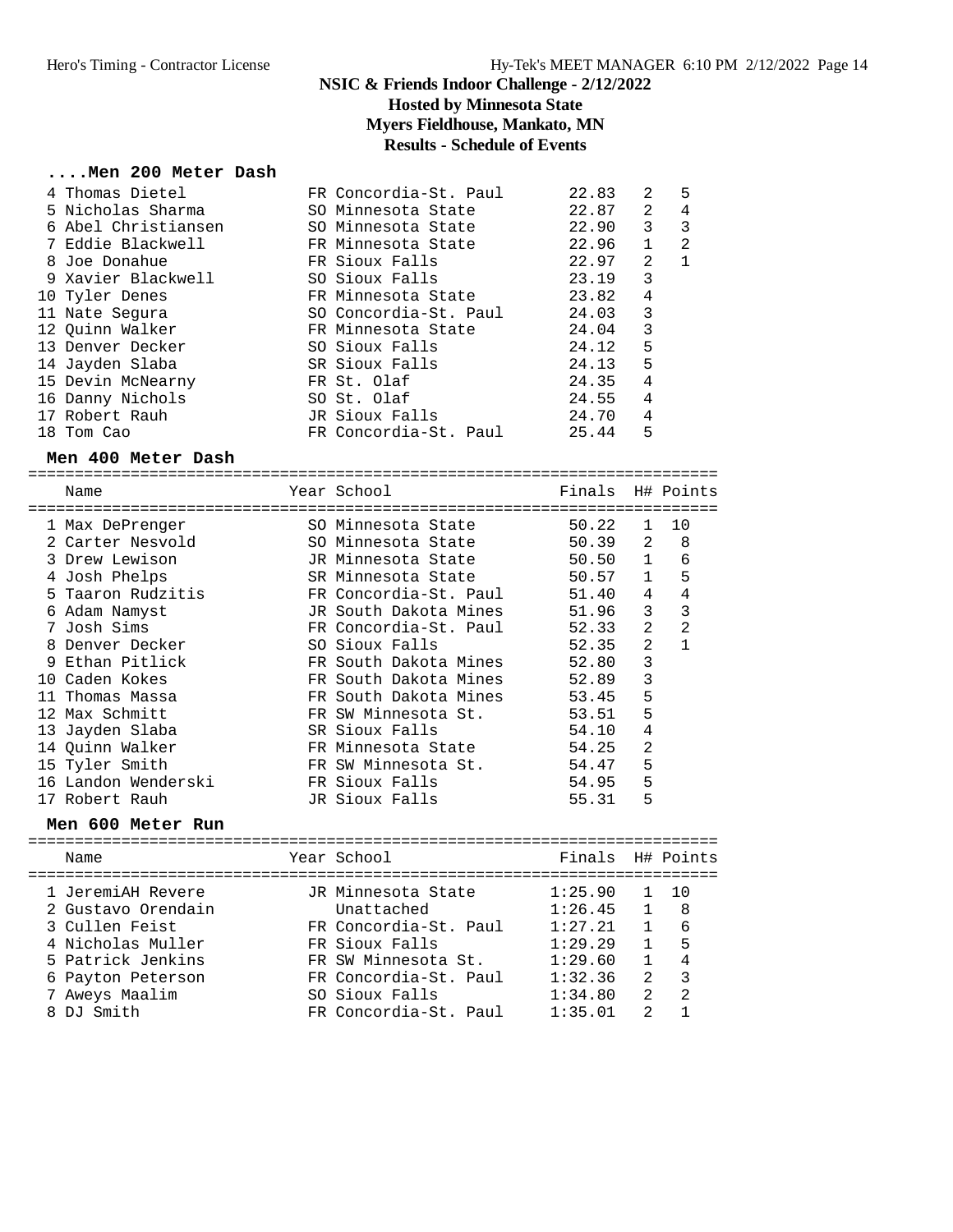## **NSIC & Friends Indoor Challenge - 2/12/2022 Hosted by Minnesota State**

**Myers Fieldhouse, Mankato, MN**

**Results - Schedule of Events**

### **Men 800 Meter Run**

| Name<br>=================                | Year School                             | Finals<br>=====    | Points         |
|------------------------------------------|-----------------------------------------|--------------------|----------------|
| 1 Tanner Maier                           | SO Minnesota State                      | 1:50.48            | 10             |
| 2 Thomas Schauerman                      | SR Concordia-St. Paul                   | 1:54.94            | 8              |
| 3 Matthew Helser                         | FR Concordia-St. Paul                   | 1:57.15            | 6              |
| 4 Zachary Matzner                        | FR Sioux Falls                          | 2:00.05            | 5              |
| 5 Wil Modjeski                           | JR Sioux Falls                          | 2:02.50            | 4              |
| 6 Emmett Faltesek                        | FR Concordia-St. Paul                   | 2:04.22            | 3              |
| 7 Diego Jaimes                           | SR Sioux Falls                          | 2:04.65            | $\overline{a}$ |
| -- Ben Schmied                           | JR Minnesota State                      | <b>DNF</b>         |                |
| Men 1000 Meter Run                       |                                         |                    |                |
| Name                                     | Year School                             | Finals             | Points         |
| 1 Leif Larsen                            | FR Minnesota State                      | 2:34.16            | 10             |
| 2 Carter Owen                            | FR Minnesota State                      | 2:35.65            | 8              |
| 3 Miles Olofson                          | FR Sioux Falls                          | 2:35.82            | 6              |
| 4 Adam Bohm                              | FR Minnesota State                      | 2:36.37            | 5              |
| 5 Henry Kraatz                           | FR St. Olaf                             | 2:38.70            | $\overline{4}$ |
| 6 Ethan Kraft                            | FR Sioux Falls                          | 2:41.23            | 3              |
| 7 Zack Jones                             | FR SW Minnesota St.                     | 2:46.07            | $\overline{a}$ |
| 8 Michael Kraimer                        | JR Concordia-St. Paul                   | 2:47.95            | $\mathbf{1}$   |
| 9 Scott Obago                            | FR Sioux Falls                          | 3:09.45            |                |
| Men 1 Mile Run                           |                                         |                    |                |
|                                          |                                         |                    |                |
| Name                                     | Year School                             | Finals             | Points         |
|                                          |                                         |                    |                |
| 1 Jacob Bennett                          | FR Minnesota State                      | 4:26.46            | 10             |
| 2 Caleb Rivera                           | FR Sioux Falls                          | 4:27.43            | 8              |
| 3 Adam Bohm                              | FR Minnesota State                      | 4:28.92            | 6              |
| 4 Emmett Faltesek<br>5 Christian Lietz   | FR Concordia-St. Paul                   | 4:29.22            | 5<br>4         |
| 6 Matthew Thomforde                      | FR Sioux Falls<br>JR Concordia-St. Paul | 4:33.42<br>4:38.51 | 3              |
|                                          | FR St. Olaf                             | 4:40.03            | $\overline{a}$ |
| 7 Jakob Baatrup-Sabo<br>8 James Frigstad | FR Concordia-St. Paul                   | 5:07.91            | 1              |
| -- Travis Andrews                        | FR Concordia-St. Paul                   | <b>DNF</b>         |                |
| Men 5000 Meter Run                       |                                         |                    |                |
|                                          |                                         |                    |                |
| Name                                     | Year School                             | Finals             | Points         |
| 1 Ray Ure                                | FR Minnesota State                      | 15:16.11           | 10             |
| 2 Arne Ellefson-Carnes                   | SO St. Olaf                             | 15:34.71           | 8              |
| 3 Nikolai Schmanski                      | FR Minnesota State                      | 15:51.81           | 6              |
| 4 Finn Gessner                           | SO Minnesota State                      | 15:56.36           | 5              |
| 5 Matthew Krummel                        | FR Concordia-St. Paul                   | 15:59.27           | 4              |
| 6 William Valentin                       | JR Minnesota State                      | 16:05.67           | 3              |
| 7 Travis Miller                          | Unattached                              | 16:15.87           | $\overline{a}$ |
|                                          |                                         |                    |                |

=======================================================================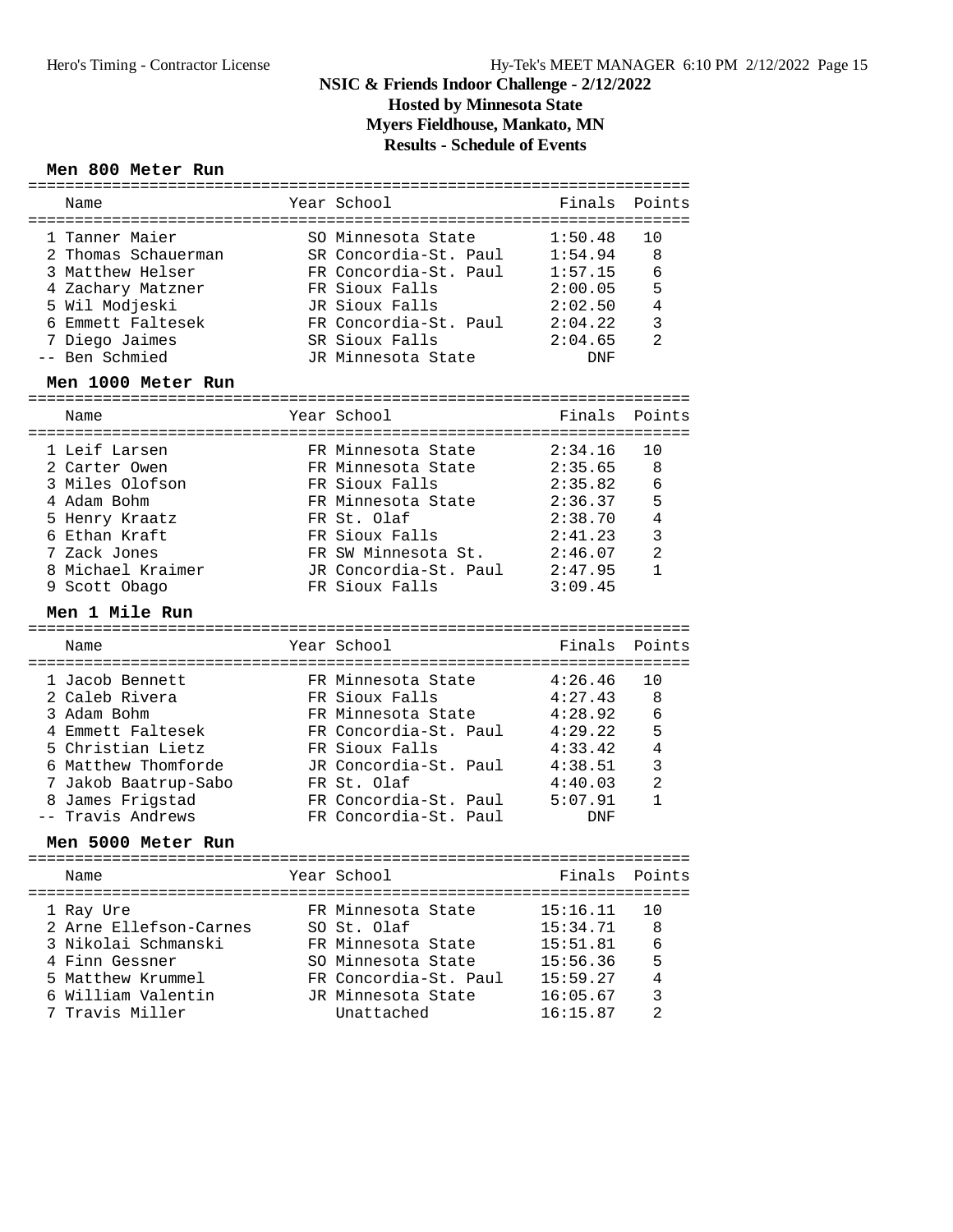### **NSIC & Friends Indoor Challenge - 2/12/2022 Hosted by Minnesota State Myers Fieldhouse, Mankato, MN**

**Results - Schedule of Events**

### **Men 60 Meter Hurdles**

|        | Name                              | Year School                | Prelims           | H#             |        |
|--------|-----------------------------------|----------------------------|-------------------|----------------|--------|
|        |                                   |                            |                   |                |        |
|        | Preliminaries<br>1 Kornelius Klah | SR Minnesota State         |                   | 1              |        |
|        | 2 Nick Durnin                     | SR Minnesota State         | 8.12Q<br>8.26Q    | $\mathbf{3}$   |        |
|        | 3 Ben Mandel                      | FR Sioux Falls             | 8.55Q             | 2              |        |
|        | 4 Renald Pierre                   | SO SW Minnesota St.        | $8.27q$ 3         |                |        |
|        | 5 Justus Adams                    | JR Minnesota State         | 8.29q             | $\mathbf{1}$   |        |
|        | 6 Abel Christiansen               | SO Minnesota State         | 8.45q             | 3              |        |
|        | 7 Lucas Kramarczuk                | SO St. Olaf                | $8.47$ q          | $\mathbf 1$    |        |
|        | 8 Demetri Lord                    | FR St. Olaf                | 8.64 <sub>q</sub> | 3              |        |
|        | 9 Adam Namyst                     | JR South Dakota Mines      | 8.65              | 3              |        |
|        | 10 Jakob Tordsen                  | SR Concordia-St. Paul      | 8.70              | 2              |        |
|        | 11 Hudson Jean                    | FR Concordia-St. Paul      | 8.78              | $\mathbf 1$    |        |
|        | 12 Max Schmitt                    | FR SW Minnesota St.        | 9.00              | 3              |        |
|        | 13 Nick Edwards                   | SR St. Olaf                | 9.08              | $\overline{2}$ |        |
|        | 14 Jack Clark                     | FR SW Minnesota St.        | 9.19              | $\mathbf{1}$   |        |
|        | 15 Nathan Lear                    | FR SW Minnesota St.        | 9.27              | $\overline{2}$ |        |
|        | 16 Landon Wenderski               | FR Sioux Falls             | 9.41              | 1              |        |
|        | 17 Peyton Enders                  | FR Concordia-St. Paul 9.71 |                   | 3              |        |
|        | 18 Layton Borst                   | FR St. Olaf                | 9.81              | $\overline{2}$ |        |
|        | -- Nathan Stearns                 | SO SW Minnesota St.        | DNF               | $\overline{2}$ |        |
|        |                                   |                            |                   |                |        |
|        | Men 60 Meter Hurdles              |                            |                   |                |        |
|        | Name                              | Year School                | Finals            |                | Points |
|        |                                   |                            |                   |                |        |
| Finals |                                   |                            |                   |                |        |
|        | 1 Kornelius Klah                  | SR Minnesota State         | 8.11              | 10             |        |
|        | 2 Justus Adams                    | JR Minnesota State         | 8.16              | 8              |        |
|        | 3 Renald Pierre                   | SO SW Minnesota St.        | 8.21              | 6              |        |
|        | 4 Nick Durnin                     | SR Minnesota State         | 8.30              | 5              |        |
|        | 5 Ben Mandel                      | FR Sioux Falls             | 8.32              | 4              |        |
|        | 6 Demetri Lord                    | FR St. Olaf                | 8.58              | $\mathsf 3$    |        |
|        | 7 Lucas Kramarczuk                | SO St. Olaf                | 8.60              | $\overline{2}$ |        |
|        | -- Abel Christiansen              | SO Minnesota State         | FS                |                |        |
|        | Men 4x400 Meter Relay             |                            |                   |                |        |
|        |                                   |                            |                   |                |        |
|        | School                            |                            | Finals H# Points  |                |        |
|        |                                   |                            |                   |                |        |
|        | 1 Concordia-St. Paul 'A'          |                            | 3:25.41           | 1              | 10     |
|        | 1) Arik Johnson SR                | 2) Thomas Schauerman SR    |                   |                |        |
|        | 3) Jakob Tordsen SR               | 4) Josh Sims FR            |                   |                |        |
|        | 2 Concordia-St. Paul 'B'          |                            | 3:27.28           | ı              | 8      |
|        | 1) Andrew Johnson SR              | 2) Matthew Helser FR       |                   |                |        |
|        | 3) Calder Erick FR                | 4) Taaron Rudzitis FR      |                   |                |        |
|        | 3 Minnesota State 'A'             |                            | 3:33.19           | 1              | 6      |
|        | 1) Adam Bohm FR                   | 2) Leif Larsen FR          |                   |                |        |
|        | 3) Carter Owen FR                 | 4) Ben Schmied JR          |                   |                |        |
|        | 4 SW Minnesota St. 'A'            |                            | 3:34.81           | 2              | 5      |
|        | 1) Zack Jones FR                  | 2) Nathan Lear FR          |                   |                |        |
|        | 3) Max Schmitt FR                 | 4) Tyler Smith FR          |                   |                |        |
|        | 5 Sioux Falls<br>' A '            |                            | 3:37.70           | 2              | 4      |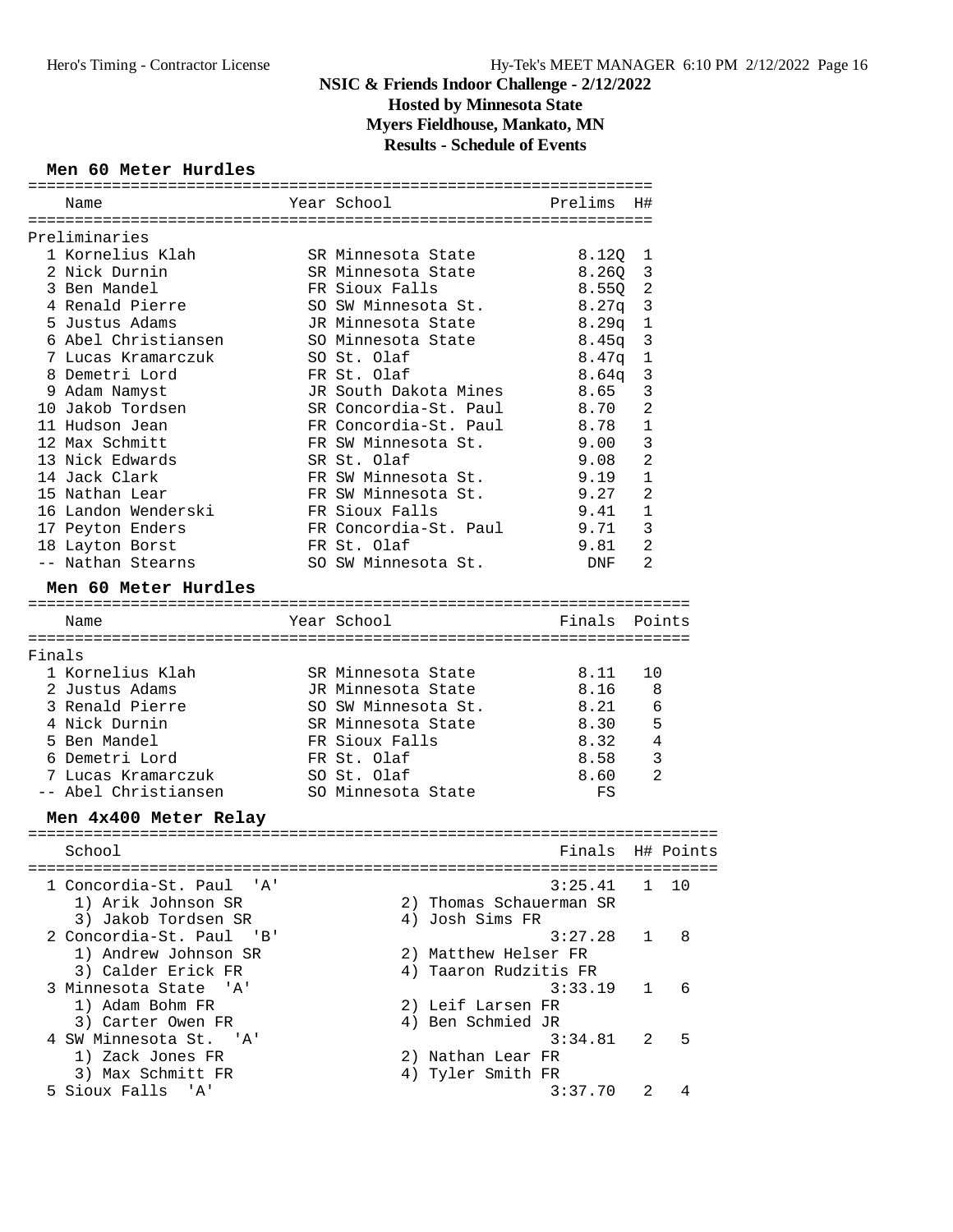## **NSIC & Friends Indoor Challenge - 2/12/2022 Hosted by Minnesota State**

# **Myers Fieldhouse, Mankato, MN**

# **Results - Schedule of Events**

### **....Men 4x400 Meter Relay**

| 1) Ethan Kraft FR        | 2) Zachary Matzner FR |
|--------------------------|-----------------------|
| 3) Wil Modjeski JR       | 4) Diego Jaimes SR    |
| 6 Concordia-St. Paul 'C' | $3:38.10$ 2 3         |
| 1) Nate Segura SO        | 2) Cullen Feist FR    |
| 3) Jackson Klocow FR     | 4) Peyton Enders FR   |

### **Men High Jump**

| Name                                                                   | Year School Finals                                                                                                                                             |        | Points                   |        |          |  |
|------------------------------------------------------------------------|----------------------------------------------------------------------------------------------------------------------------------------------------------------|--------|--------------------------|--------|----------|--|
|                                                                        | 1 Jacob Ziebarth FR Minnesota State 1.98m 6-06.00 10 Jump Off<br>1.53 1.58 1.63 1.68 1.73 1.78 1.83 1.88 1.93 1.98 2.03<br>--- --- --- --- --- 0 X0 0 0 X0 XXX |        |                          |        |          |  |
|                                                                        | 2 McKallen Smith FR SW Minnesota St. 1.98m 6-06.00 8<br>1.53 1.58 1.63 1.68 1.73 1.78 1.83 1.88 1.93 1.98 2.03<br>--- --- --- --- --- --- --- 0 XO XO XXX      |        |                          |        | Jump Off |  |
|                                                                        | 3 Aiden Buendorf FR Minnesota State 1.88m 6-02.00 6<br>1.53 1.58 1.63 1.68 1.73 1.78 1.83 1.88 1.93<br>--- --- --- --- --- --- XXO O XXX                       |        |                          |        |          |  |
| --- --- --- --- --- --- XO                                             | 4 Trey Krannich<br>1.53 1.58 1.63 1.68 1.73 1.78 1.83 1.88 1.93<br>1.88 1.93<br>XO XXX                                                                         |        |                          |        |          |  |
| 4 Steven Miner SR Sioux Falls                                          | 1.53 1.58 1.63 1.68 1.73 1.78 1.83 1.88 1.93<br>--- --- --- --- --- 0 XO XO XXX                                                                                |        | $1.88m$ $6-02.00$ $4.50$ |        |          |  |
| 1.53 1.58 1.63 1.68 1.73 1.78 1.83 1.88<br>--- --- --- --- 0 0 XXO XXX | 6 Andrew Johnson SR Concordia-St. Paul 1.83m 6-00.00                                                                                                           |        |                          | 3      |          |  |
| 1.53 1.58 1.63 1.68 1.73 1.78<br>$---$ 0 0 XO 0 XXX                    | 7 Blain Dilly SO SW Minnesota St. 1.73m 5-08.00                                                                                                                |        |                          | 2      |          |  |
| 1.53 1.58 1.63 1.68 1.73 1.78<br>--- --- --- --- XXO XXX               | 8 Nick Durnin             SR Minnesota State         1.73m     5-08.00   1                                                                                     |        |                          |        |          |  |
| 1.53 1.58 1.63 1.68 1.73<br>O O O XO XXX                               | 9 Josh Hauver <b>FR</b> Concordia-St. Paul 1.68m                                                                                                               |        | $5 - 06.00$              |        |          |  |
| 1.53 1.58 1.63 1.68 1.73<br>--- --- --- XO XXX                         | 9 Jonah Friedrichsen SO Unattached                                                                                                                             |        | $1.68m$ $5-06.00$        |        |          |  |
| 1.53 1.58 1.63 1.68<br>O O O XXX                                       | 11 Calder Erick FR Concordia-St. Paul 1.63m 5-04.25                                                                                                            |        |                          |        |          |  |
| 1.53 1.58<br>XXO XXX                                                   | 12 Layton Borst FR St. Olaf 1.53m                                                                                                                              |        | $5 - 00.25$              |        |          |  |
| Men Pole Vault                                                         |                                                                                                                                                                |        |                          |        |          |  |
| Name                                                                   | Year School                                                                                                                                                    | Finals |                          | Points |          |  |

| Name                                                             |  |  | Year School        |  |             |           |     | Finals |                   | Points |
|------------------------------------------------------------------|--|--|--------------------|--|-------------|-----------|-----|--------|-------------------|--------|
| 1 Carson Dittel                                                  |  |  | SO Minnesota State |  |             |           |     |        | 5.01m 16-05.25 10 |        |
| 3.31 3.46 3.61 3.76 3.91 4.06 4.21 4.36 4.51 4.66 4.91 5.01 5.06 |  |  |                    |  |             |           |     |        |                   |        |
|                                                                  |  |  |                    |  | --- --- --- | $\bigcap$ | XXO |        | XXO XXX           |        |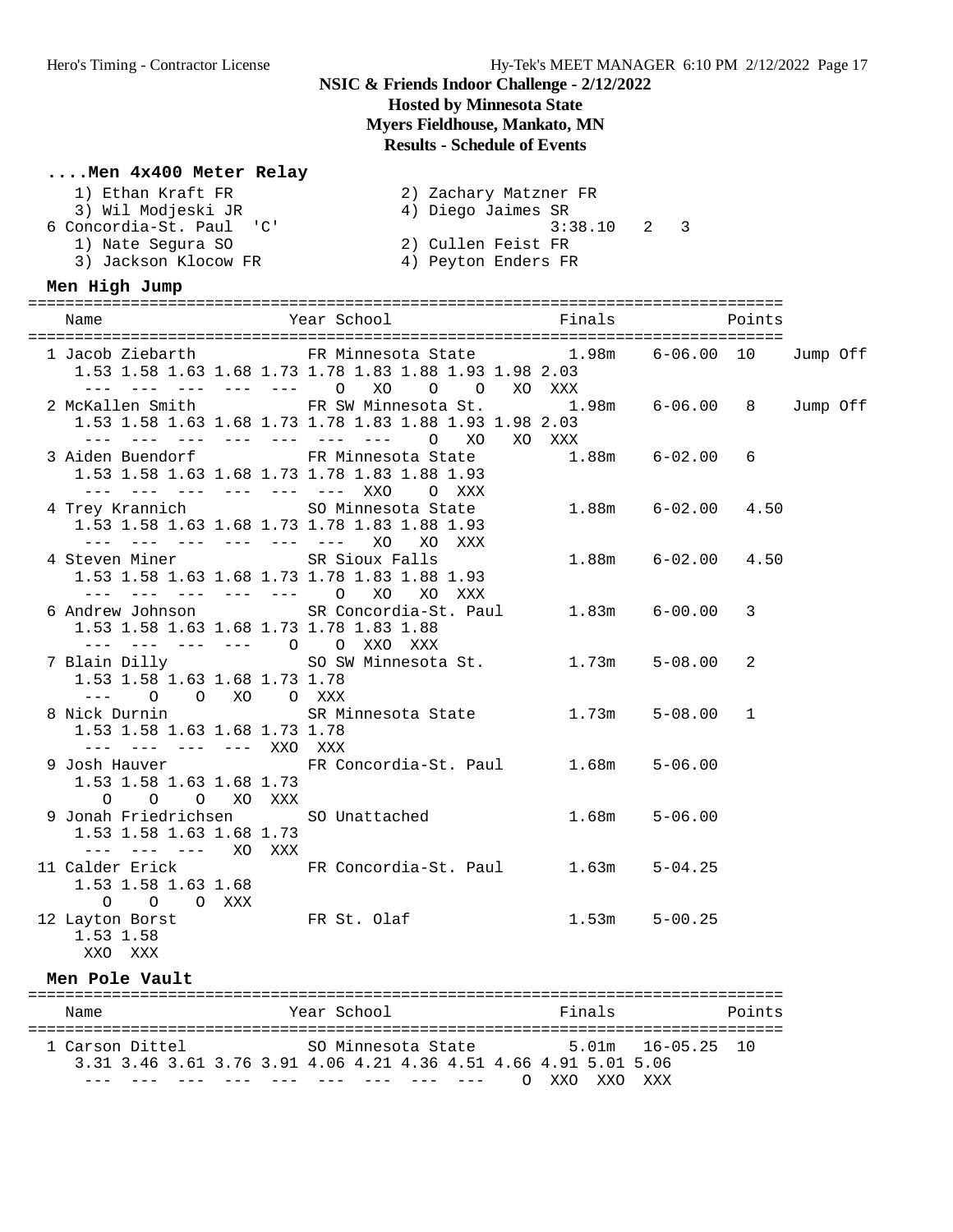# **Hosted by Minnesota State**

# **Myers Fieldhouse, Mankato, MN**

### **Results - Schedule of Events**

### **....Men Pole Vault**

| Name                                                                                |  | Year School                                                                                                                      | Finals |                      | H# Points |
|-------------------------------------------------------------------------------------|--|----------------------------------------------------------------------------------------------------------------------------------|--------|----------------------|-----------|
| Men Long Jump                                                                       |  |                                                                                                                                  |        |                      |           |
| 3.31 3.46<br>--- XXX                                                                |  |                                                                                                                                  |        |                      |           |
| 3.31<br>XXX<br>-- Luke Grannes                                                      |  | FR SW Minnesota St.                                                                                                              | ΝH     |                      |           |
| XXO XXX<br>O<br>-- Kaleb Kazmarek                                                   |  | FR Concordia-St. Paul                                                                                                            | NH     |                      |           |
| 3.31 3.46 3.61                                                                      |  | 15 Basheer Alam Man FR Concordia-St. Paul 3.46m 11-04.25                                                                         |        |                      |           |
| 3.31 3.46 3.61<br>O O XXX                                                           |  |                                                                                                                                  |        |                      |           |
| 3.31 3.46 3.61 3.76 3.91<br>$--- - - - - - - - 0$ XXX<br>14 Tom Cao                 |  | FR Concordia-St. Paul 3.46m 11-04.25                                                                                             |        |                      |           |
| 0 0 0 0 XXX                                                                         |  | 12 Samuel Olson FR Sioux Falls 3.76m 12-04.00                                                                                    |        |                      |           |
| 3.31 3.46 3.61 3.76 3.91                                                            |  | 12 Josh Hauver FR Concordia-St. Paul 3.76m 12-04.00                                                                              |        |                      |           |
| 3.31 3.46 3.61 3.76 3.91 4.06 4.21<br>--- --- --- 0 0 XXO XXX                       |  |                                                                                                                                  |        |                      |           |
| 3.31 3.46 3.61 3.76 3.91 4.06 4.21<br>--- --- 0 0 0 XXO XXX                         |  | 10 Tyler Denes FR Minnesota State 4.06m 13-03.75                                                                                 |        |                      |           |
| --- --- --- --- XXO XO XXX<br>10 Rayan Elahi Karatasan Santa Tanada Karatasan Sulaf |  | $4.06m$ $13-03.75$                                                                                                               |        |                      |           |
| 3.31 3.46 3.61 3.76 3.91 4.06 4.21                                                  |  | 9 Hunter Smith FR SW Minnesota St. 4.06m 13-03.75                                                                                |        |                      |           |
| $--- ---- ---- ---- - 0$                                                            |  | 3.31 3.46 3.61 3.76 3.91 4.06 4.21 4.36<br>XX<br>R                                                                               |        |                      |           |
|                                                                                     |  | 3.31 3.46 3.61 3.76 3.91 4.06 4.21 4.36<br>--- --- --- --- 0 XXO 0 XXX<br>8 Jed Hansen TR SW Minnesota St. 4.06m 13-03.75 1      |        |                      |           |
|                                                                                     |  | --- --- OXXO O OXXO OXXX<br>7 Jakob Tordsen               SR Concordia-St. Paul         4.21m   13-09.75                         |        |                      | 2         |
|                                                                                     |  | 6 Calder Erick FR Concordia-St. Paul 4.36m 14-03.50 3<br>3.31 3.46 3.61 3.76 3.91 4.06 4.21 4.36 4.51                            |        |                      |           |
| 5 Dylan Arnold FR St. Olaf                                                          |  | 3.31 3.46 3.61 3.76 3.91 4.06 4.21 4.36 4.51<br>--- --- --- --- --- XO XXO O XXX                                                 |        | $4.36m$ $14-03.50$   | 4         |
|                                                                                     |  | 4 Austin Frank TR Minnesota State<br>3.31 3.46 3.61 3.76 3.91 4.06 4.21 4.36 4.51<br>--- --- --- --- --- --- --- 0 XXX           |        | $4.36m$ $14-03.50$   | 5         |
|                                                                                     |  | 3.31 3.46 3.61 3.76 3.91 4.06 4.21 4.36 4.51 4.66<br>--- --- --- --- --- --- --- 0 0 XXX                                         |        |                      |           |
|                                                                                     |  | 3.31 3.46 3.61 3.76 3.91 4.06 4.21 4.36 4.51 4.66<br>--- --- --- --- --- --- --- --- 0 XXX<br>2 Alex Berg 6 6 FR Minnesota State |        | $4.51m$ $14-09.50$ 7 |           |
|                                                                                     |  | 2 Thomas Lindsey TR Minnesota State                                                                                              |        | $4.51m$ $14-09.50$   | 7         |

====================================================================================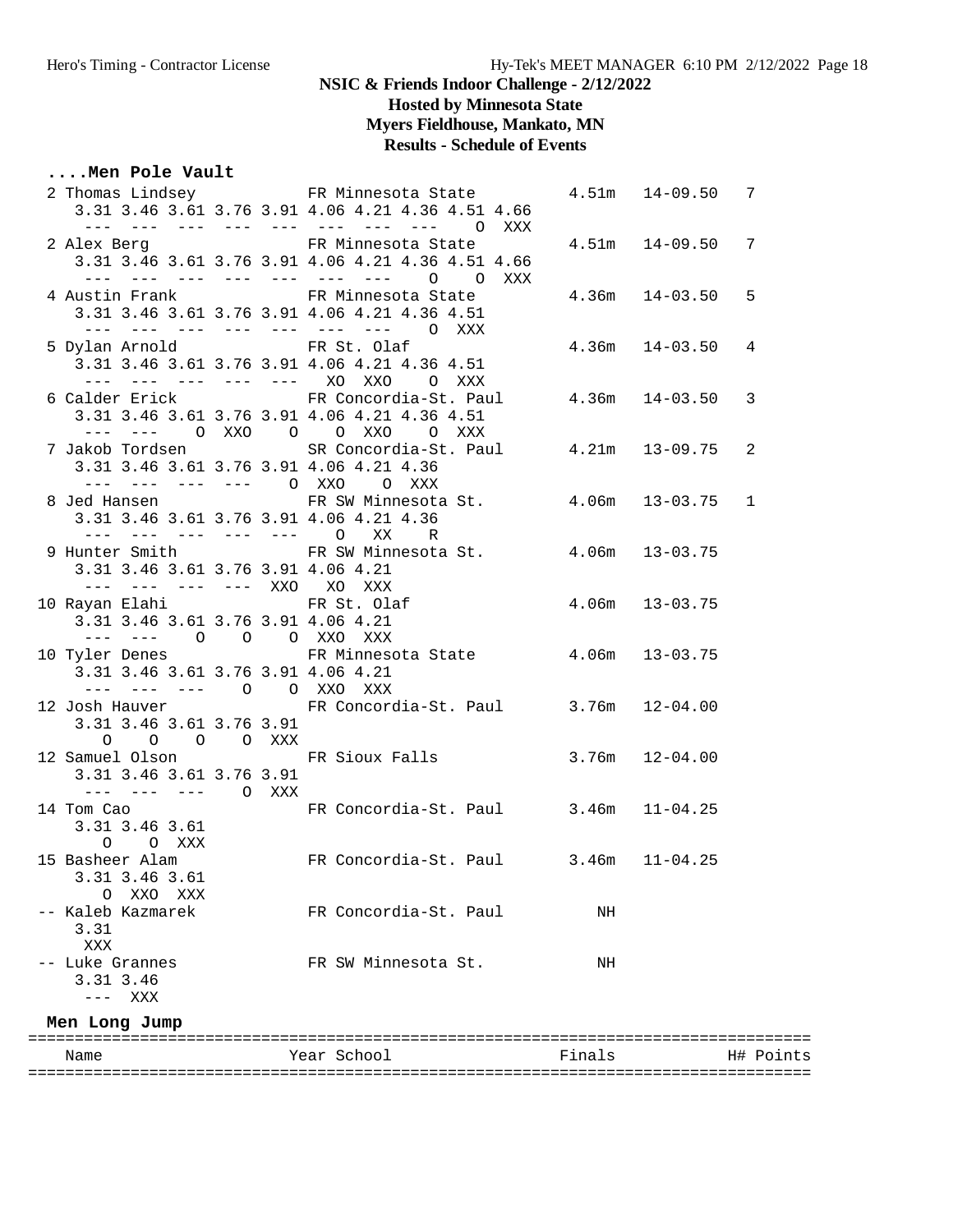**Hosted by Minnesota State**

**Myers Fieldhouse, Mankato, MN**

# **Results - Schedule of Events**

# **....Men Long Jump**

| 1 Reece Shannon TR Minnesota State 6.81m 22-04.25 1<br>FOUL FOUL 6.61m 6.81m FOUL FOUL                                      |        |                      |              | 10           |
|-----------------------------------------------------------------------------------------------------------------------------|--------|----------------------|--------------|--------------|
| Unattached<br>2 Takudzwa Mangwiro<br>6.53m  6.78m  FOUL  PASS  6.39m  FOUL                                                  |        | $6.78m$ $22-03.00$ 2 |              | 8            |
| 3 Isaiah Nelson SR SW Minnesota St. 6.66m 21-10.25 2<br>6.59m 6.66m 6.51m 6.59m FOUL PASS                                   |        |                      |              | 6            |
| 4 Nathan Lear TR SW Minnesota St.<br>FOUL FOUL 6.54m 6.34m 6.55m FOUL                                                       | 6.55m  | $21 - 06.00$         | 2            | 5            |
| 5 Arik Johnson SR Concordia-St. Paul                                                                                        | 6.42m  | $21 - 00.75$         | 2            | 4            |
| 6.32m 6.42m 6.36m FOUL 6.34m 6.16m<br>6 Josh Charlton FR St. Olaf<br>6.26m  6.26m  5.72m  FOUL  FOUL  6.09m                 | 6.26m  | 20-06.50             | 2            | 3            |
| 7 Lucas Kramarczuk<br>SO St. Olaf<br>FOUL FOUL 6.02m FOUL FOUL 6.14m                                                        | 6.14m  | $20 - 01.75$         | $\mathbf{1}$ | 2            |
| FR St. Olaf<br>8 Demetri Lord<br>5.79m 5.92m 5.95m 5.77m 5.66m 6.10m                                                        | 6.10m  | $20 - 00.25$         | $\mathbf{1}$ | $\mathbf{1}$ |
| 9 Blain Dilly                     SO SW Minnesota St.<br>5.81m FOUL 5.91m 5.93m 5.68m FOUL                                  | 5.93m  | $19 - 05.50$ 1       |              |              |
| 10 Sam Rikkers<br>FR St. Olaf<br>FOUL 5.46m 5.64m                                                                           | 5.64m  | $18 - 06.00$         | 1            |              |
| 11 Layton Borst FR St. Olaf<br>$5.24m$ $5.21m$ $4.97m$                                                                      | 5.24m  | $17 - 02.25$         | 1            |              |
| $\frac{1}{2}$<br>5.08m 5.23m 5.15m<br>1ian Cumpe<br>12 Nick Edwards                                                         |        | $5.23m$ $17-02.00$   | $\mathbf{1}$ |              |
| 13 Julian Cumps                                                                                                             |        | $4.99m$ $16-04.50$   | 1            |              |
| -- David DuVall                                                                                                             |        |                      | 2            |              |
| Men Triple Jump                                                                                                             |        |                      |              |              |
| Year School<br>Name                                                                                                         | Finals |                      | Points       |              |
| 1 Isaiah Nelson<br>SR SW Minnesota St. 13.73m 45-00.50 10<br>FOUL 13.55m 13.73m 12.88m FOUL PASS                            |        |                      |              |              |
| FOUL 13.55m 13.73m 12.88m FOUL PASS<br>2 Sean Souksavath SO St. Olaf 12.95m 42-06.00 8                                      |        |                      |              |              |
|                                                                                                                             |        |                      |              |              |
| FOUL 12.15m 12.75m 12.57m 12.63m 12.95m<br>Men Shot Put                                                                     |        |                      |              |              |
| Finals <b>H#</b> Points<br>Year School<br>Name                                                                              |        |                      |              |              |
| 1 Steven Orzolek JR Minnesota State                                                                                         | 17.33m | $56 - 10.25$         | 3            | 10           |
| 16.80m  16.28m  16.63m  16.28m  17.33m  16.49m<br>FR Sioux Falls<br>2 Tyler Hiatt                                           | 17.33m | $56 - 10.25$         | 3            | 8            |
| 15.86m  16.64m  FOUL  17.33m  16.60m  FOUL<br>3 Tommy Kucera<br>SO Minnesota State                                          | 16.52m | $54 - 02.50$         | 3            | 6            |
| FOUL 15.02m 15.07m 16.52m FOUL FOUL<br>4 Carter Aguilera<br>SO Minnesota State                                              | 15.64m | $51 - 03.75$         | 3            | 5            |
| 14.45m 15.27m 14.65m 15.23m 15.29m 15.64m<br>5 Bedale Naba<br>SR Minnesota State<br>FOUL 14.15m 14.73m 14.67m 15.44m 15.29m | 15.44m | $50 - 08.00$         | 3            | 4            |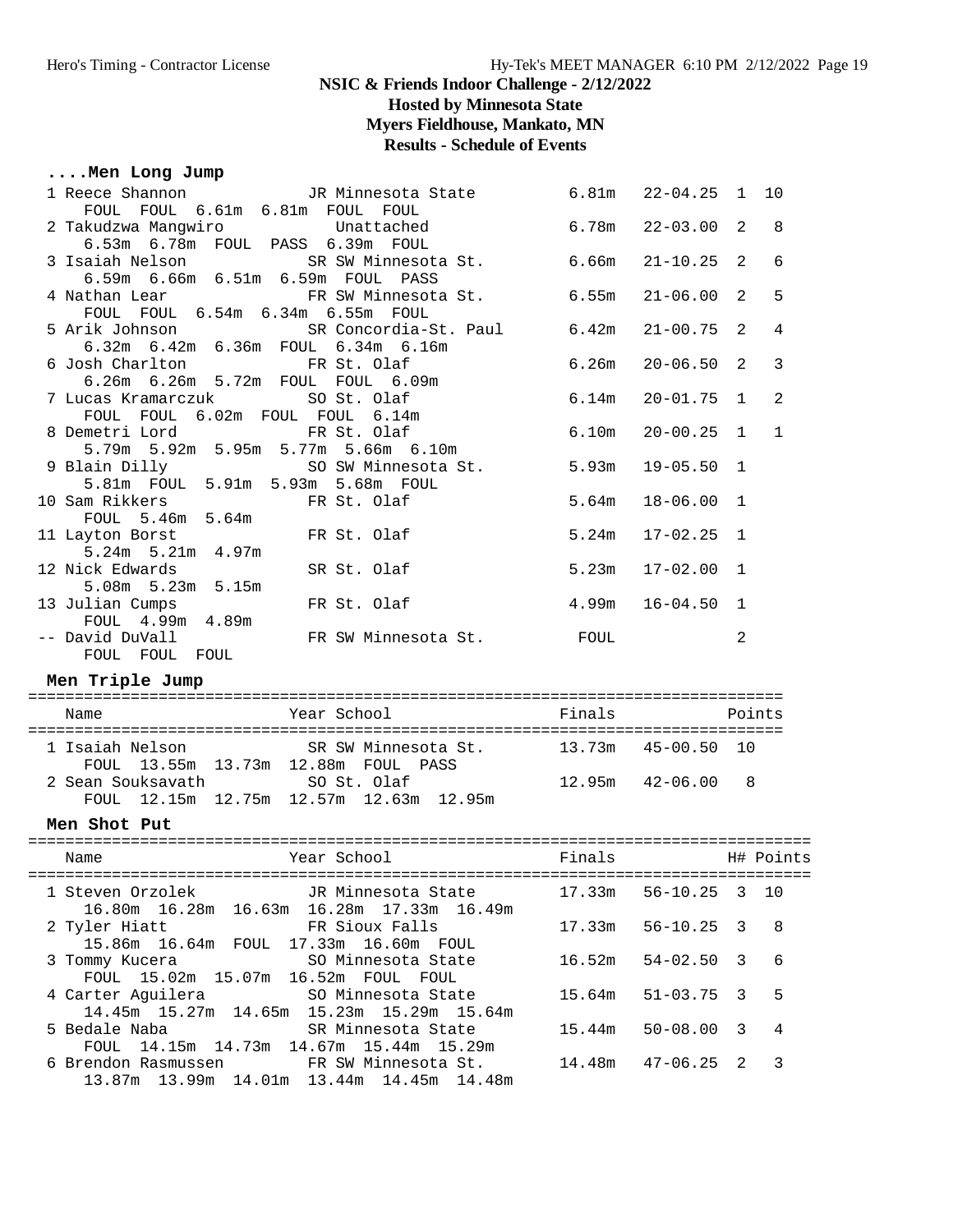**Hosted by Minnesota State**

**Myers Fieldhouse, Mankato, MN**

# **Results - Schedule of Events**

### **....Men Shot Put**

| 7 Aengus White                           | JR St. Olaf                                    | 14.36m            | $47 - 01.50$ 3 |                | 2            |
|------------------------------------------|------------------------------------------------|-------------------|----------------|----------------|--------------|
| 13.68m  13.75m  14.36m  FOUL  FOUL  PASS |                                                |                   |                |                |              |
| 8 Jaymeson Wolkow                        | SO Sioux Falls                                 | 14.22m            | $46 - 08.00$   | 2              | $\mathbf{1}$ |
|                                          | 12.71m  14.14m  13.80m  13.44m  14.05m  14.22m |                   |                |                |              |
| 9 Erick Colman                           | SO South Dakota Mines 13.99m                   |                   | $45 - 10.75$ 2 |                |              |
|                                          |                                                |                   |                |                |              |
| 10 Carl Swedzinski                       | SO SW Minnesota St. 13.98m                     |                   | $45 - 10.50$ 3 |                |              |
| 13.82m  13.98m  13.59m                   |                                                |                   |                |                |              |
| 11 Andrew Mollison                       | FR St. Olaf                                    | 13.91m            | $45 - 07.75$ 3 |                |              |
| 13.59m  13.91m  FOUL                     |                                                |                   |                |                |              |
| 12 Hunter Quinn                          | SR Concordia-St. Paul 13.71m                   |                   | $44 - 11.75$ 2 |                |              |
| FOUL 13.71m FOUL                         |                                                |                   |                |                |              |
| 13 Patrick Hagan                         | SR Sioux Falls                                 | 13.38m            | $43 - 10.75$ 2 |                |              |
| 13.38m  13.32m  13.12m                   |                                                |                   |                |                |              |
| 14 Nathan Gribble                        | Unattached                                     | 13.32m            | $43 - 08.50$ 2 |                |              |
| 13.20m  12.80m  13.32m                   |                                                |                   |                |                |              |
| 15 Ben Wieser                            | Unattached                                     | 13.18m            | $43 - 03.00$   | $\overline{2}$ |              |
| 13.07m  12.81m  13.18m                   |                                                |                   |                |                |              |
| 16 CJ Picazo                             | SO Concordia-St. Paul 13.18m                   |                   | $43 - 03.00$   | $\overline{2}$ |              |
| 13.18m FOUL FOUL                         |                                                |                   |                |                |              |
| 17 Ian Cone                              | SO South Dakota Mines                          | 13.13m            | $43 - 01.00$ 2 |                |              |
| 13.13m FOUL FOUL                         |                                                |                   |                |                |              |
| 18 Henry Fritzler                        | SO South Dakota Mines 13.10m                   |                   | $42 - 11.75$ 3 |                |              |
| 12.62m  13.10m  13.09m                   |                                                |                   |                |                |              |
| 19 Dawson Davito                         | FR Sioux Falls                                 | 12.95m            | 42-06.00       | $\overline{2}$ |              |
| 12.81m  FOUL  12.95m<br>20 Cade Feist    |                                                |                   |                |                |              |
| 12.85m FOUL 12.78m                       | FR St. Olaf                                    | 12.85m            | $42 - 02.00$ 2 |                |              |
| 21 Reid Kaiser                           | SO South Dakota Mines 12.82m                   |                   | $42 - 00.75$   | $\mathbf{1}$   |              |
| 12.76m  12.56m  12.82m                   |                                                |                   |                |                |              |
| 22 Keegan Larson                         | JR Concordia-St. Paul                          | 12.81m            | $42 - 00.50$ 3 |                |              |
| FOUL 12.81m FOUL                         |                                                |                   |                |                |              |
| 23 Oliver Anderson                       | FR Minnesota State 12.64m                      |                   | $41 - 05.75$ 3 |                |              |
| FOUL 12.64m FOUL                         |                                                |                   |                |                |              |
| 24 Kevin Osmanski                        | FR South Dakota Mines 12.48m                   |                   | $40 - 11.50$   | $\mathbf{1}$   |              |
| 12.38m FOUL<br>12.48m                    |                                                |                   |                |                |              |
| 25 Tyler Nebelung                        | FR SW Minnesota St. 12.25m                     |                   | $40 - 02.25$ 2 |                |              |
| FOUL 12.25m FOUL                         |                                                |                   |                |                |              |
| 26 Trevor Christensen                    | FR St. Olaf                                    | 11.63m            | $38 - 02.00$   | 1              |              |
| 11.63m  11.39m  FOUL                     |                                                |                   |                |                |              |
| 27 Nick Edwards                          | SR St. Olaf                                    | 11.43m            | $37 - 06.00$   | 1              |              |
| 11.43m 10.72m<br>FOUL                    |                                                |                   |                |                |              |
| 28 Demetri Lord                          | FR St. Olaf                                    | 10.75m            | $35 - 03.25$   | $\mathbf{1}$   |              |
| 10.51m<br>10.75m<br>FOUL                 |                                                |                   |                |                |              |
| 29 Stephen Peper                         | JR St. Olaf                                    | 10.65m            | $34 - 11.25$   | 1              |              |
| 10.59m FOUL<br>10.65m                    |                                                |                   |                |                |              |
| 30 Arnauld Dedry                         | JR St. Olaf                                    | 10.50m            | $34 - 05.50$   | 1              |              |
| FOUL 10.50m<br>10.37m                    |                                                |                   |                |                |              |
| 31 Arik Johnson                          | SR Concordia-St. Paul                          | 9.62m             | $31 - 06.75$   | 1              |              |
| $9.62m$ $9.61m$<br>9.62m                 |                                                |                   |                |                |              |
| 32 Layton Borst                          | FR St. Olaf                                    | 9.07 <sub>m</sub> | $29 - 09.25$   | 1              |              |
| 9.07m 8.65m<br>8.71m                     |                                                |                   |                |                |              |
| 33 Tyler Denes                           | FR Minnesota State                             | 9.06m             | $29 - 08.75$   | - 1            |              |
| 9.06m PASS<br>PASS                       |                                                |                   |                |                |              |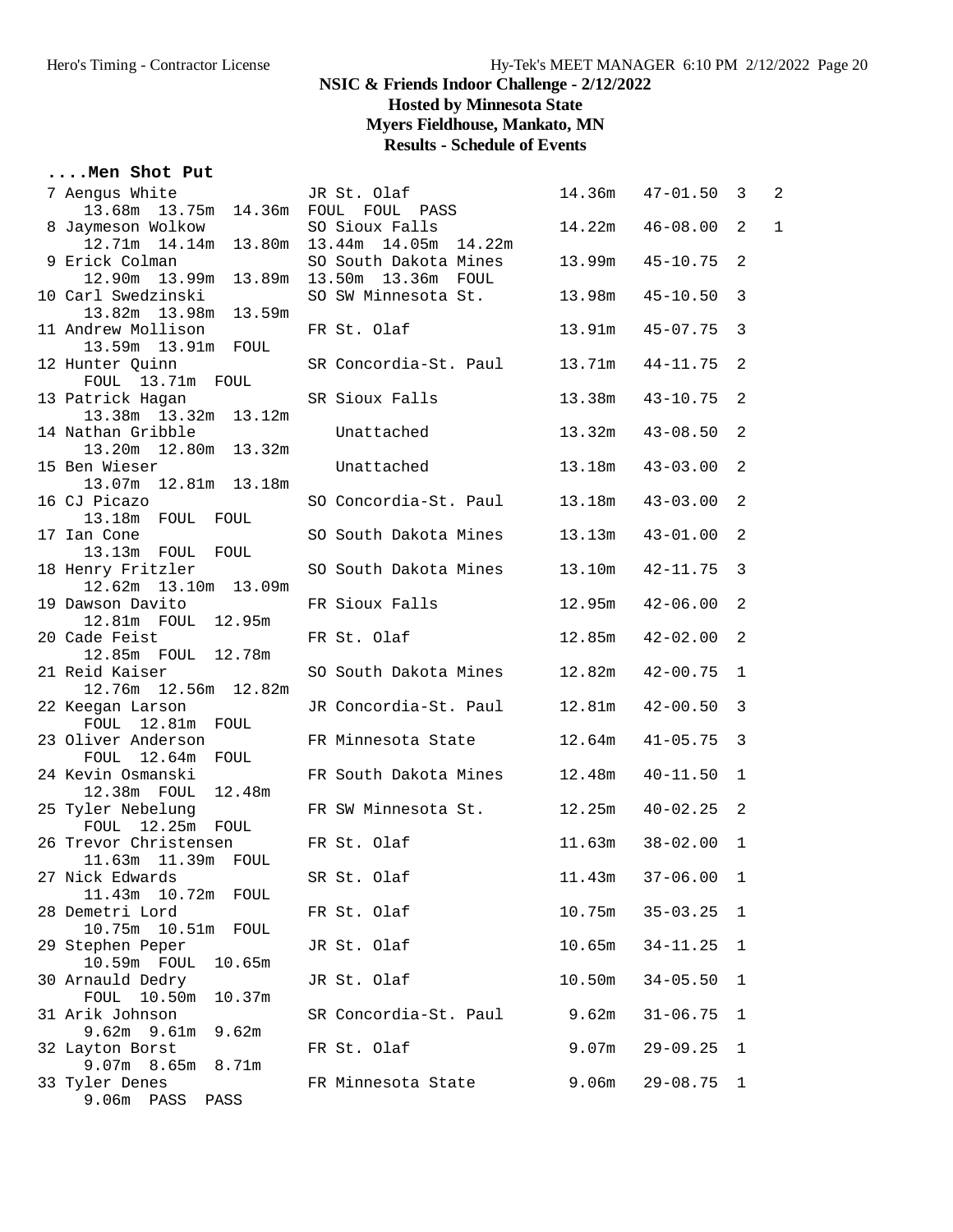**Hosted by Minnesota State**

**Myers Fieldhouse, Mankato, MN**

**Results - Schedule of Events**

### **....Men Shot Put**

| 34 Peyton Enders                        | FR Concordia-St. Paul |  |
|-----------------------------------------|-----------------------|--|
| 7.87m 8.28m 8.22m                       |                       |  |
| $M \cap R$ $M \cap R + \cap R + \cap R$ |                       |  |

#### **Men Weight Throw**

| 1 Nick Hudson       JR Minnesota State       18.79m   61-07.75   3   10                                                                                      |                                      |                        |              |              |
|--------------------------------------------------------------------------------------------------------------------------------------------------------------|--------------------------------------|------------------------|--------------|--------------|
| 18.04m FOUL 18.47m 18.79m 18.16m FOUL<br>2 Carter Aguilera 50 Minnesota State 18.67m 61-03.00 3                                                              |                                      |                        |              | 8            |
| 18.67m FOUL FOUL FOUL 18.58m FOUL<br>3 Eben Mundfrom JR Concordia-St. Paul 17.40m 57-01.00 3<br>FOUL 17.21m 16.65m 17.26m 17.04m 17.40m<br>17.02m 55-10.25 3 |                                      |                        |              | 6            |
| 4 Tyler Hiatt FR Sioux Falls<br>16.62m 16.99m 16.84m 17.02m FOUL FOUL                                                                                        |                                      |                        |              | 5            |
| 5 Patrick Hagan<br>14.87m  16.83m  FOUL  15.99m  FOUL  15.95m                                                                                                | SR Sioux Falls 16.83m 55-02.75 3     |                        |              | 4            |
| 6 Tommy Kucera     SO Minnesota State     16.61m   54-06.00   3<br>FOUL 16.61m 16.52m FOUL 16.34m FOUL                                                       |                                      |                        |              | 3            |
| 7 Carl Swedzinski SO SW Minnesota St. 16.15m 53-00.00 2<br>16.15m FOUL FOUL 15.33m 14.54m FOUL                                                               |                                      |                        |              | 2            |
|                                                                                                                                                              |                                      |                        |              | $\mathbf{1}$ |
|                                                                                                                                                              |                                      |                        |              |              |
| 11 Oliver Anderson                                                                                                                                           | FR Minnesota State 15.74m 51-07.75 2 |                        |              |              |
| 15.71m  15.33m  15.74m<br>12 Zachary Shaner FR Minnesota State 15.47m                                                                                        |                                      | $50 - 09.25$ 3         |              |              |
| 15.32m  FOUL  15.47m<br>13 Erick Colman                                                                                                                      | SO South Dakota Mines 15.17m         | $49 - 09.25$ 3         |              |              |
| FOUL 14.99m 15.17m<br>14 Trevor Christensen FR St. Olaf 14.84m                                                                                               |                                      | $48 - 08.25$ 2         |              |              |
| 13.93m  14.84m  14.51m<br>15 National Cribble Unattached 14.25m                                                                                              |                                      | $46 - 09.00$           | $\mathbf{1}$ |              |
| 14.03m  14.25m  14.06m<br>16 Brett Deschler                                                                                                                  | SO Sioux Falls 14.18m 46-06.25       |                        | 2            |              |
| 14.18m FOUL FOUL<br>17 Joshua Kemp                                                                                                                           | JR SW Minnesota St. 14.08m 46-02.50  |                        | 2            |              |
| 18 Kevin Osmanski                                                                                                                                            |                                      |                        | 2            |              |
| 19 Jaymeson Wolkow 50 Sioux Falls 13.81m 45-03.75 2                                                                                                          |                                      |                        |              |              |
| FOUL 13.81m 13.58m<br>20 Deekon Anvid<br>13.79m FOUL FOUL                                                                                                    | FR SW Minnesota St.                  | 13.79m<br>$45 - 03.00$ | 1            |              |
| 21 Ben Wieser<br>12.75m  13.47m<br>13.13m                                                                                                                    | Unattached                           | 13.47m<br>$44 - 02.50$ | 1            |              |
| 22 Ian Cone<br>13.15m<br>FOUL FOUL                                                                                                                           | SO South Dakota Mines                | 13.15m<br>$43 - 01.75$ | 2            |              |
| 23 Marek Rex<br>12.36m<br>12.24m 12.67m                                                                                                                      | FR Sioux Falls                       | 12.67m<br>$41 - 07.00$ | 1            |              |